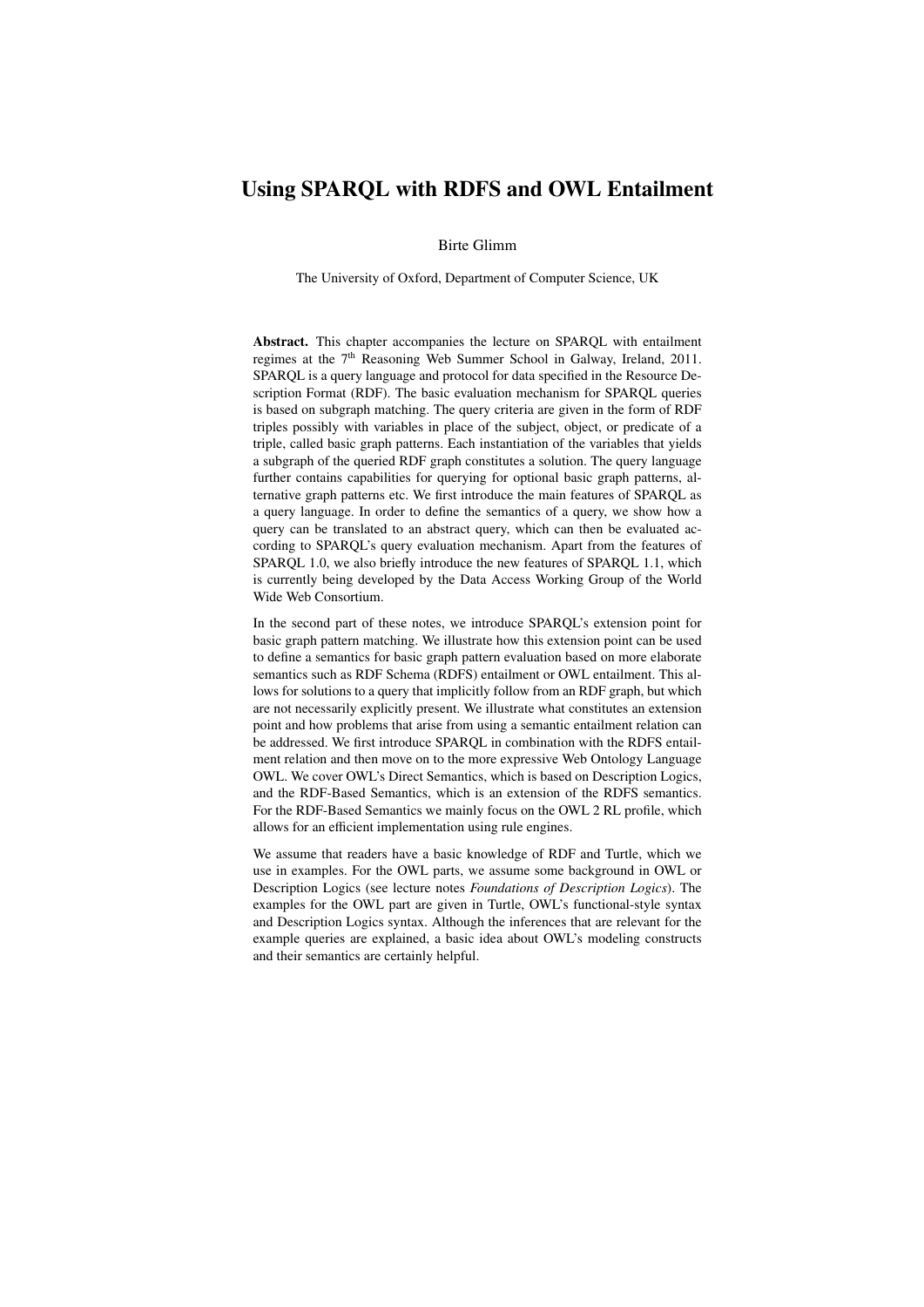# Table of Contents

| 1              |     |                                                                  | Ш  |
|----------------|-----|------------------------------------------------------------------|----|
|                | 1.1 |                                                                  | Ш  |
|                | 1.2 |                                                                  | IV |
|                | 1.3 |                                                                  | V  |
|                | 1.4 |                                                                  | V  |
|                | 1.5 |                                                                  | VI |
| $\overline{2}$ |     |                                                                  | VI |
|                | 2.1 |                                                                  | VI |
|                | 2.2 |                                                                  |    |
|                | 2.3 |                                                                  |    |
|                | 2.4 |                                                                  |    |
|                | 2.5 |                                                                  |    |
| 3              |     |                                                                  |    |
|                | 3.1 | Conditions on Extensions of Basic Graph Pattern Matching  XXVIII |    |
|                | 3.2 |                                                                  |    |
|                | 3.3 |                                                                  |    |
| 4              |     |                                                                  |    |
|                | 4.1 | Mapping from RDF Graphs to OWL Structural Objects XXXVII         |    |
|                | 4.2 | Introduction to the OWL Direct Semantics for SPARQL  XLI         |    |
|                | 4.3 |                                                                  |    |
|                | 4.4 |                                                                  |    |
|                | 4.5 | The OWL 2 Direct Semantics Entailment Regime  XLVII              |    |
|                | 4.6 | The OWL 2 RDF-Based Semantics Entailment Regime XLIX             |    |
|                | 4.7 |                                                                  | L  |
|                | 4.8 |                                                                  |    |
| 5              |     |                                                                  |    |
|                | 5.1 |                                                                  |    |
|                | 5.2 |                                                                  |    |
|                | 5.3 |                                                                  |    |
|                | 5.4 |                                                                  |    |
| 6              |     |                                                                  |    |
|                | 6.1 |                                                                  |    |
|                | 6.2 |                                                                  |    |
|                | 6.3 |                                                                  |    |
|                | 6.4 |                                                                  |    |
| 7              |     |                                                                  |    |
|                | 7.1 |                                                                  |    |
|                | 7.2 |                                                                  |    |
|                | 7.3 |                                                                  |    |
|                | 7.4 |                                                                  |    |
|                | 7.5 |                                                                  |    |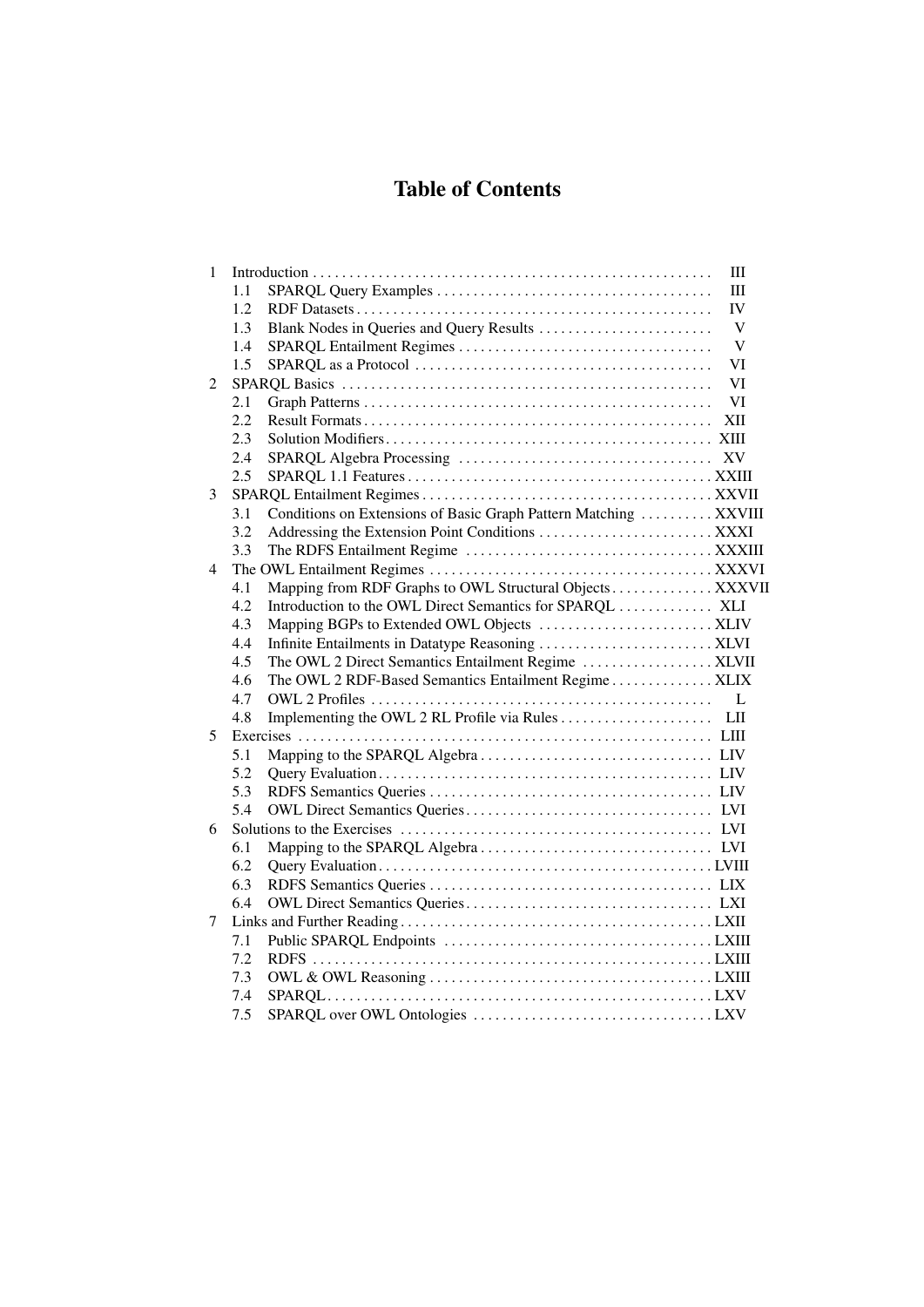## 1 Introduction

Query answering is important in the context of the Semantic Web, since it provides a mechanism via which users and applications can interact with ontologies and data. Several query languages have been designed for this purpose, including RDQL, SeRQL and, most recently, SPARQL. We consider the SPARQL [26] query language (pronounce *sparkle*) here, which was standardized in 2008 by the World Wide Web Consortium (W3C) and which is now supported by most RDF triple stores. Currently, the next SPARQL standard is being developed by W3C, named SPARQL 1.1 [13]. Apart from being a query language, the W3C standard also defines a protocol for communicating queries between client and server [11] and a results format for representing query results in XML [5].

The main mechanism for computing query results in SPARQL is subgraph matching: RDF triples in both the queried RDF data and the query pattern are interpreted as nodes and edges of directed graphs, and the resulting query graph is matched to the data graph using variables as wild cards.

In this section, we give some simple examples of SPARQL queries and the query evaluation process. We further introduce the basic ideas behind entailment regimes. In Section 2, we introduce the general features of SPARQL in more detail and explain more formally how a SPARQL query is evaluated. We then introduce SPARQL entailment regimes and explain the design rationals behind the RDFS entailment regime in Section 3. Next, we clarify the relationship between OWL's structural specification and RDF graphs in and introduce the OWL Direct Semantics Entailment Regime in Section 4. Finally, we give some exercises and pointers to additional literature for further reading.

## 1.1 SPARQL Query Examples

We start with a simple example that illustrates SPARQL's standard query evaluation mechanism, which is based on sub-graph matching. We use Turtle [4] to write down RDF data throughout this chapter and we use the RDF triples shown in Table 1 throughout this and the next section.

Example 1 We consider the following SPARQL query over that data from Table 1:

PREFIX foaf: <http://xmlns.com/foaf/0.1/> SELECT ?name ?mbox WHERE { ?x foaf:name ?name . ?x foaf:mbox ?mbox }

For the query, we start by declaring a prefix that allows for abbreviating otherwise long IRIs in the query body. In the remainder we omit this prefix declaration, but assume that the foaf prefix is declared as above. The main part of the query starts with a *select clause* that specifies which variables should be returned with their bindings as part of the result. The *where clause* specifies the conditions that answers have to satisfy. Note that the where clause is still written as a set of triples as in the data above, but the subject and the object are now variables. In order to evaluate such a *basic graph pattern* (BGP), we substitute the variables with terms from the data and if the substitution yields a subgraph of the queried graph, the substituted values are called a solution. The BGP from the above query yields the solutions: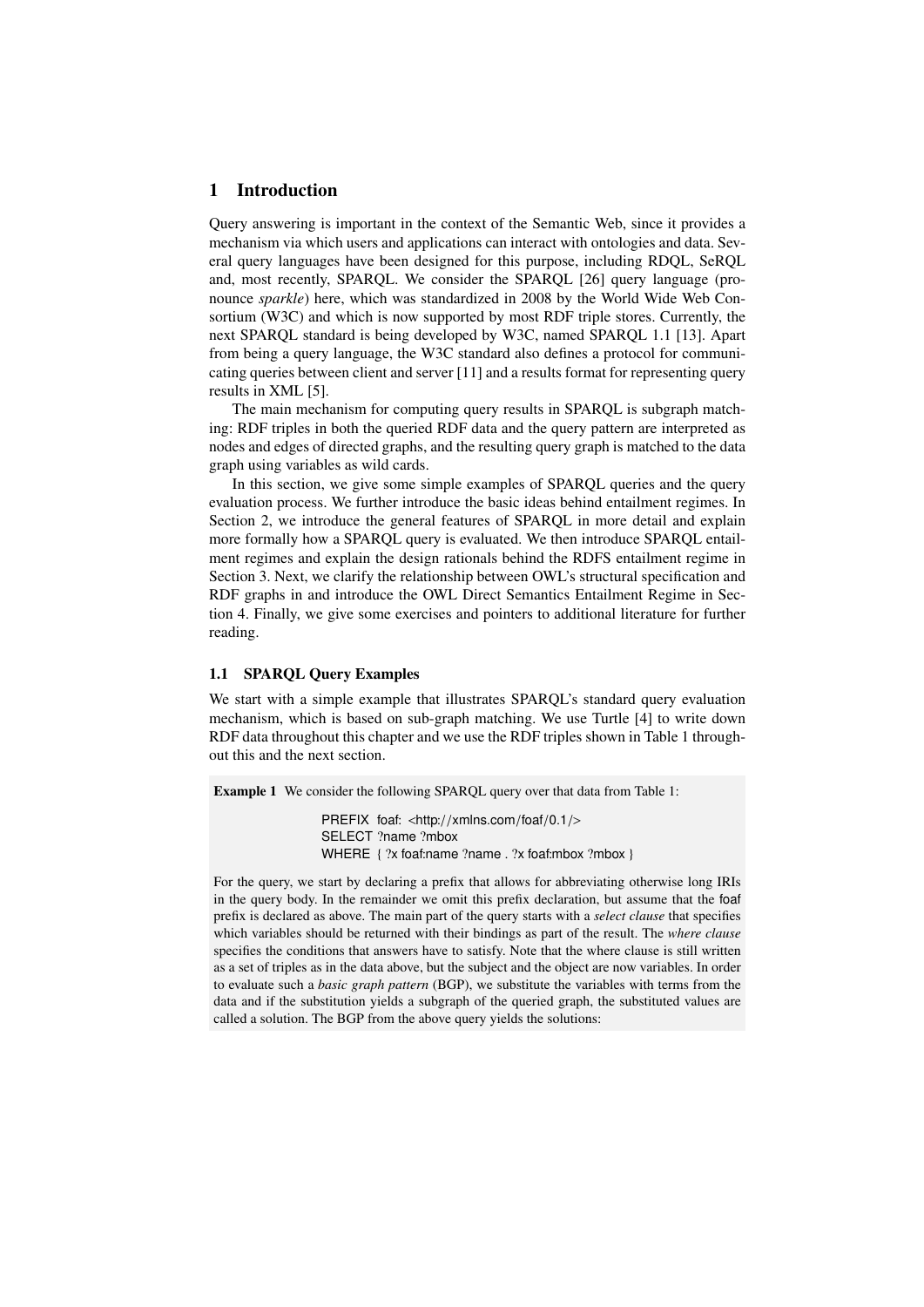@prefix foaf: <http://xmlns.com/foaf/0.1/>. \_:a foaf:name "Birte Glimm". \_:a foaf:mbox "b.glimm@googlemail.com". \_:a foaf:icqChatID "b.glimm". \_:a foaf:aimChatID<br>\_:b foaf:name \_:b foaf:name "Sebastian Rudolph". \_:b foaf:mbox <mailto:rudolph@kit.edu>. \_:c foaf:name "Pascal Hitzler". \_:c foaf:aimChatID "phi". foaf:icqChatID rdfs:subPropertyOf foaf:nick.<br>foaf:name rdfs:domain foaf:Person. rdfs:domain

Table 1. Example data used in Section 1 and 2

| 2x | ?name           | ?mbox                                                                   |
|----|-----------------|-------------------------------------------------------------------------|
|    | a "Birte Glimm" | "b.glimm@googlemail.com"                                                |
|    |                 | b "Sebastian Rudolph" <mailto:rudolph@kit.edu></mailto:rudolph@kit.edu> |

Since the select clause only specifies ?name and ?mbox as output variables, a further projection step is required to evaluate the complete query, which only leaves the values for ?name and ?mbox in the query solutions.

## 1.2 RDF Datasets

Some might be surprised by the absence of a from clause in the query from Example 1, which specifies which data is to be queried. This is because SPARQL queries are executed against an *RDF dataset*, which represents a collection of graphs, and each SPARQL query engine has a default dataset that is normally used. An RDF dataset comprises one graph, called the *default graph*, which does not have a name, and zero or more *named graphs*, where each named graph is identified by an IRI. Unless we change the so called *active graph* for the BGP evaluation with the GRAPH keyword to one of the named graphs, the query is executed against the default graph. In Example 1 the active graph is the default graph, which we have implicitly assumed to contain the given set of triples. Alternatively, a SPARQL query may specify a custom dataset that is to be used for matching by using the FROM and FROM NAMED keyword. In this case, the dataset used for the query consists of a default graph, which is obtained by merging all graphs referred to in a from clause, and a set of (IRI, graph) pairs, one from each from named clause.

Example 2 For an example with custom datasets, let us assume that the data from Table 1 is available under the IRI  $\langle$ http://example.org/foaf/myFoaf>. The following query creates a custom dataset with an empty default graph (no FROM clause) and one named graph.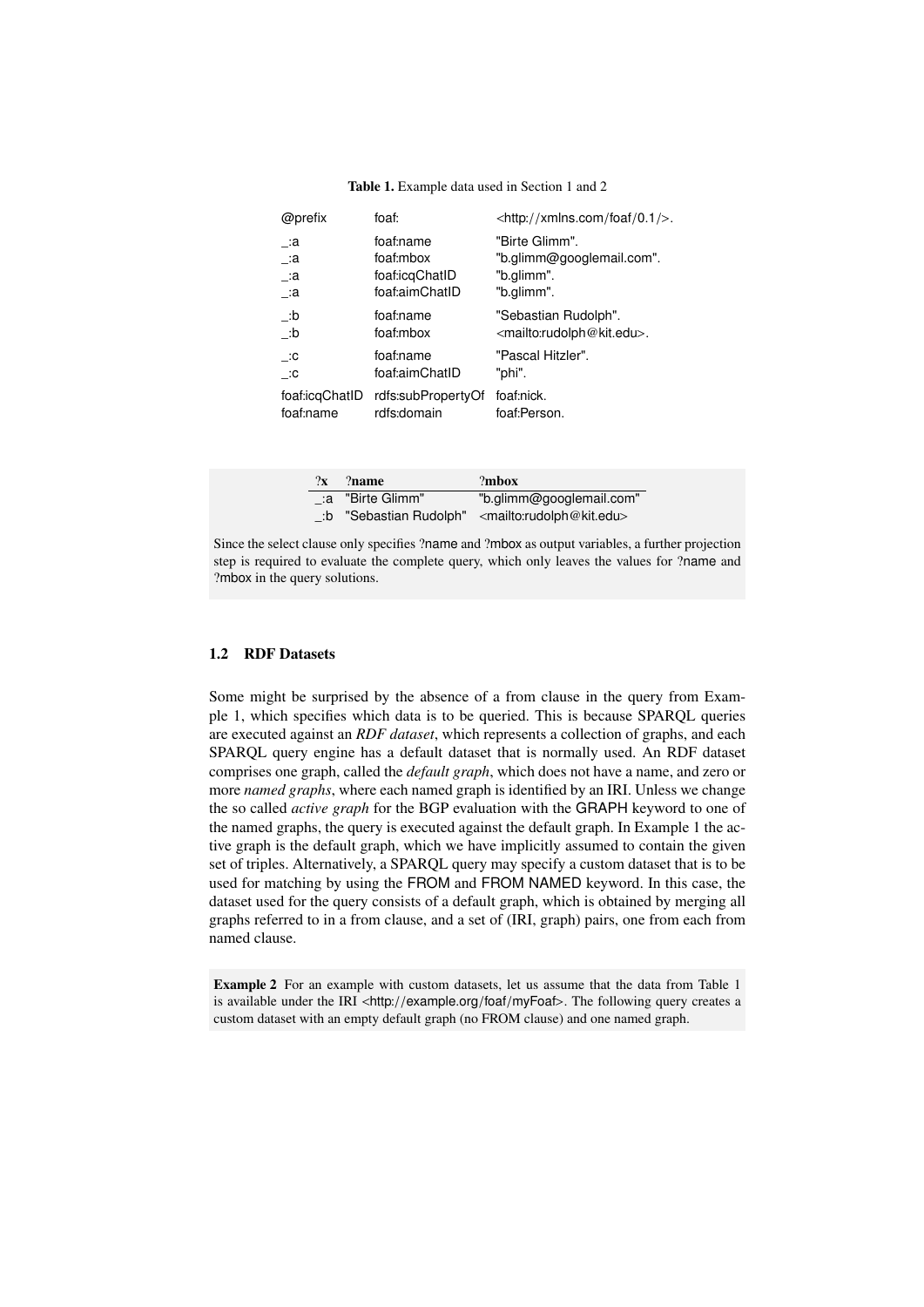```
SELECT ?name?mbox
FROM NAMED <http://example.org/foaf/myFoaf><br>WHERE { GBAPH <http://example.org/foat
                  WHERE { GRAPH <http://example.org/foaf/myFoaf>
                        { ?x foaf:name ?name. ?x foaf:mbox ?mbox }
                  }
```
Since we used the GRAPH keyword, the active graph for the BGP evaluation is the given named graph. Alternatively, we could use a variable instead of the IRI for the GRAPH keyword, which would evaluate the BGP once over each named graph, binding the graph variable to the corresponding IRI of the named graph. The query answer is the same as for Example 1.

#### 1.3 Blank Nodes in Queries and Query Results

Finally, we want to point out that in our intermediate results for the query from Example 1 we use exactly the same blank node names as in the data from Table 1. This does not have to be the case. Blank nodes just denote the existence of something and we cannot rely on a label being used consistently, it can change when a graph is reloaded or during a merge operation. Furthermore, the query is in fact evaluated against the *scoping graph*, which is equivalent to the active graph, but allows for renaming of blank nodes. Thus, evaluating the BGP could equally result in the solutions where \_:a is renamed into \_:x and \_:b is consistently renamed into \_:y. Note, however, that we cannot rename : a and : b into the same blank node, nor can we rename the first occurrence of \_:b different from the second occurrence.

Since blank node merely denote the existence of something, we can also not understand a blank node in the query as referring to an element with exactly that blank node label in the queried graph. Blank nodes in a BGP can rather be understood as variables, which are immediately projected out after BGP matching, *i.e.*, a blank node cannot occur in the SELECT clause. Since in Example 1 we are not interested in the concrete value that ?x is mapped to, we could equally replace the query pattern with

{ \_:x foaf:name ?name . \_:x foaf:mbox ?mbox }

which exactly the same results.

#### 1.4 SPARQL Entailment Regimes

Various W3C standards, including RDF and OWL, provide semantic interpretations for RDF graphs that allow additional RDF statements to be inferred from explicitly given assertions. The entailment regimes in SPARQL 1.1 [12] define how basic graph pattern matching can be defined using semantic entailment relations instead subgraph matching.

Example 3 We again use the data from Table 1 to illustrate the use of inference with the query:

SELECT ?name ?nick WHERE { ?x foaf:name ?name . ?x foaf:nick ?nick }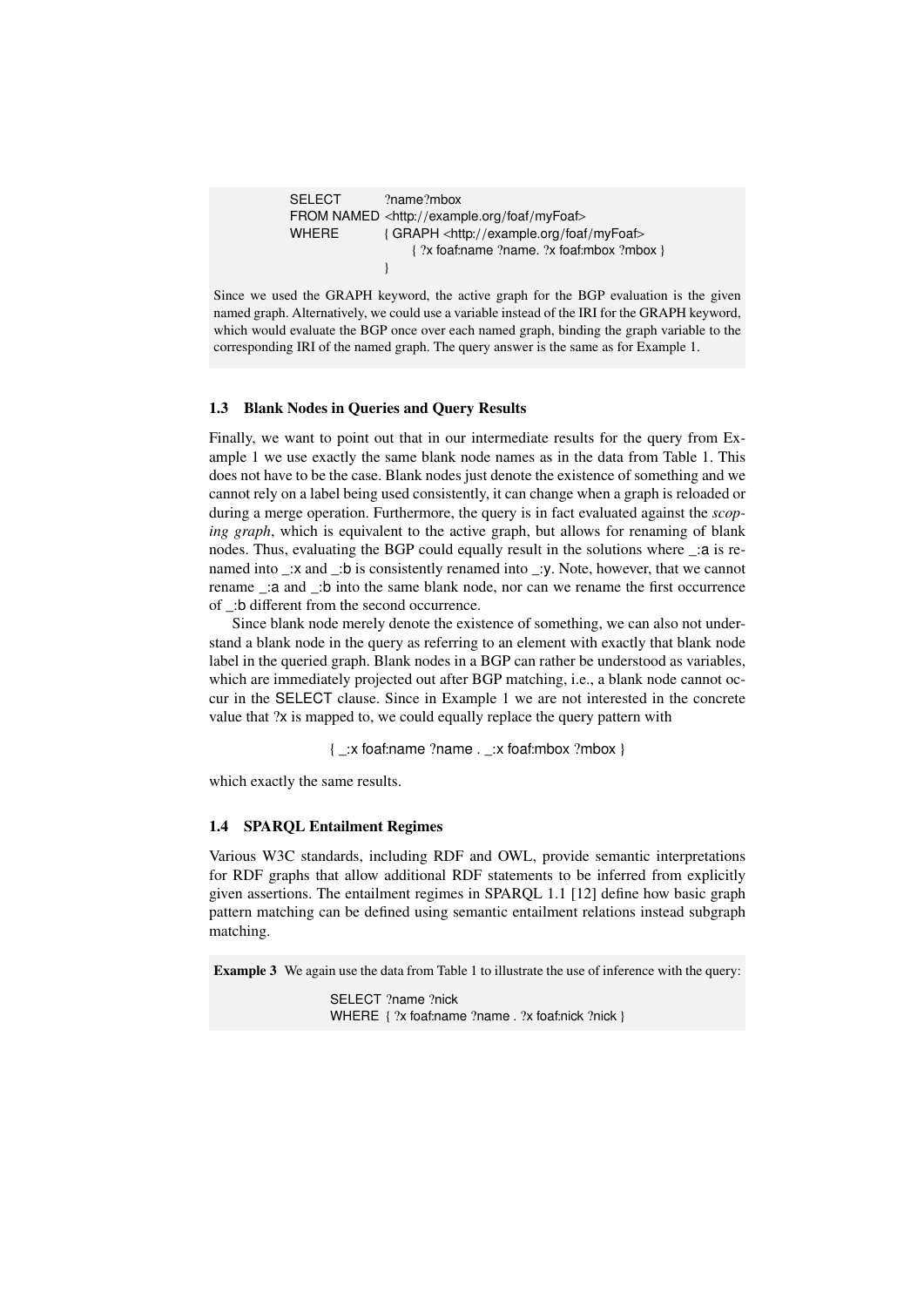Using subgraph matching, we do not get an answer. The triple \_: a foaf:nick "b.glimm" is, however, entailed by the given triples under RDFS semantics since any subject related with the property foaf:icqChatID is necessarily related to that object also with the property foaf:nick in any RDFS-interpretation that satisfies the data. Under the RDFS entailment regime we expect, therefore, to get "Birte Glimm" as binding for ?name and "b.glimm" as binding for ?nick in the solution.

The entailment regimes developed by the W3C specify exactly what answers we get for several common entailment relations such as RDFS entailment or OWL Direct Semantics entailment. Aspects that have to be addressed include:

- How are the infinitely many axiomatic triples under the RDF(S) semantics handled? These are entailed even by an empty graph and infinite answers, at least due to such axiomatic triples, are rarely desirable.
- How are entailed triples handled that just differ in blank node labels?
- How are inconsistent graphs handled?
- What happens in case of errors?

For OWL's Direct Semantics we further have to address the issue that the semantics is not defined in terms of triples, but in terms of structural objects, which correspond to Description Logic constructs.

## 1.5 SPARQL as a Protocol

The SPARQL Protocol for RDF defines how a SPARQL query can be conveyed from a query client to a query processor. The protocol is firstly described in an abstract interface independent of any concrete realization, implementation, or binding to another protocol; but a HTTP and SOAP binding of the interface is also provided. We do not further explain the protocol and instead focus on the semantics of SPARQL queries either with subgraph matching (aka simple entailment) or with more elaborate entailment regimes.

# 2 SPARQL Basics

In the previous examples, we have already seen some basic SPARQL queries. We now make it more precise what parts belong to a query and which choices we have in selecting the data that is returned as the query answer.

# 2.1 Graph Patterns

The basic selection criteria are specified in the WHERE clause, but before we describe this in more detail, we first recall some basic notions from RDF.

Definition 1. *We write* I *for the set of all* International Resource Identifiers *(IRIs),* L *for the set of all* RDF literals*, and* B *for the set of all* blank nodes*. The set of* RDF terms*, denoted* T*, is* I ∪ L ∪ B*.*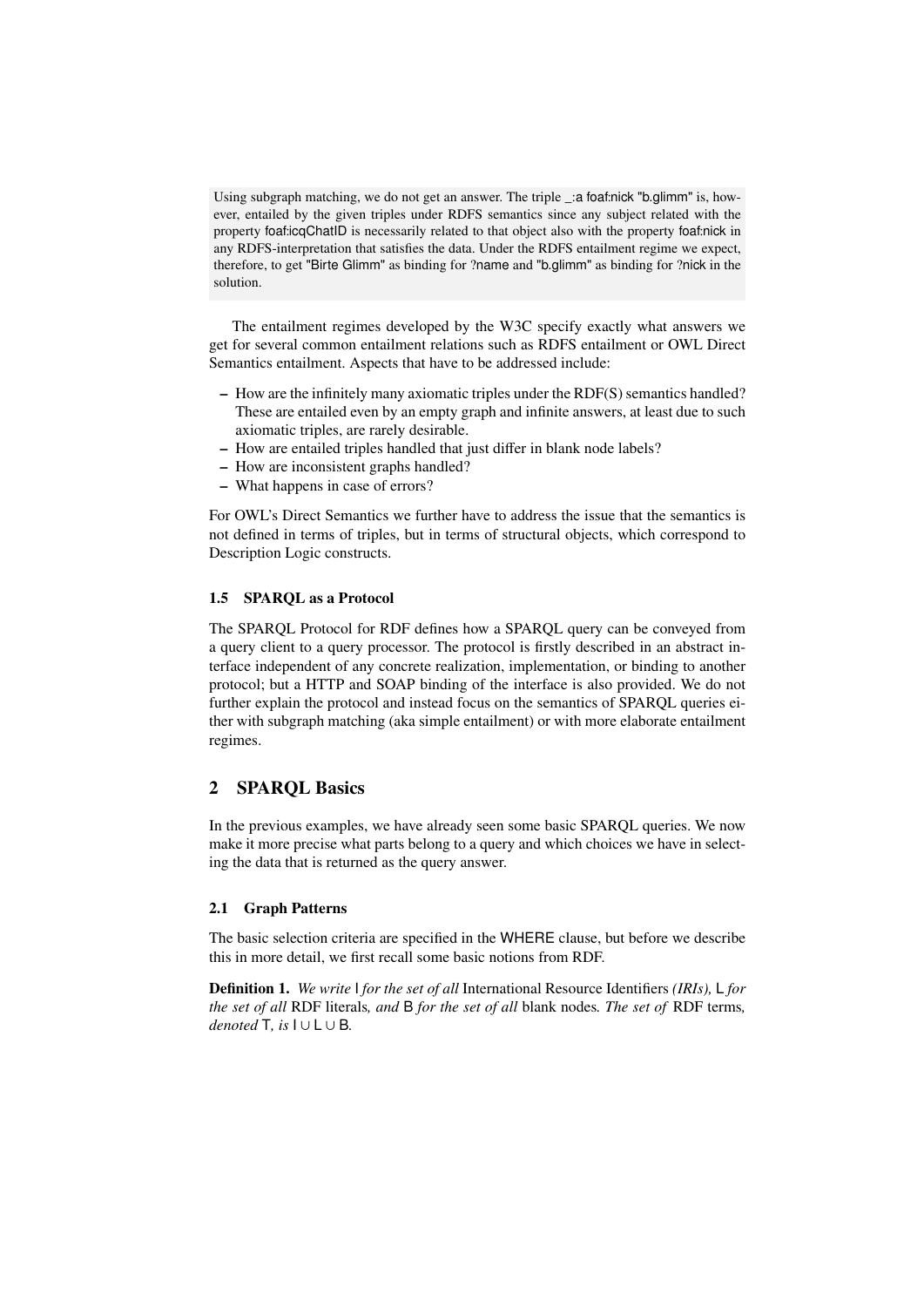*An* RDF graph *is a set of* RDF triples *of the form* (subject, predicate, object) <sup>∈</sup> (I ∪ B) × I × T*. We normally omit "RDF" in our terminology if no confusion is likely, and we use Turtle syntax [4] for all examples. The* vocabulary Voc(G) *of a graph* G *is the set of all terms that occur in* G*.*

*Queries are built using a countably infinite set* V *of* query variables *disjoint from* T*. A variable v* ∈ V *is prefixed by the variable identifier ? or \$ . The outer-most graph pattern in a query is called the* query pattern*.*

The variable identifier is not part of the variable name, e.g., \$x and ?x denotes the same variable even if both prefixes are used within one query. The variable name itself can contain numbers, letters, and various other admissible symbols [26].

We generally abbreviate IRIs using prefixes rdf, rdfs, owl, xsd, and foaf to refer to the RDF, RDFS, OWL, XML Schema Datatypes, and FOAF namespaces, respectively. We further use the prefix ex for an imaginary example namespace. Prefix declarations for these namespaces are generally omitted in example data and queries.

The simplest form of a WHERE clause consists of a basic graph pattern (BGP), but we can also construct more complex graph patterns by combining smaller patterns in various ways that are described in detail within this section.

Basic Graph Patterns As we have seen in the introductory section, basic graph patterns are the basic building blocks for building a SPARQL query and we can define these formally as follows:

**Definition 2.** *A* triple pattern *is member of the set* ( $T \cup V$ )  $\times$  ( $I \cup V$ )  $\times$  ( $T \cup V$ *), and a* basic graph pattern *(BGP) is a set of triple patterns.*

According to the above definition, variables can, thus, occur in place of a subject, predicate, or an object. It is also worth pointing out, that the subject of a triple pattern can be a literal although this is not allowed in RDF. This is meant to support (possible future) extensions of RDF. At the moment queries with literals in the subject position can simply not have an answer.

So far we have not seen the effect of blank nodes in BGPs. Since blank nodes do not really refer to a particular resource in the graph, but only denote the existence of something, we cannot expect that the blank node \_: a in a BGP is mapped to exactly the blank node \_:a in the data as foaf:name in the query is mapped to foaf:name in the queried graph. Instead, blank nodes act similar to variables with the difference that they cannot be selected in the SELECT clause.

Example 4 Since we are not interested in the mappings for ?x in Example 1, we could achieve the same result as with that query pattern:

{ \_:a foaf:name ?name . \_:a foaf:mbox ?mbox }

Note that we have deliberately used \_:a, which is a blank node label that occurs in the data. The blank node \_:a in the BGP acts, however, as a variable and can be substituted any of the blank nodes from the data. Thus, we get the same result with the above query pattern as in Example 1.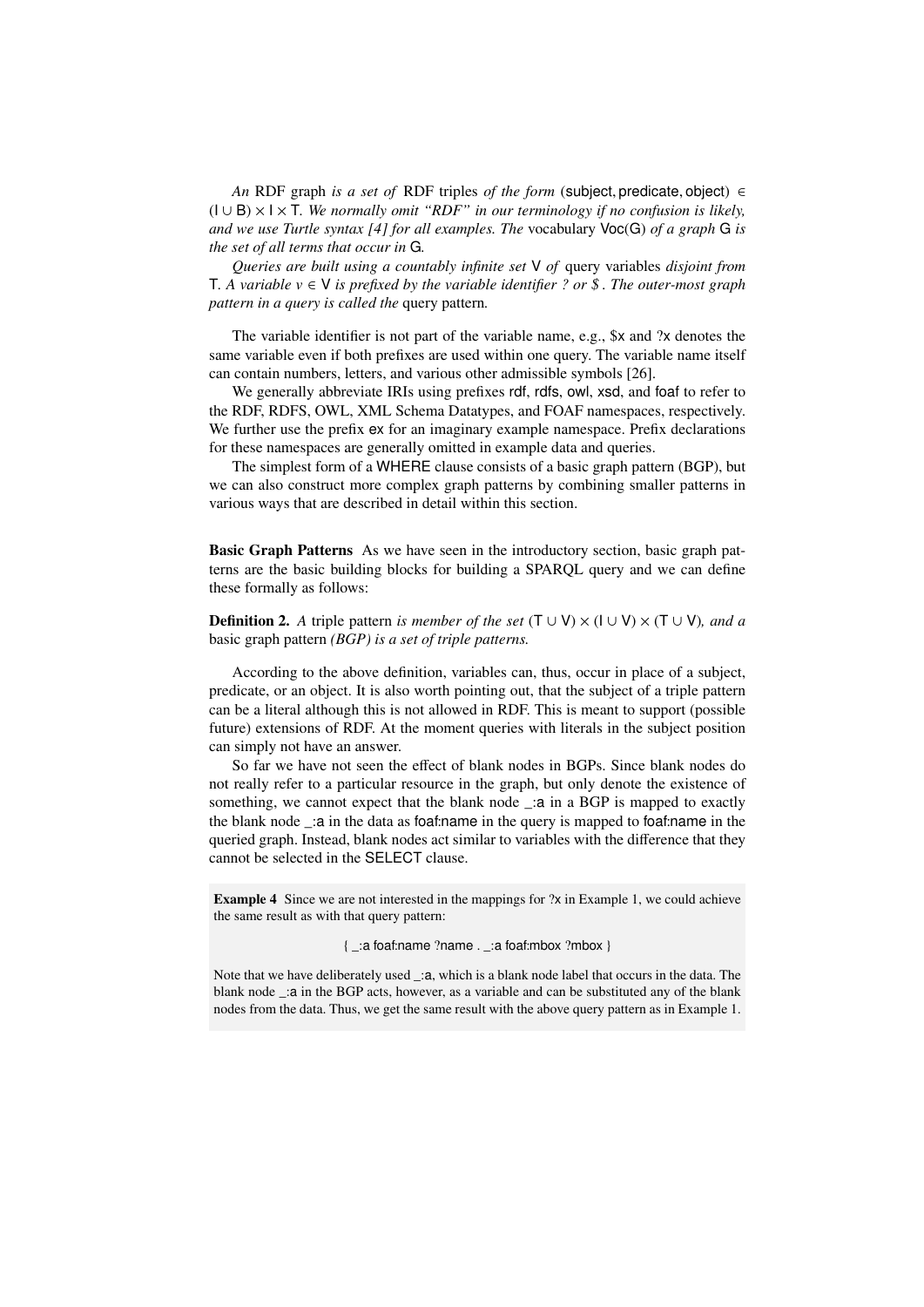As we have seen in Section 1, a WHERE clause that consists of a BGP requires that the set of triple patterns that make up the BGP must all match. In the following, we introduce more complex patters:

- *Group Graph Patterns*, where a set of graph patterns must all match,
- *Optional Graph Patterns*, where additional patterns may extend the solution,
- *Alternative Graph Patterns*, where two or more possible patterns are tried, and
- *Patterns on Named Graphs*, where patterns are matched against named graphs.

Group Graph Patterns Group graph patterns combine patterns conjunctively, similarly to BGPs that combine triple patterns conjunctively. In order to create a group, SPARQL uses curly braces. Grouping by itself is not very useful unless if we only work with basic graph patterns, but it becomes useful when we consider further constructors. For example, we can combine two groups with the UNION keyword, which means that solutions are obtained by matching one or the other group. Before we come to that, we first introduce grouping in more detail.

Example 5 Using groups, patterns of the query from Example 1 can equivalently be written as:

> { { ?x foaf:name ?name} { } { ?x foaf:mbox ?mbox } }

We now separated the BGP from Example 1 into three groups. The first and the third group now consists of a single triple pattern. The second group is the *empty* group pattern, which matches to any data. The inclusion or omission of the empty pattern has, therefore, no effect here. A query with only the empty pattern returns always one solution in which any variable that is selected is unbound. Omitting the braces around the two triple patterns as illustrated below:

> { ?x foaf:name ?name { } ?x foaf:mbox ?mbox }

leaves us with a group of three elements: a BGP of one triple pattern, an empty group, and again a BGP of one triple pattern.

Alternative Patterns Now that we can group patterns, we can combine groups with other constructors, e.g., the UNION constructor for specifying alternative restrictions. The UNION constructor is a binary operator, i.e., it is used as pattern UNION pattern.

Example 6 We assume that the default graph contains the data from Table 1 and that the SPARQL query is:

```
SELECT ?mbox
WHERE { { ?x foaf:name "BirteGlimm". ?x foaf:mbox ?mbox }
            UNION
           { ?x foaf:name "S ebastianRudolph" . ?x foaf:mbox ?mbox }
         }
```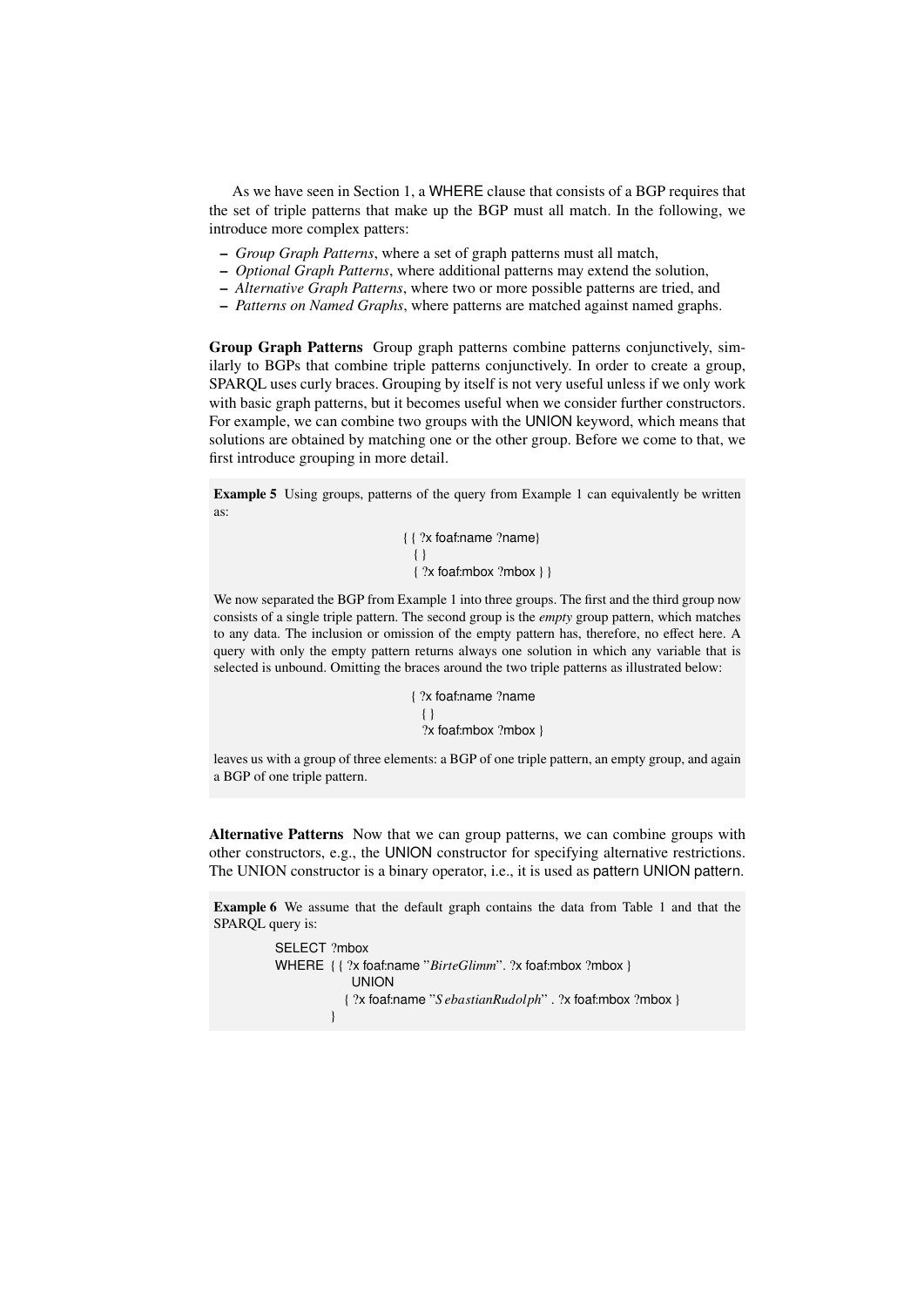The result for this query consists of the two email addresses from the queried data. The first email address matches the first BGP and the one for Sebastian Rudolph matches the second BGP, and the results from both BGPs contribute to the final answer due to the UNION keyword.

It is worth noting that the UNION keyword is not denoting an exclusive or and that SPARQL does not have a set semantics as, for example, SQL, so we can have duplicate results in the answer.

Example 7 We illustrate the fact that UNION does not represent an exclusive or and that SPARQL queries can have duplicate results by means of the following query again over the data from Table 1:

> SELECT ?name ?chatID WHERE { ?x foaf:name ?name . { ?x foaf:icqChatID ?chatID } UNION { ?x foaf:aimChatID ?chatID } }

The results for the query are as follows:

| ?name            | ?chatID |
|------------------|---------|
| "Birte Glimm"    | "bal"   |
| "Birte Glimm"    | "bal"   |
| "Pascal Hitzler" | "phi"   |

where the first solution results from matching the first alternative and the latter two result from matching the second alternative. The solutions for this query are in fact computed by building the union (without duplicate elimination) from the results of evaluating two graph patters:

| { ?x foaf:name ?name.              | and | { ?x foaf:name ?name.                 |
|------------------------------------|-----|---------------------------------------|
| $\{?x$ foaf:icqChatID ?chatID $\}$ |     | $\{$ ?x foaf:aimChatID ?chatID $\}$ } |

In case we use multiple unions, e.g., of the form pattern UNION pattern UNION pattern, this is equivalent to writing: { pattern UNION pattern } UNION pattern, i.e., the UNION operator is left-associative.

Optional Patterns Apart from using the UNION keyword, we can declare some parts as optional using the OPTIONAL keyword, i.e., we allow for only retrieving bindings for these optional parts when these are available.

Example 8 We assume that the default graph contains the data from Table 1 and that the SPARQL query is:

> SELECT ?name ?mbox WHERE { ?x foaf:name ?name OPTIONAL { ?x foaf:mbox ?mbox } }

The result for this query now consists of one additional solution compared to the result for Example 1 in which ?name is bound to "Pascal Hitzler" and ?mbox is unbound. We indicate unbound values by simply leaving the entry in the results table empty: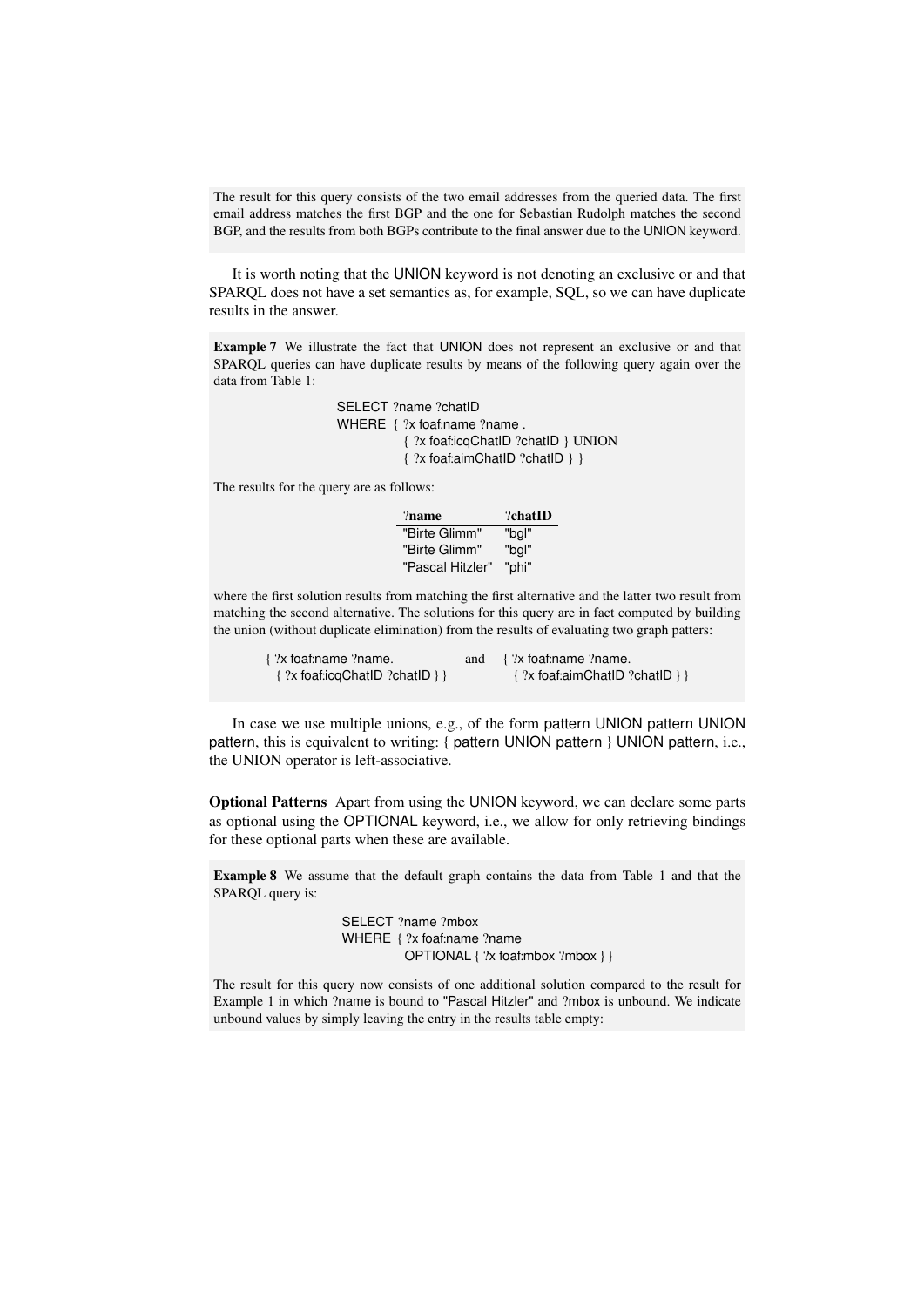| ?name                                   | ?mbox                          |
|-----------------------------------------|--------------------------------|
| "Birte Glimm"                           | "b.glimm@googlemail.com"       |
| "Sebastian Rudolph"<br>"Pascal Hitzler" | $\leq$ mailto:rudolph@kit.edu> |

The OPTIONAL operator is again binary, i.e., it is used pattern OPTIONAL pattern. Although { OPTIONAL pattern } is syntactically valid, it just abbreviates { {} OPTIONAL pattern }. Like UNION, OPTIONAL is left-associative, i.e., pattern OP-TIONAL pattern OPTIONAL pattern is equivalent to: { pattern OPTIONAL pattern } OPTIONAL pattern.

Mixing Optional and Alternative Patterns We can, of course, also mix the use of OPTIONAL and UNION. In this case, left-associativity still applies.

Example 9 The following query over the data from Table 1 gives three results given the leftassociativity of UNION and OPTIONAL:

| SELECT ?name ?chatID ?mbox          |                                        |                          |  |  |  |
|-------------------------------------|----------------------------------------|--------------------------|--|--|--|
| WHERE $\{ ?x \}$ foaf:name ?name.   |                                        |                          |  |  |  |
| { ?x foaf:icqChatID ?chatID } UNION |                                        |                          |  |  |  |
|                                     | { ?x foaf:aimChatID ?chatID } OPTIONAL |                          |  |  |  |
| $\{$ ?x foaf:mbox ?mbox $\}$ }      |                                        |                          |  |  |  |
|                                     |                                        |                          |  |  |  |
|                                     |                                        |                          |  |  |  |
| ?name                               | ?chatID                                | ?mbox                    |  |  |  |
| "Birte Glimm"                       | "b.glimm"                              | "b.glimm@googlemail.com" |  |  |  |
| "Birte Glimm"                       | "b.glimm"                              | "b.glimm@googlemail.com" |  |  |  |

After matching the first triple pattern, the union is evaluated. Finally, the optional part is applied to enrich the so far computed solutions. If we were to make the operator preference explicit, we get the following equivalent pattern:

```
{ { ?x foaf:name ?name .
   { { ?x foaf:icqChatID ?chatID } UNION { ?x foaf:aimChatID ?chatID } }
  }
  OPTIONAL { ?x foaf:mbox ?mbox }
}
```
If we do not want the standard left-associate behavior of SPARQL, we have to use braces to enforce a different grouping.

Filters SPARQL *filters* restrict solutions to those for which the filter evaluates to true. The FILTER keyword is followed by a Boolean filter function that evaluates to true or false. Only if the filter function evaluates to true is the solution to be included in the solution sequence.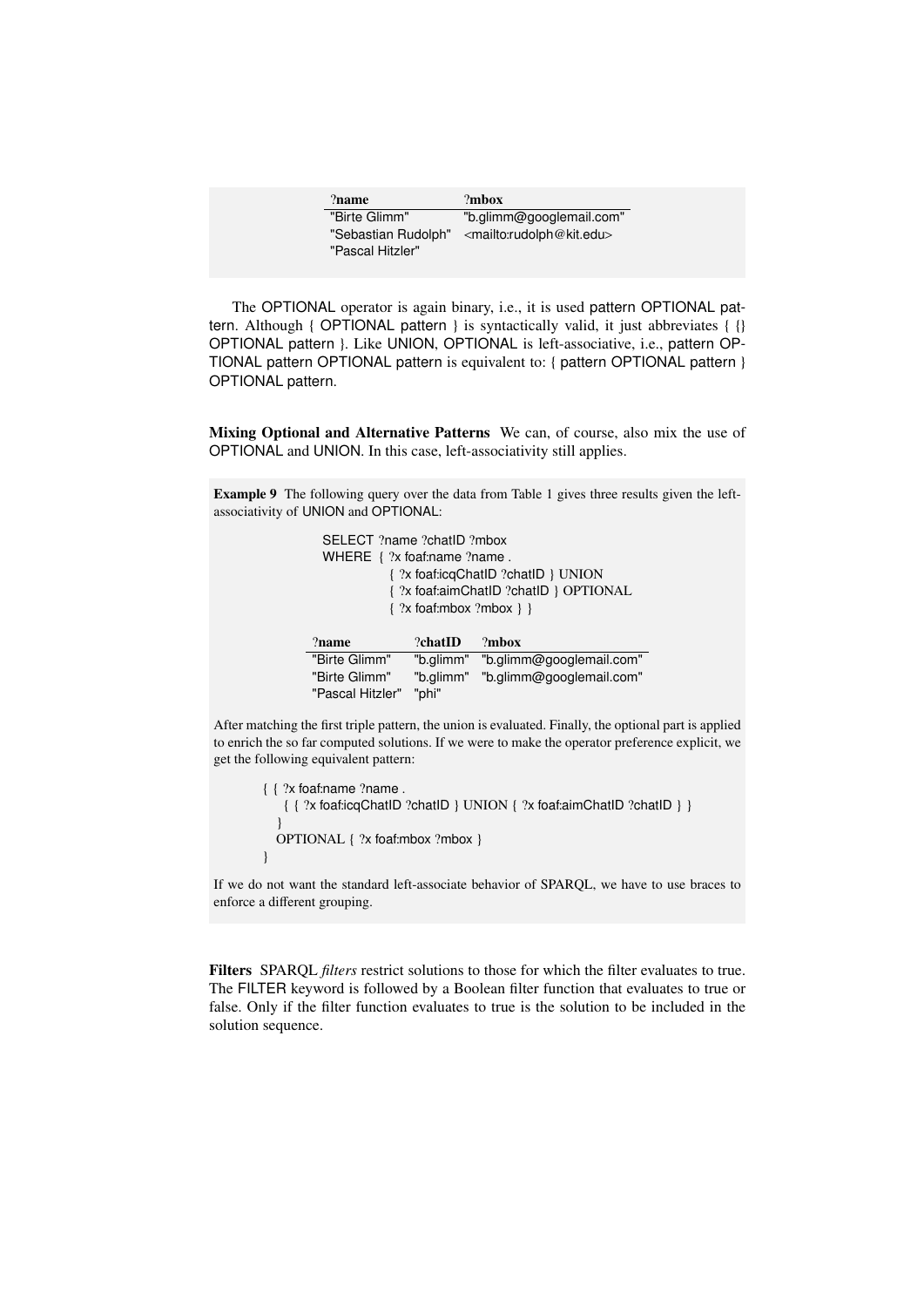Example 10 In order to illustrate the use of a filters, we employ the isIRI filter function to filter out results in which the foaf:mbox is not given as an IRI. We use again the data from Table 1 and the query:

```
SELECT ?name ?mbox
WHERE { ?x foaf:name ?name . ?x foaf:mbox ?mbox
         FILTER isIRI(?mbox)
        }
```
Since the isIRI function evaluates to false when ?mbox is bound to the plain literal "b.glimm@googlemail.com", the match cannot be included in the solutions and we get just one result:

> ?name ?mbox "Sebastian Rudolph" <mailto:rudolph@kit.edu>

There are quite a range of filter functions, e.g., functions for comparing numerical values or date, filtering strings according to a regular expression, test whether a binding is a blank node, or whether a variable is bound at all. For more details, we refer to the SPARQL Query specification [26].

Literals The general syntax for literals in a SPARQL query is a string enclosed in either double quotes  $($ "...") or single quotes  $($ "...") with either an optional language tag (introduced by  $\circledcirc$ ) or an optional datatype IRI or prefixed name (introduced by  $\sim$ ).

For convenience, integers can be written without quotation marks and an explicit datatype IRI. Such literals are interpreted as typed literals of datatype xsd:integer, xsd:decimal if there is no '.' in the number; otherwise the number is interpreted as xsd:decimal if no exponent is given and as xsd:double otherwise. Literals of type xsd:boolean can also be written as true or false.

To facilitate writing literal values which themselves contain quotation marks or which are long and contain newline characters, SPARQL provides an additional quoting construct in which literals are enclosed in three single- or double-quotation marks.

Examples of literal syntax in SPARQL include:

- "chat"@ or 'chat'
- "chat"@@fr with language tag "fr"@
- "xyz"ˆˆ<http://example.org/ns/userDatatype>
- "abc"ˆˆappNS:appDataType
- '''The librarian said, "Perhaps you would enjoy 'War and Peace'." '''
- 1, which is the same as "1"ˆˆxsd:integer
- <sup>1</sup>.3, which is the same as "1.3"ˆˆxsd:decimal
- <sup>1</sup>.300, which is the same as "1.300"ˆˆxsd:decimal
- <sup>1</sup>.0e6, which is the same as "1.0e6"ˆˆxsd:double
- true, which is the same as "true"ˆˆxsd:boolean
- false, which is the same as "false"ˆˆxsd:boolean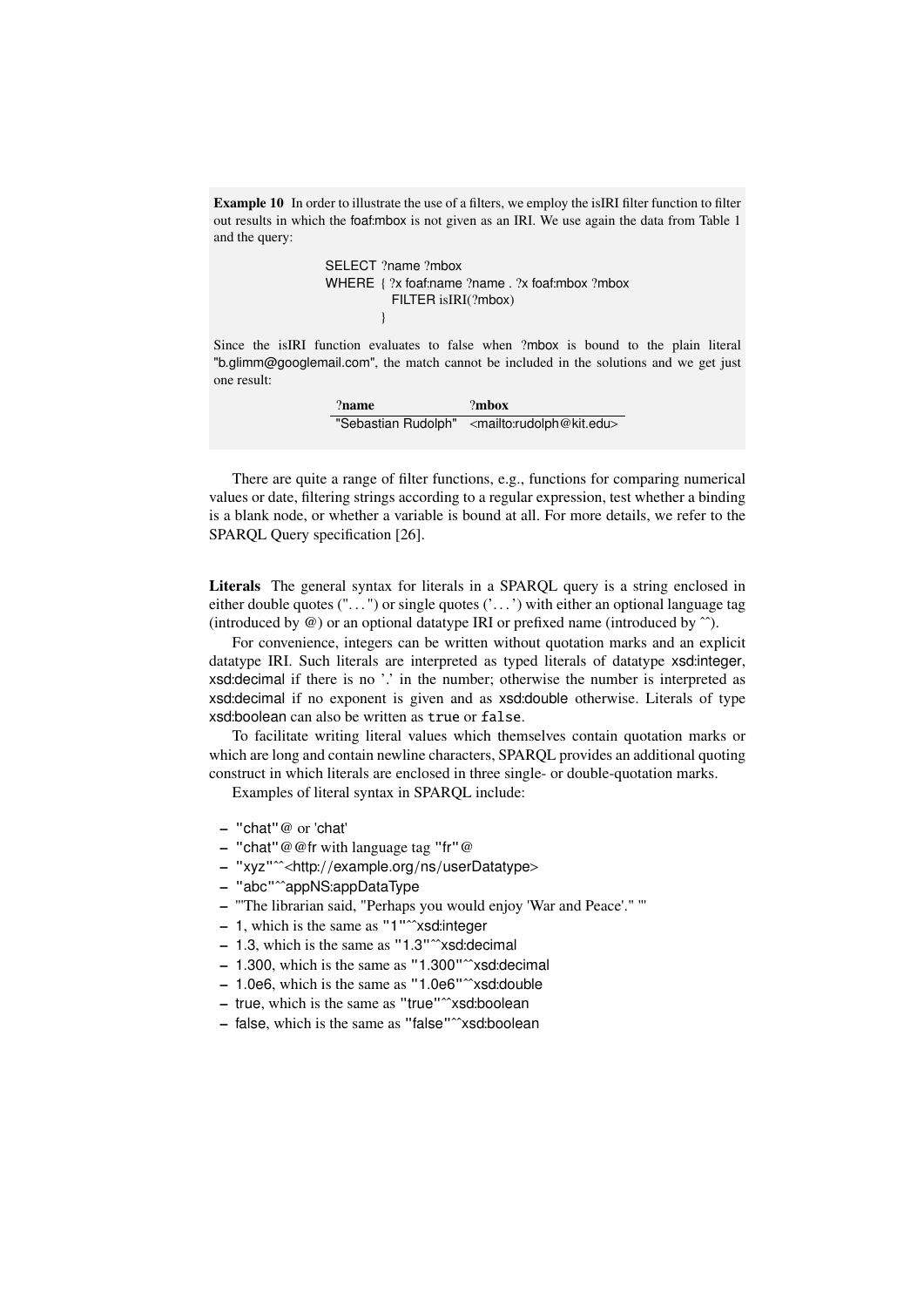#### 2.2 Result Formats

SPARQL has four query forms. These query forms use the solutions from pattern matching to form result sets or RDF graphs. The query forms are:

- SELECT returns all, or a subset of, the variables bound in a query pattern match.
- CONSTRUCT returns an RDF graph constructed by substituting variables in a set of triple templates.
- ASK returns a boolean indicating whether a query pattern matches or not.
- DESCRIBE returns an RDF graph that describes the resources found.

The XML results format of SPARQL can be used to serialize the result set from a select query or the boolean result of an ask query.

SELECT queries return variables and their bindings directly. The syntax SELECT \* is an abbreviation that selects all of the variables in a query that are in scope. The definition of scope becomes relevant when making use of the SPARQL 1.1 sub-select feature in which case only variables that are projected in the sub-query are visible in the enclosing query.

CONSTRUCT queries return a single RDF graph. The result is an RDF graph formed by taking the specified graph template and by instantiating it with each query solution in the solution sequence. The triples obtained from each solution are combining into a single RDF graph by set union.

If any such instantiation produces a triple containing an unbound variable or an illegal RDF construct, e.g., containing a literal in subject or predicate position, then that triple is not included in the output RDF graph. The graph template can contain triples with no variables (known as ground or explicit triples), and these also appear in the output RDF graph returned by the CONSTRUCT query form.

A template can create an RDF graph containing blank nodes. The blank node labels are scoped to the template for each solution. If the same label occurs twice in a template, then there will be one blank node created for each query solution, but there will be different blank nodes for triples generated by different query solutions.

Example 11 In order to see an example for construct and the effect of blank nodes in the template, we se the following query over the data from Table 1:

> CONSTRUCT { ?x rdf:type foaf:Person . ?x foaf:givenName \_:x }<br>WHERE  $\{ ?x$  foaf:name ?name } { ?x foaf:name ?name }

Evaluating the query pattern yields the following bindings:

| 2x  | ?name               |
|-----|---------------------|
| ∷a  | "Birte Glimm"       |
| ∵∷h | "Sebastian Rudolph" |
|     | :c "Pascal Hitzler" |

Instantiating and building the set union of the template then results in: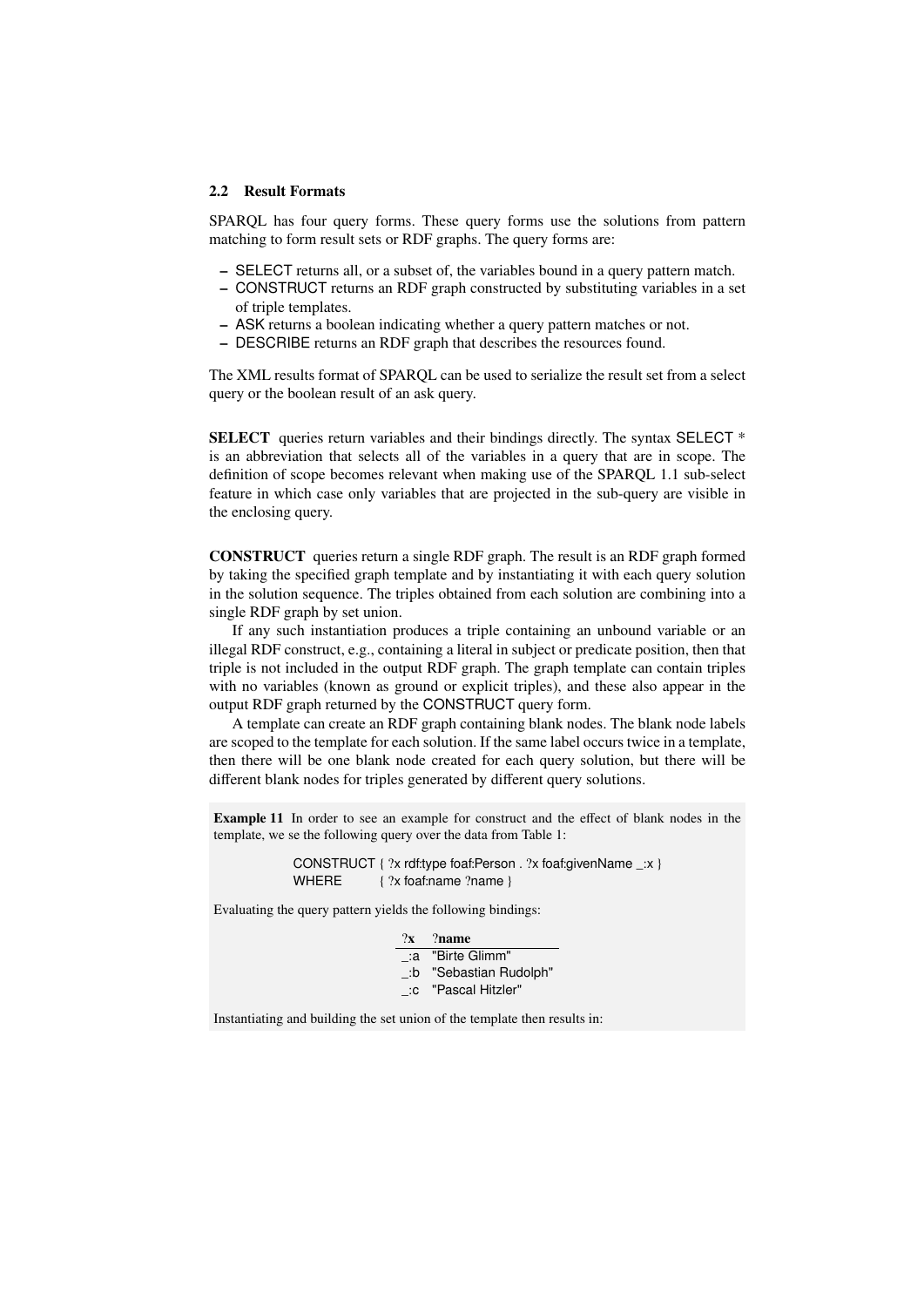| :u  | rdf:type                | foaf:Person.        |
|-----|-------------------------|---------------------|
| ∷u  | foaf:givenName          | $\mathbf{X}_1$      |
| : v | rdf:type                | foaf:Person.        |
|     | _:v foaf:givenName      | $\cdot x_2$         |
|     | $\therefore$ w rdf:type | foaf:Person.        |
|     | _:w foaf:givenName      | $\cdot$ : X $\cdot$ |

Note that the variable binds to blank nodes in the data and there is not even a guarantee that in the intermediate results the same blank node labels are used. In the constructed data a different blank node label is created. Similarly, the blank node in the template just causes a different blank node label to be created each time the template is instantiated.

ASK queries test whether or not a query pattern has a solution. No information is returned about the possible query solutions, just whether or not a solution exists.

Example 12 The following queries illustrates the use of the ASK query form for the data from Table 1:

ASK { ?x foaf:name "Birte Glimm" }

The result to this query is true or yes since there is a possible binding for  $?x$  in the data.

DESCRIBE queries return a single RDF graph containing RDF data about resources.

Example 13 Possible examples for DESCRIBE are the following:

DESCRIBE foaf:Person or DESCRIBE ?x WHERE { ?x foaf:name "Birte Glimm" }

The exact output is not prescribed by the SPARQL Query specification, i.e., results depend on the SPARQL query processor and can vary between systems. The resulting RDF graph can be complex and can, for example, mention other resources that are somehow related to the given resource. For example, whether a property denotes an inverse or an inverse functional property, or the name and mbox if the resource that is to be described is from a FOAF file.

## 2.3 Solution Modifiers

Query patterns generate a multiset of solutions, each solution being a partial function from variables to RDF terms. These solutions are then treated as a sequence (a solution sequence), initially in no specific order; any sequence modifiers are then applied to create another sequence. Finally, the sequence is used to generate one of the results of a SPARQL query form. A *solution sequence modifier* is one of:

– *Order modifier* to put the solutions in order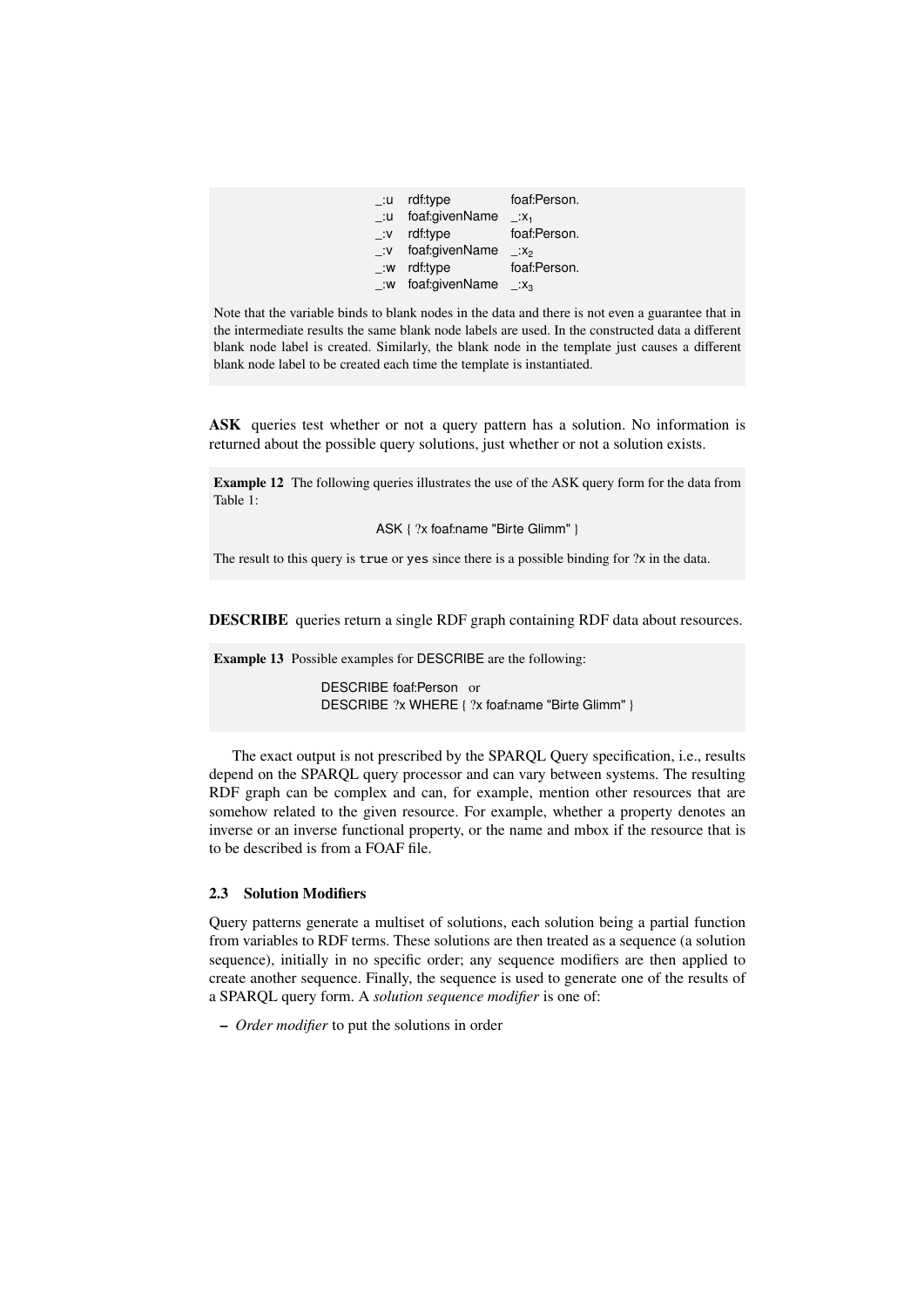- *Projection modifier* to choose certain variables and eliminate others from the solutions
- *Distinct modifier* to eliminate duplicate solutions
- *Reduced modifier* to permit elimination of some non-unique solutions
- *O*ff*set modifier* to control where the solutions start from in the overall sequence of solutions
- *Limit modifier* to restrict the number of solutions

**ORDER BY** is a keyword that establishes an order within a solution sequence. It is followed by a sequence of order comparators, composed of an expression and an optional order modifier (either  $ASC(\cdot)$  or  $DESC(\cdot)$ ). Each ordering comparator is either ascending (indicated by the  $ASC()$  modifier or by no modifier) or descending (indicated by the  $DESC(\cdot)$  modifier).

Example 14 We illustrate the use ORDER BY with the following query over the data from Table 1:

> SELECT ?name WHERE { ?x foaf:name ?name } ORDER BY ?name

Since ascending is the default ordering, the query is equivalent to:

SELECT ?name WHERE { ?x foaf:name ?name } ORDER BY ASC(?name)

The results are now ordered according to the bindings for the variable ?name:

?name "Birte Glimm" "Pascal Hitzler" "Sebastian Rudolph"

With the  $DESC(\cdot)$  keyword we would get the exact opposite order.

The ascending order of two solutions with respect to an ordering comparator is established by substituting the solution bindings into the expressions and comparing them with the  $\le$  operator, which is defined by the SPAROL Query specification for numerics, simple literals, xsd:string, xsd:boolean, and xsd:dateTime. Descending order is the reverse of the ascending order. Ordering never changes the cardinality of solutions.

Pairs of IRIs are ordered by comparing them as simple literals. SPARQL also fixes an order between some kinds of RDF terms that would not otherwise be ordered (given here from lowest in the order):

- 1. no value assigned to the variable or expression in this solution,
- 2. blank nodes,
- 3. IRIs,
- 4. RDF literals.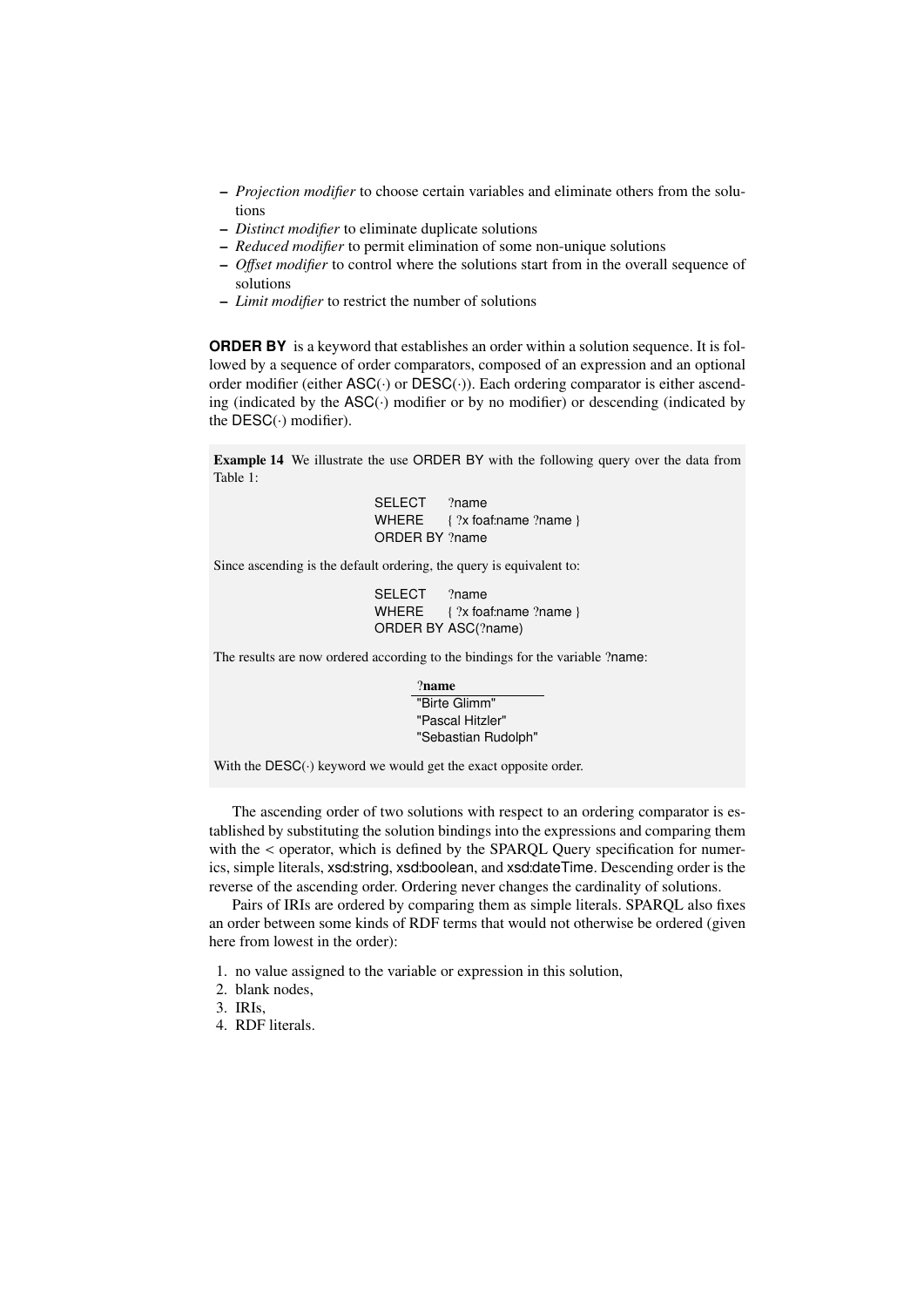A plain literal is lower than an RDF literal with type xsd:string of the same lexical form. Note that SPARQL does not define a total ordering over all possible RDF terms; a few examples of pairs of terms for which the relative order is undefined are:

- a simple literal and a literal with a language tag, e.g., "a" and "a"@en\_gb,
- two literals with language tags, e.g., "a"@en\_gb and "b"@en\_gb,
- a simple literal and an xsd:string, e.g., "a" and "a"ˆˆxsd:string,
- a simple literal and a literal with a supported data type, e.g., "a" and "1"ˆˆxsd:integer,
- two unsupported data types, e.g., "1"ˆˆmy:integer and "2"ˆˆmy:integer
- a supported data type and an unsupported data type, e.g., "1"ˆˆxsd:integer and "2"<sup>omy:integer.</sup>

The ORDER BY clause can also contain a LIMIT n and an OFFSET m condition to limit the number of returned results to *n* and to start only with the *m th* result. Using LIMIT and OFFSET to select different subsets of the query solutions will not be useful unless the order is made predictable by using ORDER BY.

Using ORDER BY on a solution sequence for a CONSTRUCT or DESCRIBE query has no direct effect because only SELECT returns a sequence of results. Used in combination with LIMIT and OFFSET, ORDER BY can be used to return results generated from a different slice of the solution sequence. An ASK query does not include ORDER BY, LIMIT or OFFSET.

Projection can be used to transform the solution sequence into one involving only a subset of the variables. For each solution in the sequence, a new solution is formed using a specified selection of the variables as specified in the SELECT clause.

We have used projection already any many previous examples, so do not give another example here.

DISTINCT is a solution modifier that causes the elimination of duplicate solutions. Specifically, each solution that binds the same variables to the same RDF terms as another solution is eliminated from the solution set.

REDUCED is not as strong as DISTINCT because it permits duplicate elimination, but does not enforce it. Thus, some duplicates might be eliminated, whereas other remain in the solution sequence.

#### 2.4 SPARQL Algebra Processing

So far we have mainly used examples to illustrate the effect of different SPARQL operators. In this section, we precisely define how a the result for a SPARQL query is computed, which requires transforming a query string into a SPARQL algebra object that is then evaluated in order to compute the query result.

The first step towards obtaining an algebra object for a query string is parsing. In the parsing process, we expanding abbreviations for IRIs and triple patterns, e.g., for triple patterns that use Turtle's comma or semicolon abbreviations.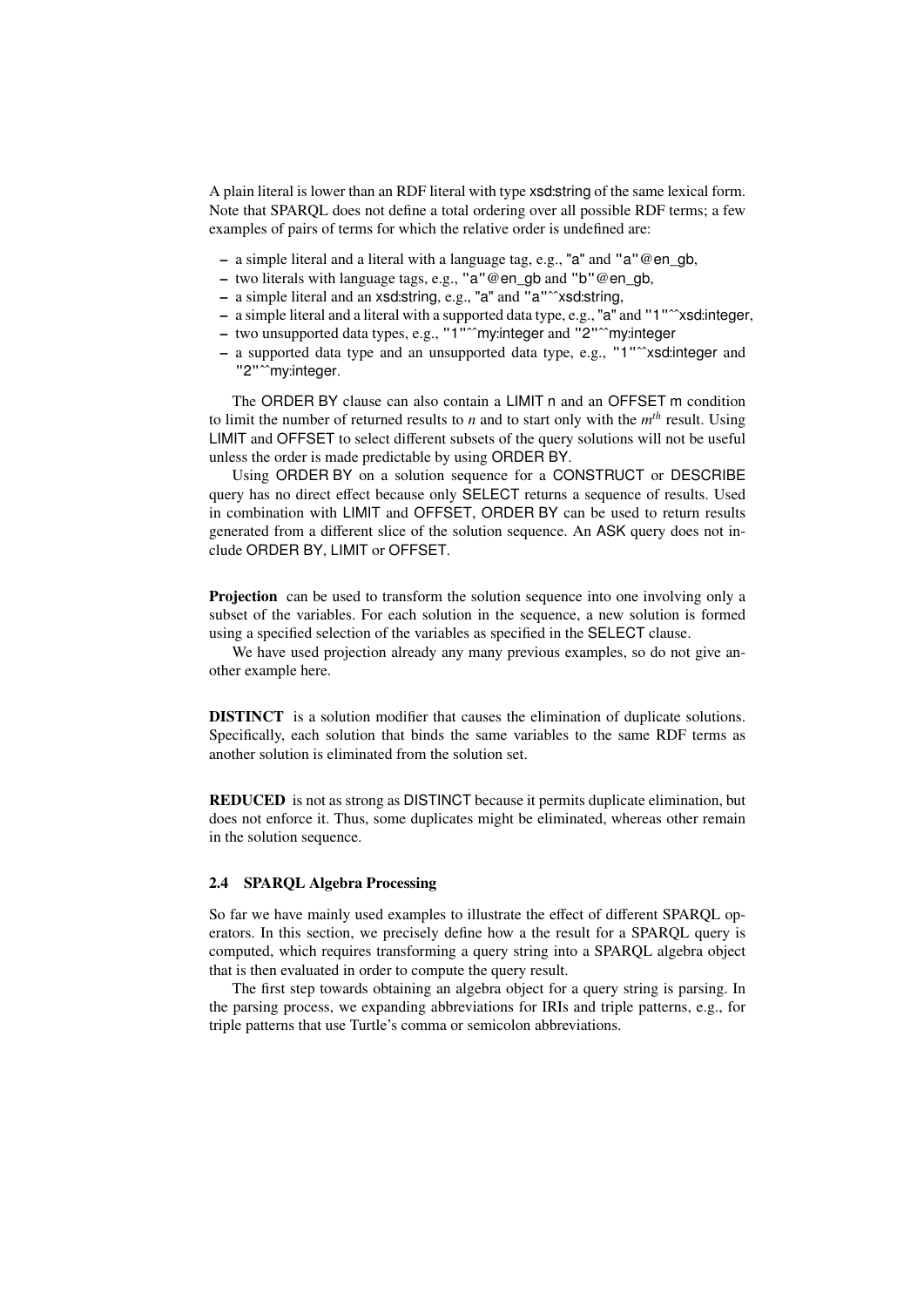| GroupGraphPattern      | $ ::= '\$ riplesBlock?<br>((GraphPatternNotTriples Filter)'.'?<br>TriplesBlock?)* |
|------------------------|-----------------------------------------------------------------------------------|
| GraphPatternNotTriples | '}'<br>$\therefore$ = OptionalGraphPattern   GroupOrUnionGraphPattern             |
|                        | GraphGraphPattern                                                                 |
| OptionalGraphPattern   | $\therefore$ 'OPTIONAL' GroupGraphPattern                                         |
| GraphGraphPattern      | ::= 'GRAPH' VarOrIRIref GroupGraphPattern                                         |
|                        | GroupOrUnionGraphPattern ::= GroupGraphPattern ('UNION' GroupGraphPattern)*       |
| Filter                 | $ ::= 'FILTER' Constant$                                                          |

Table 2. SPARQL 1.0 grammar elements that make up a query pattern

Translating SPARQL Query Patterns to Algebra Expressions Parsing of a SPARQL query string involves expanding abbreviations for IRIs and triple patterns and the construction of an abstract syntax tree that can then be transformed into a SPARQL algebra expressions. The semantics of a query is then given based on the algebra expression. After parsing, we have an abstract syntax tree that represents the expanded query string and which is then converted into an algebra object.

Example 15 The algebra expression corresponding to the simple query

SELECT ?s WHERE { ?s :p ?o }

is Project(Bgp(?s <http://example.org#p> ?o), {?s}) if we assume that the empty prefix is defined as <http://example.org#>. The algebra expression is evaluated inside out, i.e., we first evaluate the pattern ?s <http://example.org#p> ?o given as parameter to the Bgp algebra expression; then a projection is performed so that only the values for the variable ?s remain.

We start by looking into the translation of a query pattern before we come to solution modifiers and other parts that are not related to the query pattern. We restrict our explanation to SPARQL 1.0 elements; SPARQL 1.1 works quite similar, but due to the much increased features the translation gets far more involved.

The translation is defined in terms of objects from the SPARQL grammar, i.e., one has to understand which part of a query pattern has been produced by a certain grammar object. The grammar defines a query pattern as a GroupGraphPattern and we give the relevant grammar part in Table 2, where TriplesBlock denotes a basic graph pattern, VarOrIRIref denotes a variable or an IRI, and Constraint represents a filter expression.

We first define a function algbr that takes a query pattern and inductively translates it into a SPARQL algebra expression. The algebra objects that we encounter in the translation process are

- Bgp, for expressing that a BGP has to be evaluated, e.g., by performing subgraph matching,
- Join, for joining results, e.g., from different groups,
- LeftJoin, for combining results with optional values,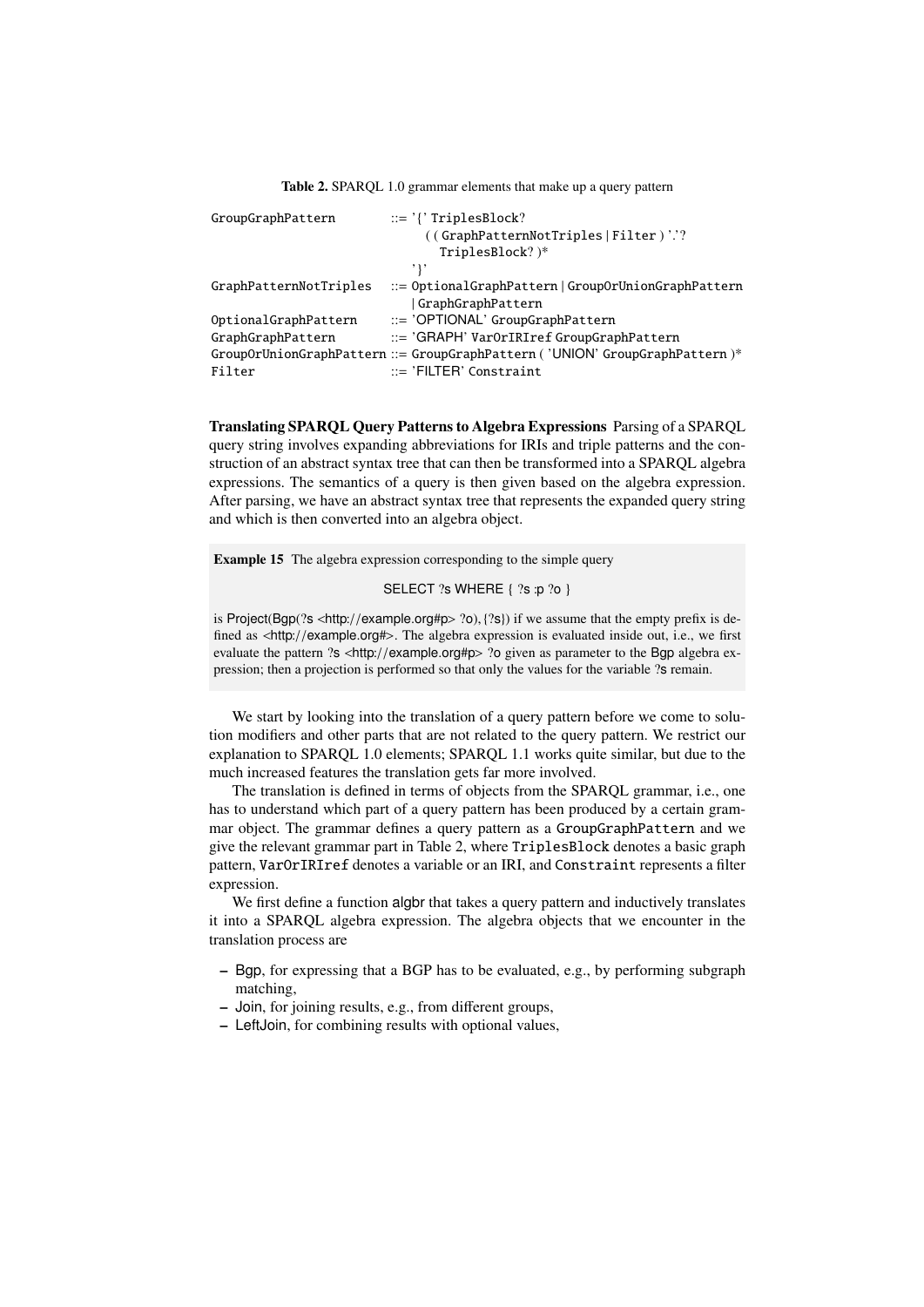- Filter, for filtering results according to a filter expression,
- Union, for combining results from alternatives,
- Graph, for evaluating a query part on a named graph.

We further encounter the empty pattern, denoted Z, which is a basic graph pattern that evaluates to an empty solution mapping, i.e., to a solution mapping that does not map any variable to a value. Thus, the empty pattern can be joined with any other pattern without any effect, i.e., Z is the identity for join.

Definition 3. *We define the function* algbr(P) *as follows: If* P *is* TriplesBlock*, then*

$$
algbr(P) := \begin{cases} Z & \text{if } P \text{ is empty} \\ Bgp(P) & \text{otherwise.} \end{cases}
$$

*If* P *is* GroupOrUnionGraphPattern *with elements*  $e_1, \ldots, e_n$ *, then* 

$$
algbr(P) := \begin{cases} algbr(e_1) & \text{for } n = 1 \text{ and} \\ Union(algbr(e_1), algbr(e_2 UNION \dots UNION e_n)) & otherwise. \end{cases}
$$

If P is GraphGraphPattern of the form term GRAPH P', then

algbr(P) :=Graph(term, algbr(P')).

*If* P *is* GroupGraphPattern *containing filter elements*  $f_1, \ldots, f_n$  *and other elements*  $e_1, \ldots, e_m$  *then* 

$$
algbr(P) := \begin{cases} \text{Filter}(f_1 \& \& \dots \& \& f_n, \text{translateGroup}(e_1, \dots, e_m)) & \text{if } n > 0 \text{ and} \\ \text{translateGroup}(e_1, \dots, e_m) & \text{otherwise,} \end{cases}
$$

*where* translateGroup *is described in Algorithm 1 and* && *is SPARQL's conjunction operator for filter expressions.*

The resulting algebra objects can be *simplified* by exploiting the join identity property of the empty pattern Z: we can replace  $Join(Z, A)$  by A and  $Join(A, Z)$  by A.

Example 16 For example, the simple query pattern

{ ?<sup>s</sup> ?<sup>p</sup> ?<sup>o</sup> } is translated to Join(Z, Bgp(?<sup>s</sup> ?<sup>p</sup> ?o)) since { ?s ?p ?o } is an instance of GroupGraphPattern (as every query pattern), which is translated according to Algorithm 1 (line 10), where the triple pattern itself is translated as TriplesBlock. According to the join identity simplification, the expression can be simplified to Bgp(?s ?p ?o).

In order to see some examples of the translation, we go through several of the example query patterns that we have encountered so far.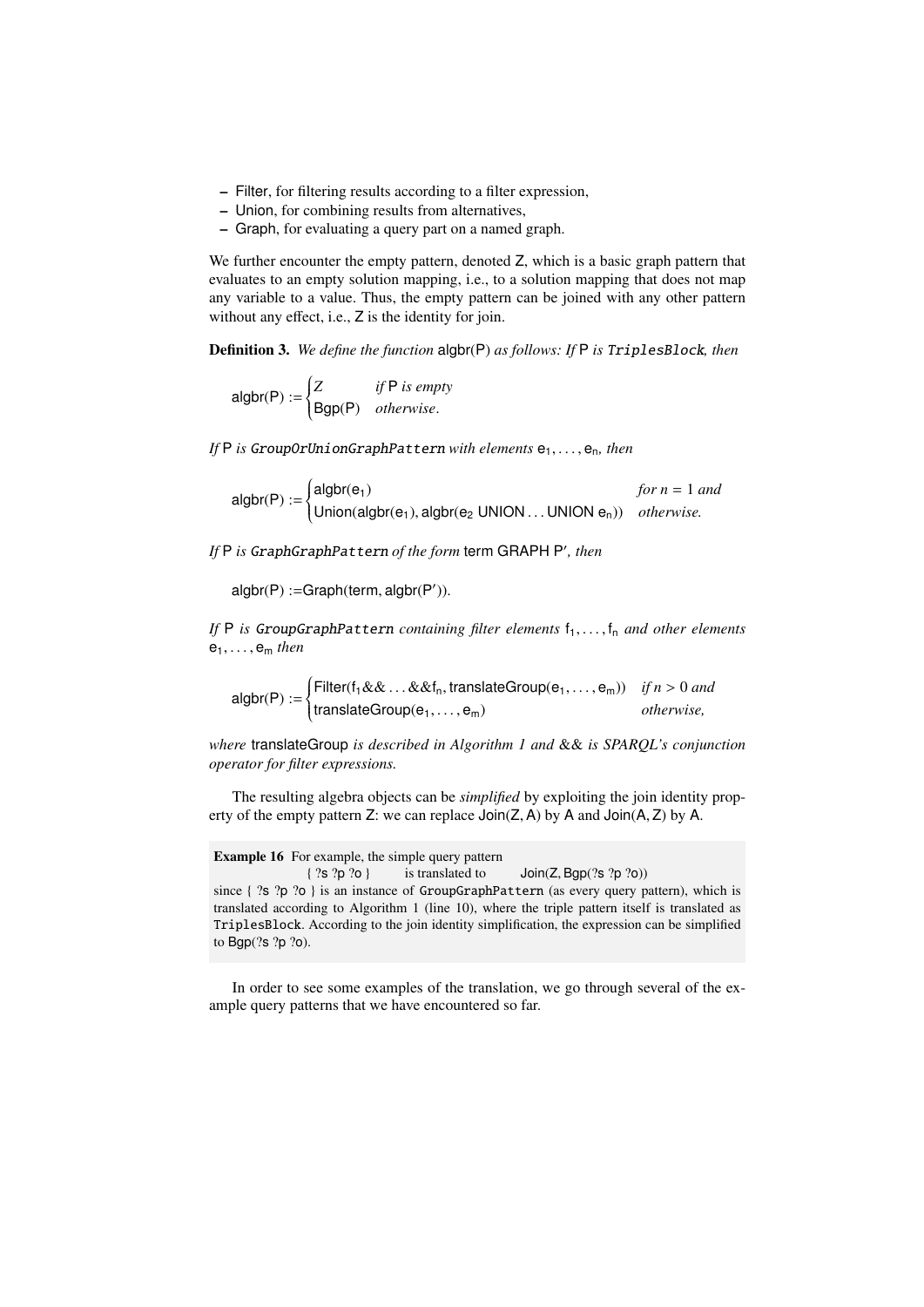#### Algorithm 1 Translation of non-filter elements in group graph patterns

Algorithm: translateGroup $(e_1, \ldots, e_n)$ **Input:**  $e_1, \ldots, e_n$ : the list of non-filter elements in a group pattern Output: a SPARQL algebra expression A 1:  $\overline{A}$  := Z {the empty pattern} 2: **for**  $i = 1, ..., n$  **do**<br>3: **if**  $e_i$  is of the form 3: if  $e_i$  is of the form OPTIONAL pattern then 4: if algbr(pattern) is of the form Filter(F, A') then<br>5.  $A := \left[ \begin{array}{cc} 1 & \text{if } \text{loin}(\mathbf{A} | \mathbf{A}^T) \\ 0 & \text{if } \text{loin}(\mathbf{A} | \mathbf{A}^T) \end{array} \right]$ 5:  $A := \text{LeftJoin}(A, A', F)$ 6: else 7:  $A := \text{LeftJoin}(A, \text{algbr}(\text{pattern}), \text{true})$ <br>8: **end if** end if 9: else 10:  $A := \text{Join}(A, \text{algbr}(e_i))$ <br>11: **end if** end if 12: end for 13: return A

#### Example 1:

*Query pattern:* Join(Z, Bgp(?x foaf:name ?name. ?x foaf:mbox ?mbox))*, Simplification:* Bgp(?x foaf:name ?name. ?x foaf:mbox ?mbox)*.*

#### Example 2:

*Query pattern:* Join(Z, Graph(*iri*, Join(Z, Bgp(BGP1))))*, Simplification:* Graph(*iri*, Bgp(BGP<sub>1</sub>)). *We use* iri *and* BGP<sub>1</sub> *instead of the given graph IRI and BGP.* 

#### Example 3:

*Query pattern:* Join(Z, Bgp(?x foaf:name ?name. ?x foaf:nick ?nick))*,*

*Simplification:* Bgp(?x foaf:name ?name. ?x foaf:nick ?nick)*.*

*Note that the example was used to illustrate the e*ff*ects of entailment regimes, but this does not influence the conversion to algebra objects. The only effect is that the* Bgp( $\cdot$ ) *algebra objects are evaluated di*ff*erently.*

#### Example 5:

*Query pattern:* Join(Join(Join(Z, Bgp(TP1)), <sup>Z</sup>), Bgp(TP2))*,*

*Simplification:* Join(Bgp(?x foaf:name ?name), Bgp(?x foaf:mbox ?mbox))*.*

*We abbreviate the two triples patterns with*  $TP_1$  *and*  $TP_2$ *, respectively. Although the query from Example 5 yields the same results as the query from Example 1 on any data, its algebra version is di*ff*erent due to the use of groups. We first used Algorithm 1 on the three elements of the query pattern, which is a group graph pattern. Each element itself is then translated as a* GroupOrUnionGraphPattern *using the case for single elements. A query optimizer might further modify this algebra object so that it becomes the same as the simplified version of the algebra expression for Example 1.*

#### Example 6:

*Query pattern:* Join(Z, Union(Bgp(*BGP*1), Bgp(*BGP*2)))*,*

*Simplification:* Union(Bgp(*BGP*1), Bgp(*BGP*2))*.*

*We abbreviate the two BGPs from the union pattern with* BGP<sub>1</sub> *and* BGP<sub>2</sub>*, respectively.* Example 7:

*Query pattern:*  $Join(Join(Z, Bgp(tp_1)), Union(Bgp(tp_2), Bgp(tp_3))),$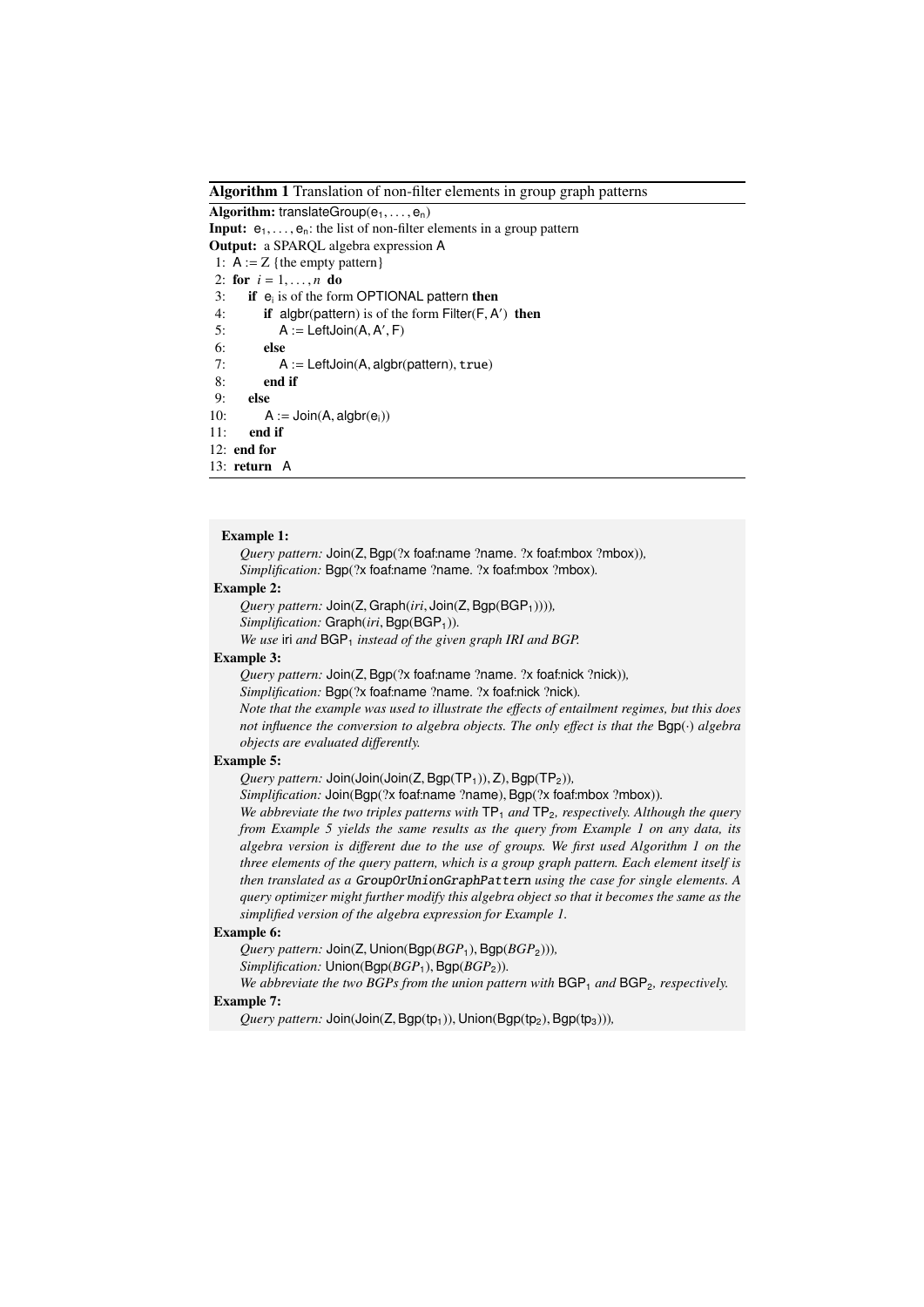| <i>Simplification:</i> Join( $Bqp(tp_1)$ , Union( $Bqp(tp_2)$ , $Bqp(tp_3)$ ).                                                    |
|-----------------------------------------------------------------------------------------------------------------------------------|
| We abbreviate the three triple patterns from the example with $tp_1$ to $tp_3$ , respectively.                                    |
| <b>Example 8:</b>                                                                                                                 |
| <i>Query pattern:</i> LeftJoin(Join(Z, Bgp(tp <sub>1</sub> )), Bgp(tp <sub>2</sub> ), true),                                      |
| $Simplification: \mathsf{LeftJoin}(\mathsf{Bqp(tp_1}), \mathsf{Bqp(tp_2}), \mathsf{true}).$                                       |
| The triple patterns from the example are abbreviated with $tp_1$ and $tp_2$ , respectively.                                       |
| <b>Example 9:</b>                                                                                                                 |
| Query pattern:                                                                                                                    |
| LeftJoin(Join(Join(Z, Bgp(tp <sub>1</sub> )), Union(Bgp(tp <sub>2</sub> ), Bgp(tp <sub>3</sub> ))), Bgp(tp <sub>4</sub> ), true), |
| Simplification:                                                                                                                   |
| LeftJoin(Join(Bgp(tp <sub>1</sub> ), Union(Bgp(tp <sub>2</sub> ), Bgp(tp <sub>3</sub> ))), Bgp(tp <sub>4</sub> ), true).          |
| We again abbreviate the triple patterns from the example with $tp_1$ to $tp_4$ , respectively.                                    |
| <b>Example 10:</b>                                                                                                                |
| <i>Query pattern:</i> Filter( <i>isIRI</i> (?mbox), Join( $Z$ , Bgp(bgp <sub>1</sub> ))),                                         |
| $Simplification: Filter(isIRI(?mbox), Bqp(bqp1)).$                                                                                |
| For the translation of the query pattern we use the first case of translating group graph                                         |
| patterns. We abbreviate the basic graph pattern from the example with $bqp_1$ .                                                   |
|                                                                                                                                   |

We omit the examples for NOT EXISTS, EXISTS, and MINUS since these are SPARQL 1.1 features, for which we do not go into details in the algebra translation.

Evaluating Algebra Expressions for Query Patterns In order to define the evaluation of an algebra object for a query pattern, we first define the most basic operation, i.e., the evaluation of a basic graph pattern.

Definition 4. *Evaluating a SPARQL graph pattern results in a* solution sequence *that lists possible bindings of query variables to RDF terms in the active graph. Such bindings are represented by partial functions* µ *from* <sup>V</sup> *to* <sup>T</sup>*, called* solution mappings*. For a solution mapping*  $\mu$  – and more generally for any (partial) function – the set of ele*ments on which*  $\mu$  *is defined is the domain dom*( $\mu$ ) *of*  $\mu$ *, and the set* ran( $\mu$ )  $\coloneq \{ \mu(x) | x \in$  $dom(\mu)$  *is the* range *of*  $\mu$ *. For a graph pattern* GP*, we use*  $\mu$ (GP) *to denote the pattern obtained by applying*  $\mu$  *to all elements of* GP *in* dom( $\mu$ ).

This convention is extended in the obvious way to filter expressions, and to all functions that are defined on variables or terms.

The order of solution sequences is relevant for later processing steps in SPARQL, but not for obtaining the solutions for a graph pattern. Thus, we obtain a *solution multiset* when evaluating a basic graph pattern, or, more generally, any SPARQL graph patterns.

**Definition 5.** *A* multiset *over an* underlying set *S* is a total function  $M: S \to \mathbb{N}^+ \cup \{\omega\}$ *where*  $\mathbb{N}^+$  *are the positive natural numbers, and*  $\omega > n$  *for all n*  $\in \mathbb{N}^+$ *. The value M(s) is the multiplicity of s*  $\in$  *S*, *and*  $\omega$  *denotes a countably infinite number of occurrences is the* multiplicity *of*  $s \in S$ *, and*  $\omega$  *denotes a countably infinite number of occurrences.* 

Infinitely many occurrences of individual solution mappings are indeed possible when considering SPARQL entailment regimes, although a major concern when defining extensions to basic graph pattern matching is how to avoid sources of infinite solutions.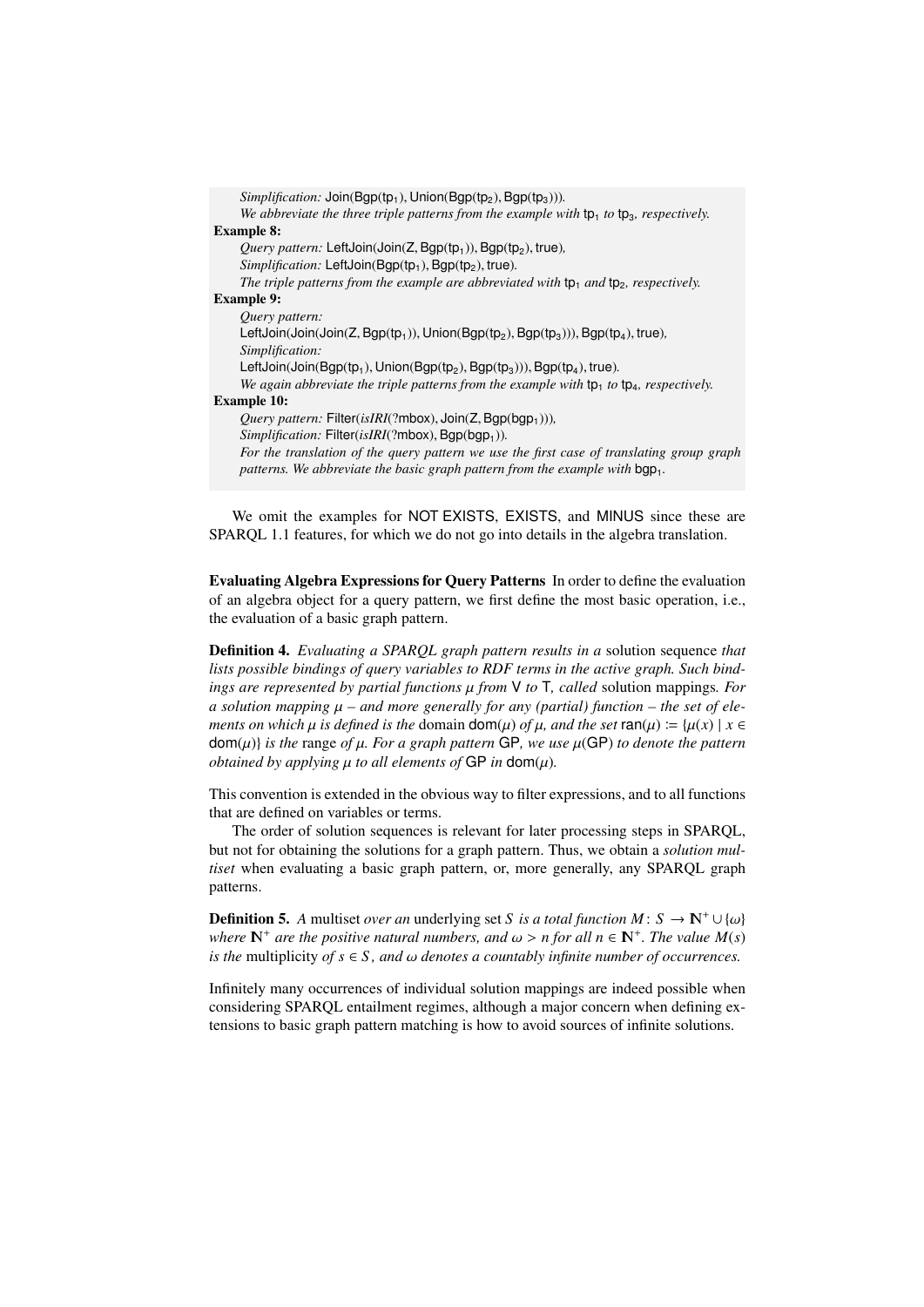Table 3. Evaluation of algebraic operators for query patterns in SPARQL over a dataset D, where the multiplicity functions *M*, *M*<sub>1</sub>, and *M*<sub>2</sub> are assumed to be those for the multisets  $[\mathsf{GP}]_{\mathsf{D},\mathsf{G}}$ ,  $[\mathsf{GP}]_{\mathsf{D},\mathsf{G}}$ ,  $[\mathsf{GP}]_{\mathsf{D},\mathsf{G}}$ ,  $[\![GP_1]\!]_{D,G}$ , and  $[\![GP_2]\!]_{D,G}$ , v is a variable, and iri is an IRI

$$
\begin{aligned}\n\llbracket \text{Union}(GP_1, GP_2) \rrbracket_{D,G} &:= \{(\mu, n) \mid n = M_1(\mu) + M_2(\mu) > 0\} \\
\llbracket \text{Join}(GP_1, GP_2) \rrbracket_{D,G} &:= \{(\mu, n) \mid n = \sum_{(\mu_1, \mu_2) \in J(\mu)} (M_1(\mu_1) * M_2(\mu_2)) > 0\} \text{ where } \\
& J(\mu) := \{(\mu_1, \mu_2) \mid \mu_1, \mu_2 \text{ compatible and } \mu = \mu_1 \cup \mu_2\} \\
\llbracket \text{Filter}(F, GP) \rrbracket_{D,G} &:= \{(\mu, n) \mid M(\mu) = n > 0 \text{ and } [\mu(F)] = \text{true}\} \\
\llbracket \text{LeftJoin}(GP_1, GP_2, F) \rrbracket_{D,G} &:= \llbracket \text{Filter}(F, \text{Join}(GP_1, GP_2)) \rrbracket_{D,G} \cup \\
& \{(\mu_1, M_1(\mu_1)) \mid \text{for all } \mu_2 \text{ with } M_2(\mu_2) > 0 : \mu_1 \text{ and } \mu_2 \text{ are incomplete or } [\mu_1 \cup \mu_2)(F) \rrbracket = \text{false}\} \\
\llbracket \text{Graph}(ir, GP) \rrbracket_{D,G} &:= \llbracket \text{[GPP} \rrbracket_{D,G_{\text{int}}}\n\quad \text{if it is an IRI with (iri, G_{\text{int}}) \in D \\
\llbracket \text{Graph}(v, GP) \rrbracket_{D,G} &:= \llbracket \text{Union}(\text{Join}(Graph(ir_{n-1}, GP), \{\mu: v \mapsto ir_{n-1}\}), \\
& \text{Union}(\text{Join}(C,Exp)(ir_{n-1}, GP), \{\mu: v \mapsto ir_{n-1}\}), \\
& \text{Join}(C, \text{graph}(ir_{n-1}, GP), \{\mu: v \mapsto ir_{n-1}\})\n\end{aligned}
$$
\nfor  $ir_{1}, \ldots, ir_{n}$  the IRIs of the named graphs in D

We often represent a multiset *M* with underlying set *S* by the set  $\{(s, M(s)) | s \in S\}$ . Accordingly, we may write  $(s, n) \in M$  if  $M(s) = n$ . Also, we assume that  $M(s)$  denotes 0 whenever  $s \notin S$ . In some cases, it is also convenient to use a set-like notation where repeated elements are allowed, e.g. writing  $\{a, b, b\}$  for the multiset *M* with underlying set  $\{a, b\}$ ,  $M(a) = 1$ , and  $M(b) = 2$ .

To define the solution multiset for a BGP under the simple semantics, we still need to consider the effect of blank nodes. Intuitively, these act like variables that are projected out of a query result, and thus they may lead to duplicate solution mappings. This is accounted for using RDF instance mappings as follows:

**Definition 6.** An RDF instance mapping *is a partial function*  $\sigma: B \rightarrow T$  *from blank nodes to RDF terms. We extend* σ *to pattern graphs and filters as done for solution* mappings above. The solution multiset  $\left[\mathsf{BGP}\right]_{\mathsf{D},\mathsf{G}}$  for a basic graph pattern BGP over<br>the dataset D with active graph G is the following multiset of solution mappings: *the dataset* D *with active graph* G *is the following multiset of solution mappings:*

 ${(\mu, n) \mid \text{dom}(\mu) = \text{V}(BGP)}$ , and *n* is the maximal number such that  $\sigma_1, \ldots, \sigma_n$  are distinct RDF instance mappings such that, for all  $1 \leq i \leq n$ ,  $dom(\sigma_i) = B(BGP)$  *and*  $\mu(\sigma_i(BGP))$  *is a subgraph of* G*.* 

Note that the number *n* in the definition of  $[\mathsf{BGP}]_{\mathsf{D},\mathsf{G}}$  is always finite.<br>The algebraic operators that are required for evaluating non-has

The algebraic operators that are required for evaluating non-basic graph patterns correspond to operations on multisets of solution mappings. This remains unchanged even if we use an entailment regime different from SPARQL's standard simple entailment. To take infinite multiplicities into account, which can occur in some entailment regimes, we assume  $\omega + n = n + \omega = \omega$  for all  $n \ge 0$ ,  $\omega * n = n * \omega = \omega$  for all  $n > 0$ and  $\omega * 0 = 0 * \omega = 0$ . We denote the truth value from evaluating a filter F by [F].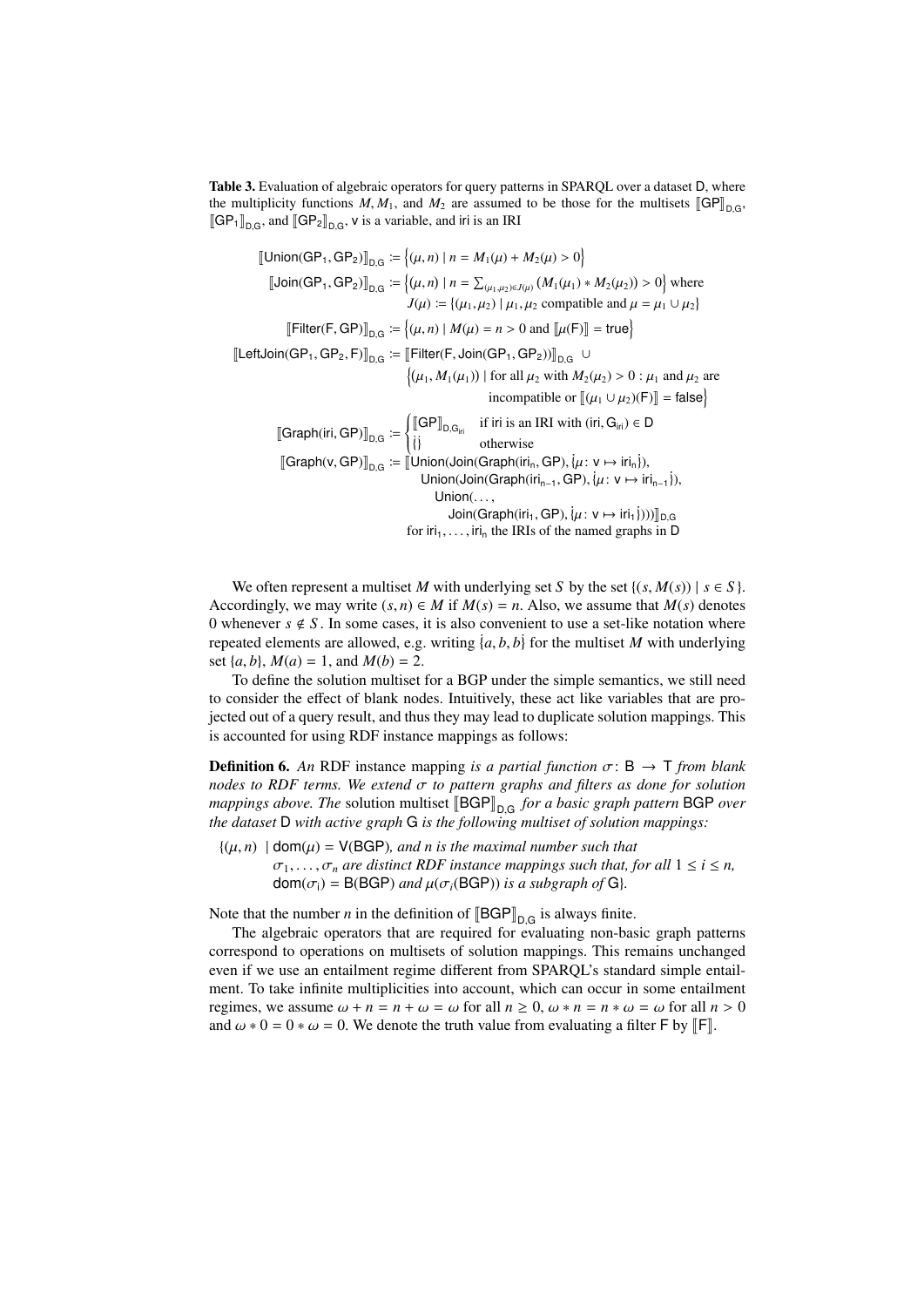**Definition 7.** *Two solution mappings*  $\mu_1$  *and*  $\mu_2$  *are* compatible *if*  $\mu_1(v) = \mu_2(v)$  *for all v* ∈ dom( $\mu_1$ ) ∩ dom( $\mu_2$ )*. If this is the case, a solution mapping*  $\mu_1 \cup \mu_2$  *is defined by setting*  $(\mu_1 \cup \mu_2)(v) := \mu_1(v)$  *if*  $v \in \text{dom}(\mu_1)$ *, and*  $(\mu_1 \cup \mu_2)(v) := \mu_2(v)$  *otherwise.* 

*The* evaluation *of a graph pattern over* **G**, *denoted*  $\lbrack \lbrack \cdot \rbrack_{D,G}$ , is defined as in Table 3,<br>re the multiplicity functions M / M, / M<sub>2</sub> are assumed to be those for the multisets *where the multiplicity functions M* / *M*<sup>1</sup> / *M*<sup>2</sup> *are assumed to be those for the multisets*  $\llbracket \mathsf{GP} \rrbracket_{\mathsf{D},\mathsf{G}} / \llbracket \mathsf{GP}_1 \rrbracket_{\mathsf{D},\mathsf{G}} / \llbracket \mathsf{GP}_2 \rrbracket_{\mathsf{D},\mathsf{G}}.$ 

Note that, for brevity, we join an algebra object with a multiset in the evaluation of Graph(v,  $GP$ ) with v a variable, which is strictly speaking not possible since both of the joined elements should be algebra objects that are then evaluated in the join evaluation.

Translating and Evaluating SPARQL Queries Apart from the query pattern itself, the solution modifiers of a query are also translated into corresponding algebra objects. The resulting algebra object together with a dataset for the query and a query form defines a SPARQL abstract query.

Definition 8. *Given a SPARQL query* Q *with query pattern* P*, we step by step construct an algebra expression* E *as follows:*

- *1.* E := ToList(algbr(P))*, where* ToList *turns a multiset into a sequence with the same elements and cardinality. There is no implied ordering to the sequence; duplicates need not be adjacent.*
- *2.*  $E := \text{OrderBy}(E, (c_1, \ldots, c_n))$  *if the query string has an* ORDER BY *clause, where*  $c_1, \ldots, c_n$  the order comparators in Q.
- *3.* <sup>E</sup> :<sup>=</sup> Project(E, vars) *if the query form is* SELECT*, where* vars *is the set of variables mentioned in the* SELECT *clause or all named variables in the query if* SELECT *\* is used.*<sup>1</sup>
- *4.* E := Distinct(E) *if the query form is* SELECT *and the query contains the* DISTINCT *keyword.*
- *5.* E := Reduced(E) *if the query form is* SELECT *and the query contains the* REDUCED *keyword.*
- *6.* <sup>E</sup> :<sup>=</sup> Slice(E, start, length) *if the query contains* OFFSET start *or* LIMIT length*, where* start *defaults to* 0 *and* length *defaults to* (size( $E$ ) – start) *with* size( $E$ ) *denoting the cardinality of E.*
- *7.* <sup>E</sup> :<sup>=</sup> Construct(E, templ) *if the query form is* CONSTRUCT *and* templ *is the template of the query.*
- *8.* <sup>E</sup> :<sup>=</sup> Describe(E, VarsRes) *if the query form is* DESCRIBE*, where* VarsRes *is the set of variables and resources mentioned in the* DESCRIBE *clause or all named variables in the query if* DESCRIBE *\* is used.*

### *The algebra expression for* Q*, denoted* algbr(Q)*, is* E*.*

*We define the* RDF dataset for Q *as follows: if* Q *contains a* FROM *or* FROM NAMED *clause, then the* RDF dataset D for Q *is*  $\{G, (iri_1, G_1), \ldots, (iri_n, G_n)\}\$  *where the default* 

<sup>&</sup>lt;sup>1</sup> Note that for SPARQL 1.1, \* only refers to variables that are in scope, e.g., if the query contains a sub-query, then only variables that are selected in the sub-query are in scope for the enclosing query.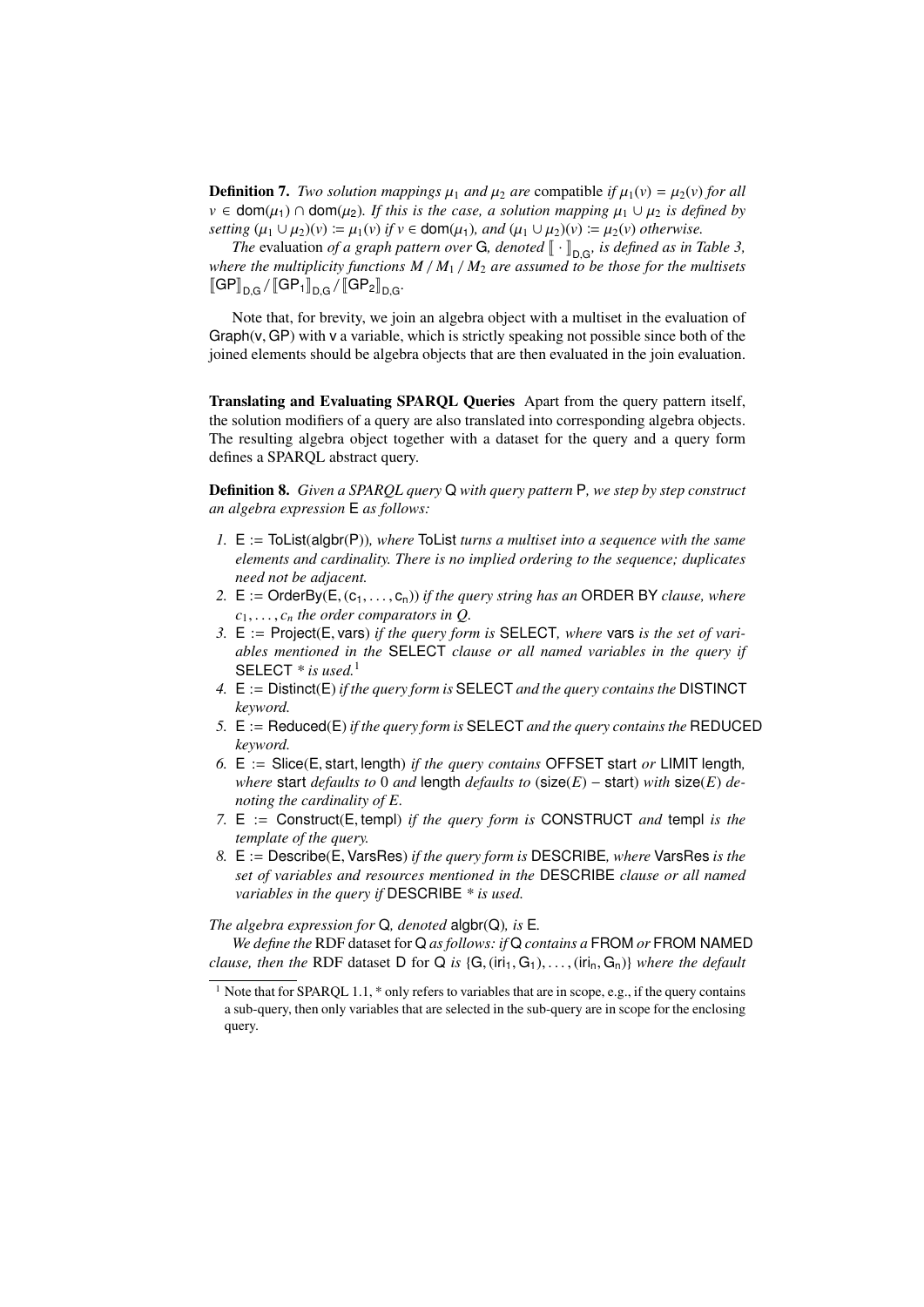Table 4. Evaluation of algebraic operators for queries over a dataset D with default graph G

 $\llbracket \text{ToList}(E) \rrbracket_{D,G} := (\mu_1, \dots, \mu_n) \text{ for } \{ \mu_1, \dots, \mu_n \} = \llbracket E \rrbracket_{D,G}$  $\llbracket \text{OrderBy}(E, (c_1, \ldots, c_m)) \rrbracket_{\text{D},G} \coloneqq (\mu_1, \ldots, \mu_n) \text{ such that } (\mu_1, \ldots, \mu_n) \text{ satisfies } (c_1, \ldots, c_m)$ and  $\{\mu_1, \ldots, \mu_n\} = {\{\mu \mid \mu \in \llbracket \mathsf{E} \rrbracket}_{\mathsf{D},\mathsf{G}}\}$  $\llbracket \mathsf{Project}(E, vars) \rrbracket_{D,G} := (\mu'_1, \dots, \mu'_n) \text{ with } (\mu_1, \dots, \mu_n) = \llbracket E \rrbracket_{D,G}, \mathsf{dom}(\mu'_1) = \mathsf{vars} \subseteq \mathsf{dom}(\mu_i),$ and  $\mu'_i$  is compatible with  $\mu_i$  for  $1 \le i \le n$  $\llbracket \mathsf{Distinct}(E) \rrbracket_{D,G} := (\mu_1, \ldots, \mu_m) \text{ with } \{ \mu_1, \ldots, \mu_n \} = \{ \mu \mid \mu \in \{\mu \mid \mu \in \llbracket E \rrbracket_{D,G} \}$ and  $(\mu_1, \ldots, \mu_m)$  preserves the order of  $\mathbb{E}_{\mathbb{R}^n}$  $\llbracket \mathsf{Reduced}(E) \rrbracket_{D,G} \coloneqq (\mu_1, \ldots, \mu_m) \text{ with } \{ \mu_1, \ldots, \mu_n \} \subseteq \{ \mu \mid \mu \in \llbracket E \rrbracket_{D,G} \},$  $\{\mu_1, \ldots, \mu_m\} = \{\mu \mid \mu \in \llbracket \mathsf{E} \rrbracket_{\mathsf{D},\mathsf{G}}\}$ and  $(\mu_1, \ldots, \mu_m)$  preserves the order of  $\mathbb{E}$ <sub>n</sub>  $\llbracket$ Slice(E, start, length) $\rrbracket_{\text{D,G}} := (\mu_{start}, \ldots, \mu_{start+length})$  for  $(\mu_1, \ldots, \mu_m) = \llbracket \mathbb{E} \rrbracket_{\text{D,G}}$  $\llbracket \text{Construct}(\mathsf{E}, \text{tempI}) \rrbracket_{\mathsf{D},\mathsf{G}} \coloneqq \{ \mu_i(\text{tempI}_i) \mid \{ \mu_1, \dots, \mu_n \} = \llbracket \mathsf{E} \rrbracket_{\mathsf{D},\mathsf{G}}, 1 \leq i \leq n, \text{ tempI}_i \text{ is graph}$ equivalent to templ,  $\mu_i$ (templ<sub>i</sub>) is valid RDF, and  $B$ (templ<sub>i</sub>) ∩  $\bigcup_{1 \leq j \leq n, j \neq i} (B$ (templ<sub>j</sub>) ∪ ran(mu<sub>i</sub>)) = 0}  $\llbracket \mathsf{Describe}(E,\mathsf{VarsRes}) \rrbracket_{D,G} \coloneqq \{\mathsf{desc}(\mu_i(\mathsf{VarsRes})) \mid \{\mu_1,\ldots,\mu_n\} = \llbracket E \rrbracket_{D,G}, 1 \leq i \leq n$ where descr generates a system-dependent description for the given resources

*graph* G *is the RDF merge of the graphs referred to in the* FROM *clauses and each* pair (iri<sub>i</sub>, G<sub>i</sub>) *results from a* FROM NAMED *clause with IRI* iri<sub>i</sub> where iri<sub>i</sub> identifies a<br>resource that serializes the aranh G:: otherwise the dataset for Q is the dataset used by *resource that serializes the graph* Gi*; otherwise the dataset for* Q *is the dataset used by the queried service.*

*The SPARQL* abstract query *for* <sup>Q</sup> *is a tuple* (algbr(Q), <sup>D</sup>, <sup>F</sup>) *where* <sup>D</sup> *is the RDF dataset for* Q*, and* F *is the query form for* Q*.*

*We extend the evaluation of algebra expressions as defined in Table 4. To evaluate* (E, D, F)*, one first computes*  $\llbracket E \rrbracket_{\text{D,G}}$ *. If the query form is* SELECT, CONSTRUCT*, or*<br>DESCRIBE *the query answer is*  $\llbracket F \rrbracket$  which is a solution sequence for SELECT **DESCRIBE**, the query answer is  $\llbracket E \rrbracket_{D,G}$ , which is a solution sequence for **SELECT** aneries and a set of RDF triples otherwise. If the query form is ASK the query answer *queries and a set of RDF triples otherwise. If the query form is* ASK *the query answer*  $i s \, \sharp (\llbracket E \rrbracket_{\mathsf{D},\mathsf{G}}) > 0.$ 

Note that in case of DESCRIBE queries, the concrete result is not normatively defined and depends on the implementation.

Example 17 In order to see some examples of abstract queries, we go through several of the examples again, in particular those with solution modifiers or query forms other than SELECT.

#### Example 1:

Abstract Query: (Project(ToList(algbr(P)), {?name, ?mbox}), <sup>D</sup>, SELECT)

with P the query pattern from Example 1 and D the dataset of the SPARQL query processor. Example 2

Abstract Query: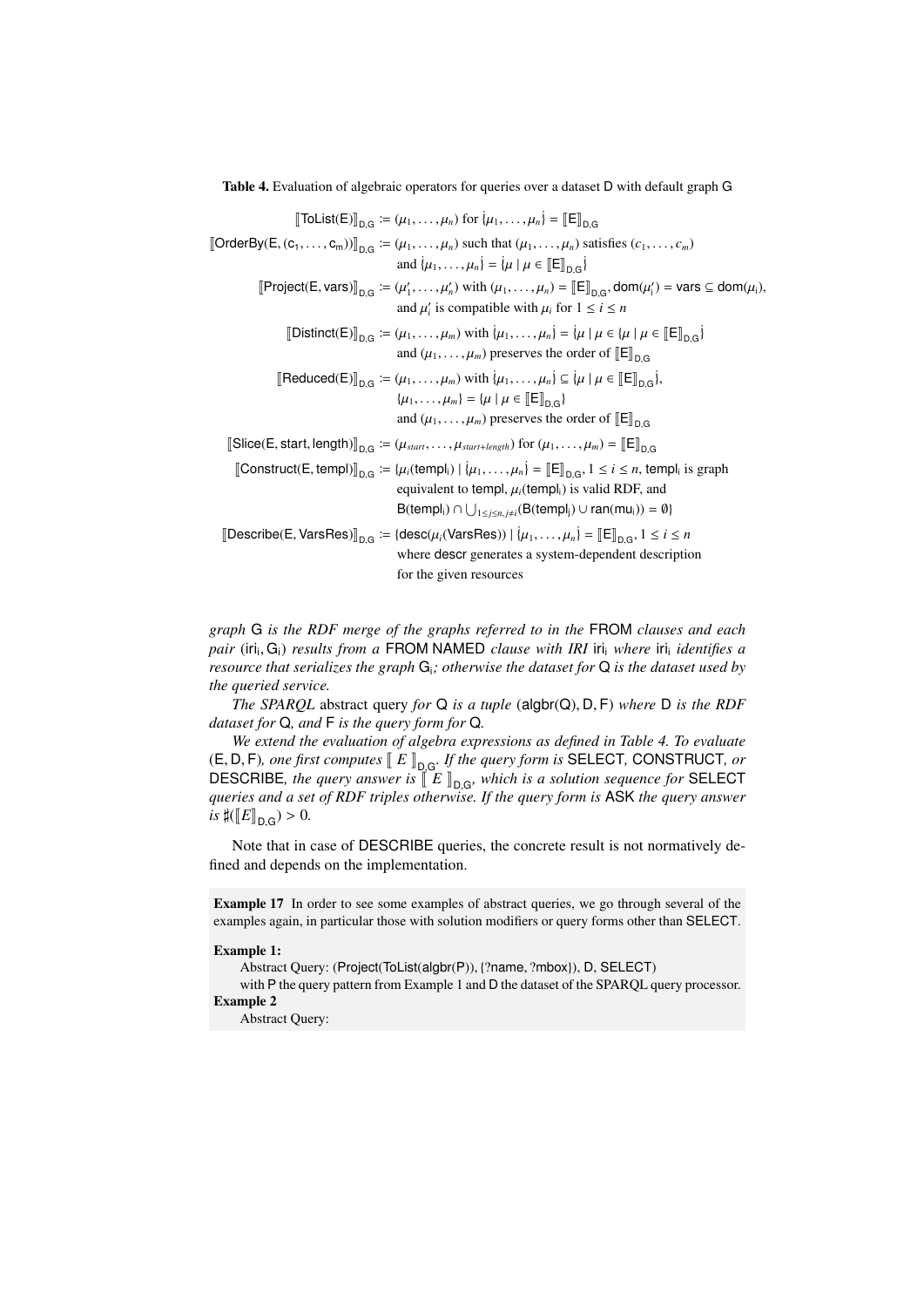(Project(ToList(algbr(P)), {?name, ?mbox}), {∅, (iri, <sup>G</sup>iri)}, SELECT) with P the query pattern from Example 2, iri the IRI in the FROM NAMED clause, and  $G_{\text{int}}$ the graph serialized by iri.

#### Example 11

Abstract Query: (Construct(ToList(algbr(P)), templ), <sup>D</sup>, CONSTRUCT)

with P the query pattern from Example :ex : construct, temple the template from the query, and D the dataset of the SPARQL query processor.

#### Example 12

Abstract Query: (ToList(algbr(P)), D, ASK)

with P the query pattern from Example :ex : ask and D the dataset of the SPARQL query processor.

#### Example 13

Abstract Query (a): (Describe(ToList(Z), {foaf:Person}), <sup>D</sup>, DESCRIBE)

Abstract Query (b): (Describe(ToList(algbr(P)), {?x}), <sup>D</sup>, DESCRIBE)

with P the query pattern from the second query in Example :ex : describe and D the dataset of the SPARQL query processor.

## Example 14

Abstract Query:

(Project(OrderBy(ToList(algbr(P)), (ASC(?name))), {?name}), <sup>D</sup>, SELECT) with P the query pattern from Example :ex : order and D the dataset of the SPARQL query processor.

#### 2.5 SPARQL 1.1 Features

The W3C Data Access Working Group is currently in the process of specifying the next version of SPARQL, which is named SPARQL 1.1. The new version adds several features to the query language [13], which we briefly introduce in this section. We do not provide an algebra translation for these features and only give examples of how these features can be used. We further give a brief overview of the new parts in SPARQL 1.1 apart from the query language and the entailment regimes.

Aggregates Aggregates allow for counting the number of answers, computing average, minimal, or maximal values from solutions by applying expressions ver groups of solutions.

Example 18 One intuitive way of aggregates is counting, which we illustrate with the data from Table 1 and the query:

> SELECT (COUNT(?x) AS ?num) WHERE { ?x foaf:name ?name }

We obtain one solution with binding 3 for ?num.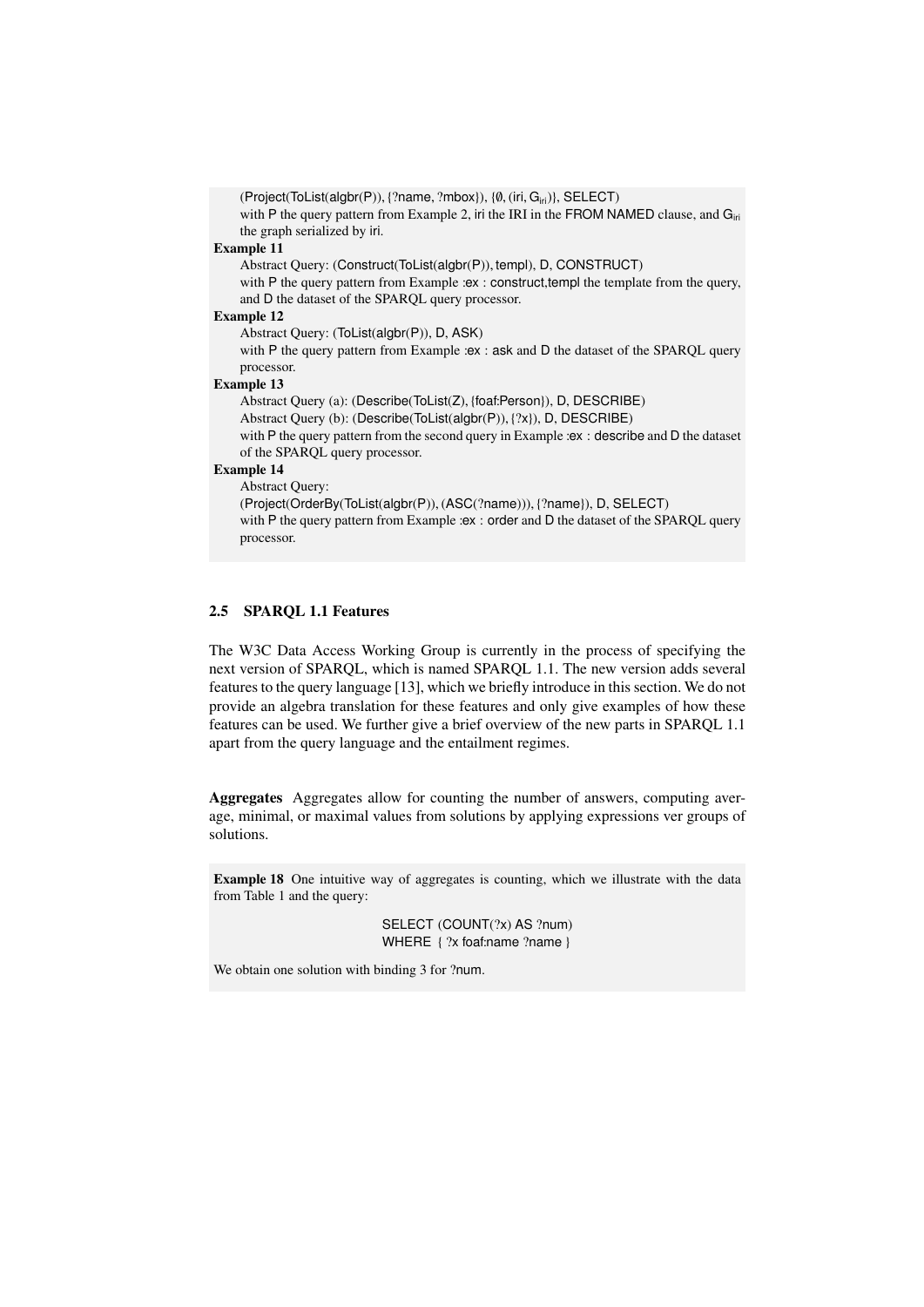Table 5. Triples used in the examples for the new features of SPARQL 1.1

:auth1 :writes :book1 . :auth1 :writes :book2 . :auth2 :writes :book3 . :auth3 :writes :book4 . :book1 :costs 9 . :book2 :costs 5 . :book3 :costs 11 . :book4 :costs 2 .

Example 19 In order to select variables to which no aggregate is applied, one has to group the solutions accordingly. We illustrate this with the data from Table 5 and the query:

> SELECT ?auth (AVG(?price)AS?avgPrice) WHERE { ?auth :writes ?book . ?book:costs ?price } GROUP BY ?auth

Without grouping by author, we were not able to have ?auth in the SELECT clause. We obtain:

| ?avgPrice           |
|---------------------|
| $\prime$            |
| :auth2 11           |
| auth <sub>2</sub> 2 |
|                     |

We can further extend the query with a HAVING clause to filter some of the aggregated values. For example, adding

HAVING (AVG(?price) > <sup>5</sup>)

results in the last solution being filtered out.

Subqueries Subqueries provide a way to embed SPARQL queries within other queries, normally to achieve results which cannot otherwise be achieved

Example 20 We use again the triples from Table 5. We use a subquery to answer the query "Which author has a book that costs more than the most expensive book of :auth1?". For such query, two queries have to be executed: the first query finds the most expensive book of :auth1 and the second finds those authors who have a book more expensive than that. Using subqueries we can directly embed the first query into the second:

```
SELECT ?auth
WHERE { ?auth :writes ?book . ?book :costs ?price
          {
             SELECT (MAX(?price) AS ?max)
             WHERE { :auth1 :writes ?book . ?book :costs ?price }
           }
          FILTER (?price > ?max)
         }
```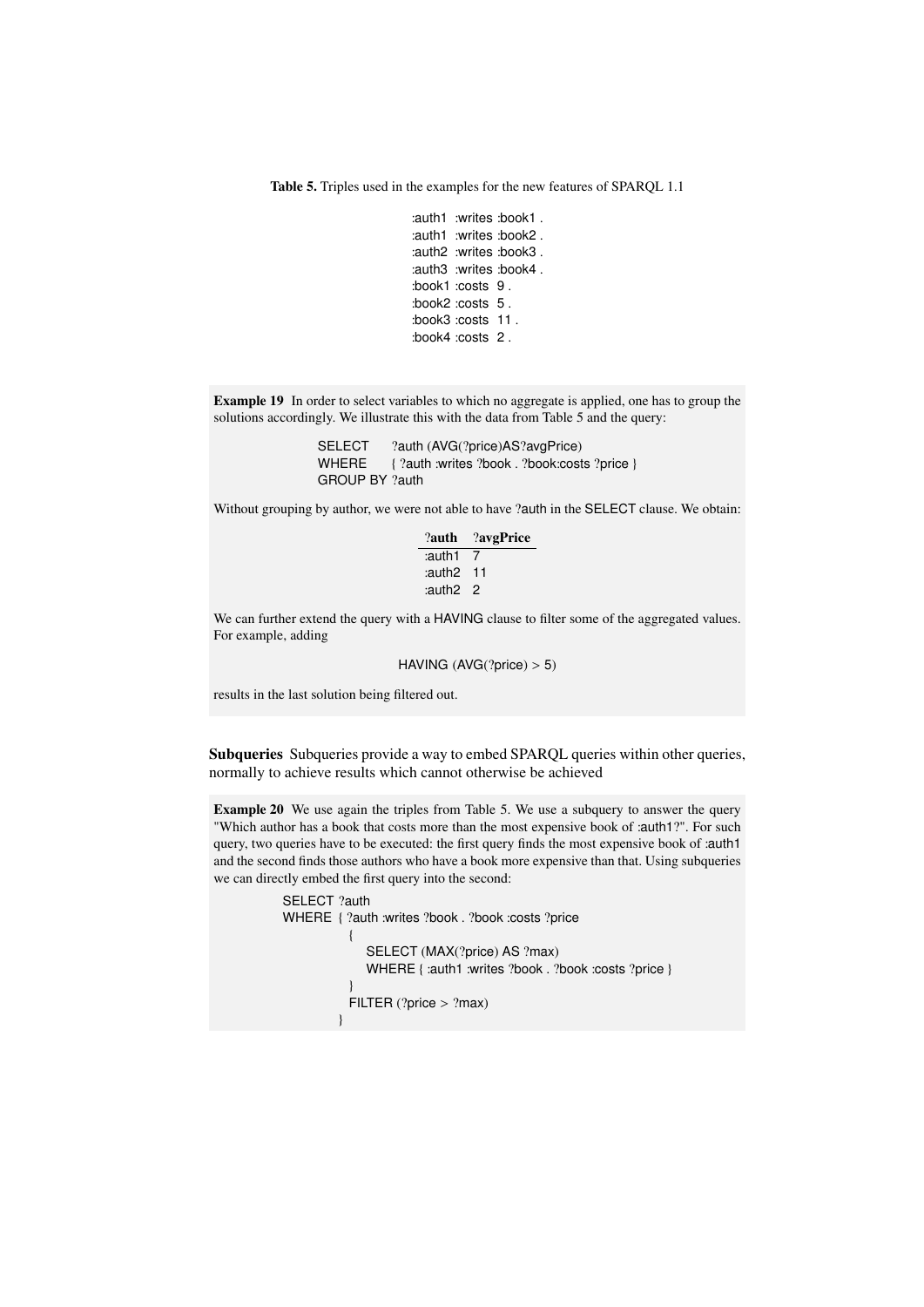Evaluating the inner query yields 9 as binding for ?max. Note that only ?max is projected and, therefore, available to the outer query. The variable ?price from the inner query is not visible for the outer query (it is *out of scope*) and the variable ?price from the outer query unrelated to it. The filter applies, as usual, to all elements in the group, which makes sure that the two triple patterns and the subquery are evaluated and the results are joined before the filter is applied.

Negation comes in two styles, one is based on filtering out results that do not match a given graph pattern using filers with the NOT EXISTS keyword, and the other way is to directly remove solutions related to another pattern with MINUS.

Filtering of query solutions is done within a FILTER expression using NOT EXIST and EXISTS.

Example 21 We illustrate the use of filtering combined with NOT EXISTS (EXISTS) using the data from Table 1 and the query:

> SELECT ?name WHERE { ?x foaf:name ?name FILTER NOT EXISTS { ?x foaf:mbox ?mbox } }

Since only for ?x bound to "Pascal Hitzler" the NOT EXISTS filter evaluates to true, we get just one solution:

> ?name "Pascal Hitzler"

We can similarly test for the existence of a match for the pattern by using FILTER EXISTS instead of FILTER NOT EXISTS, which would yield one solution with ?name once bound to "Birte Glimm" and once to "Sebastian Rudolph".

A different form of negation is supported via the MINUS keyword, which takes the form pattern MINUS pattern.

Example 22 We illustrate the use MINUS with the following query over the data from Table 1:

SELECT ?name ?mbox WHERE { ?x foaf:name ?name . ?x foaf:mbox ?mbox MINUS { ?x foaf:name "Birte Glimm" } }

In this case, the left-hand side consists of the two triple patterns, which yield the two solutions:

| 2x | ?name            | ? <b>mbox</b>                                                         |
|----|------------------|-----------------------------------------------------------------------|
|    | :a "Birte Glimm" | "b.glimm@googlemail.com"                                              |
|    |                  | "Sebastian Rudolph" <mailto:rudolph@kit.edu></mailto:rudolph@kit.edu> |
|    |                  |                                                                       |

The right-hand side of the MINUS operator yields one solution in which ?name and ?mbox are unbound (since they do not occur in the pattern and are, therefore, not matched):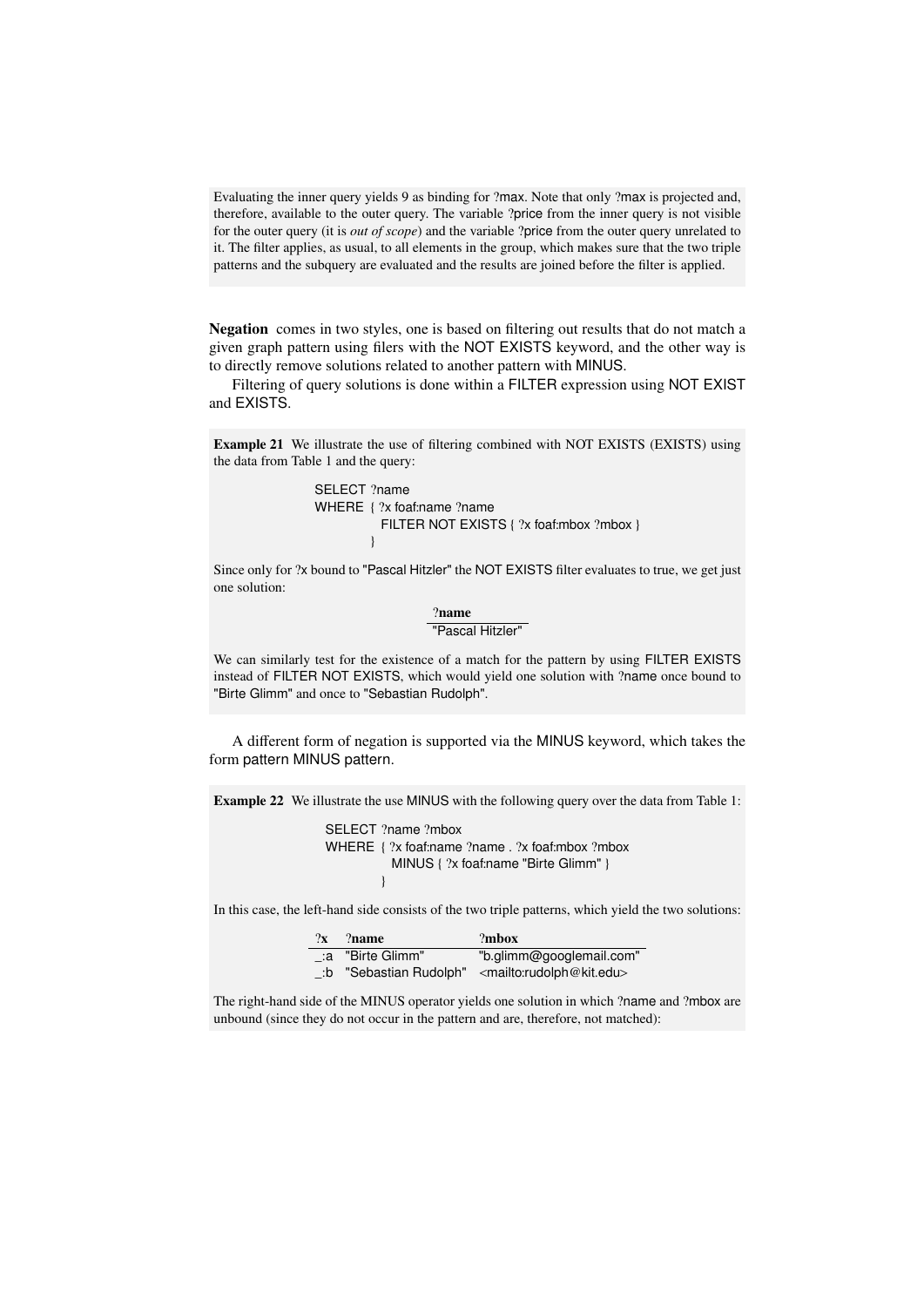| $\gamma_{\mathbf{X}}$ | - ?name ?mbox |  |
|-----------------------|---------------|--|
| ÷а                    |               |  |

In order to compute the query result, we keep only solutions for the left-hand side pattern if they are not "compatible" with the solutions for the right-hand side. Two mappings are compatible if whenever they both map a variable, then they map it to the same value. We will refer to the two solutions for the left-hand side pattern as  $l_1$  and  $l_2$ , respectively, and to the solution for the righthand side pattern as  $r_1$ . In our case, we have that  $l_1$  is compatible with  $r_1$  since the mappings for ?x is the same and since ?name and ?mbox are unbound in  $r_1$ , which does not contradict the mapping for ?name and ?mbox in  $l_1$ . Since  $l_1$  and  $r_1$  are compatible,  $l_1$  is removed from the solutions. For  $l_2$  and  $r_1$ , it is, however, clear that the mappings are not compatible since  $l_2$  maps ?x to \_:b whereas  $r_1$  maps ?x to \_:a. This means that  $l_2$  remains in the solutions for the whole pattern, which gives the following overall result:

> ?name ?mbox "Sebastian Rudolph" <mailto:rudolph@kit.edu>

**SELECT** Expressions can be used in the SELECT clause to combine variable bindings already in the query solution, or defined earlier in the SELECT clause to produce a binding in the query solution, e.g., SELECT ?net ((?net \* 1.2) AS ?gross) will return bindings for ?net and 120% of that value as binding for ?gross.

**Property Paths** allow for specifying a possible route through a graph between two graph nodes through property path expressions that apply to the predicate of a triple. A trivial case is a property path of length exactly 1, which is a triple pattern. Property paths allow for more concise expression of some SPARQL basic graph patterns and also add the ability to match arbitrary length paths. For example, the BGP

?x foaf:name "Birte Glimm" . ?x foaf:knows+/foaf:name ?name

The query starts from an element which is associated with the name Birte Glimm and then follows a path of length one or more (+) along the property foaf:knows followed by  $\ell$  a path of length one along the foat:name property. Thus, the query finds the names of all people that Birte knows directly or indirectly. The / operator can always be eliminated, e.g., by rewriting the second triple into  $x$  foaf: knows  $+ 2y$ .  $y$  foaf: name ?name. The arbitrary length paths, however, cannot be eliminated in this way and a SPARQL query processor has to implement them natively in order to fully support property paths.

Assignments can be used in addition to SELECT expressions in order to add bindings. Whereas SELECT expressions are limited to the SELECT clause, on can use the BIND keyword followed by an expression to add bindings already in the WHERE clause. The BINDINGS keyword can further be used to provide a solution sequence that is to be joined with the query results. It can used by an application to provide specific requirements on query results and also by SPARQL query engine implementations that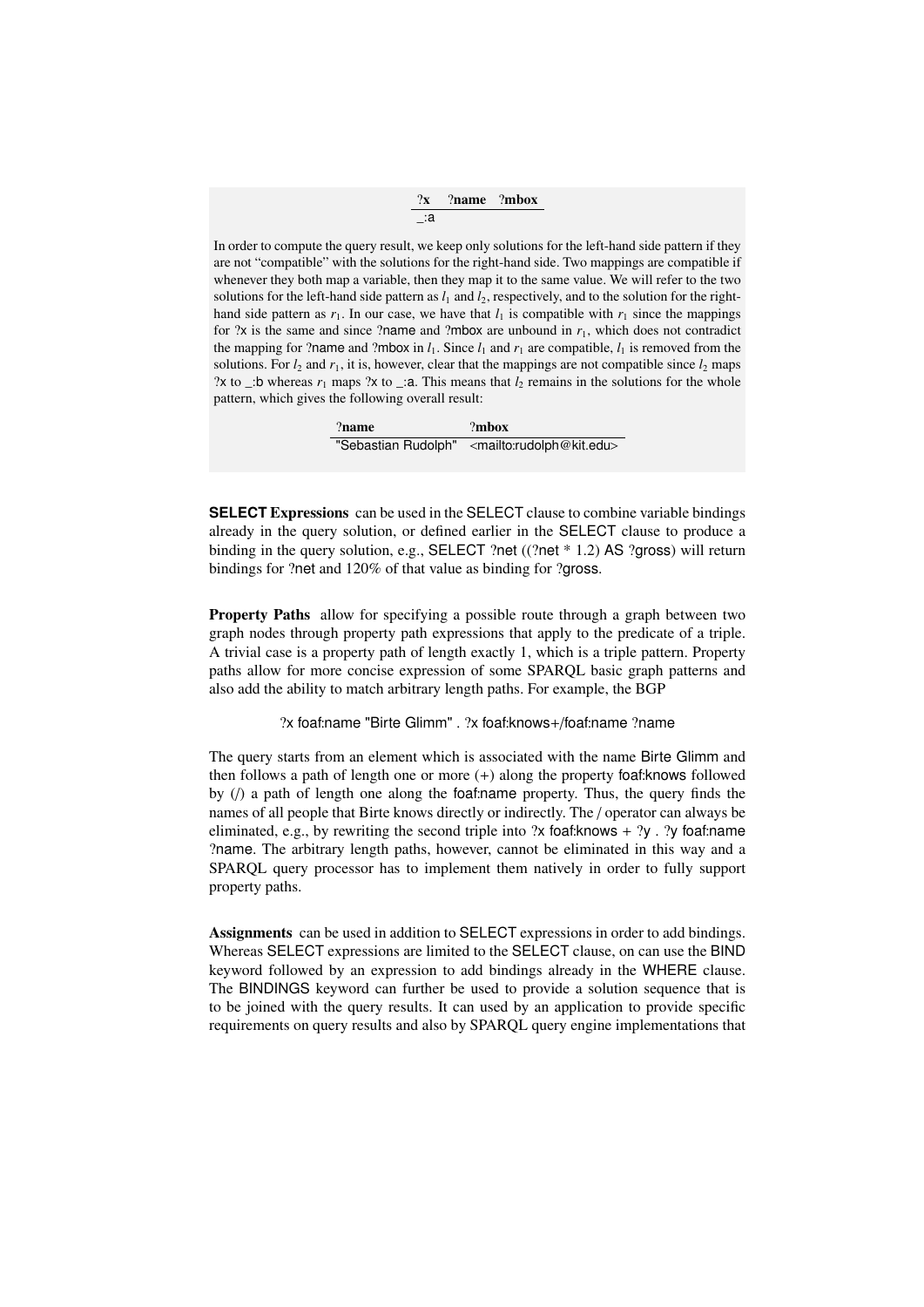provide federated query through the SERVICE keyword to send a more constrained query to a remote query service.

**CONSTRUCT** Short Forms allow for abbreviating CONSTRUCT queries provided the template and the pattern are the same and the pattern is just a basic graph pattern (i.e., no FILTERs and no complex graph patterns are allowed in the short form). The keyword WHERE is required in the short form.

Furthermore, SPARQL 1.1 provides an expanded set of functions and operators.

SPARQL 1.1 Update [28] provides a way of modifying a graph store by inserting or deleting triples from graphs. It provides the following facilities:

- Insert new triples into an RDF graph.
- Delete triples from an RDF graph.
- Perform a group of update operations as a single action.
- Create a new RDF graph in a graph store.
- Delete an RDF graph from a graph store.

The behavior of update queries in a system that uses entailment regimes is left open in SPARQL 1.1. A straightforward way of implementing updates under entailment regimes would be to interpret such queries under simple entailment semantics.

The SPARQL protocol has also been extended to allow for an exchange of update requests between a client and a SPARQL endpoint [22].

Service Descriptions [30] have been added SPARQL 1.1 as a method for discovering and vocabulary for describing SPARQL services made available via the SPARQL Protocol for RDF[11]. Such a description is intended to provide a mechanism by which a client or end user can discover information about the SPARQL implementation/service such as supported extension functions and details about the available dataset or the used entailment regime.

Federation Extensions are currently under development as part of SPARQL 1.1 to express queries across distributed data sources. At the time of writing a first public working draft is available at http://www.w3.org/TR/sparql11-federated-query/.

JSON Result Format is so far a working group note available at http://www.w3. org/TR/rdf-sparql-json-res/. The working group intends to bring this to recommendation status, but at the time of writing no public working draft is available.

# 3 SPARQL Entailment Regimes

In the previous section, we have defined the syntax of SPARQL queries and how such queries are evaluated with subgraph matching as means of evaluating basic graph patterns. This form of basic graph pattern evaluation is also called simple entailment since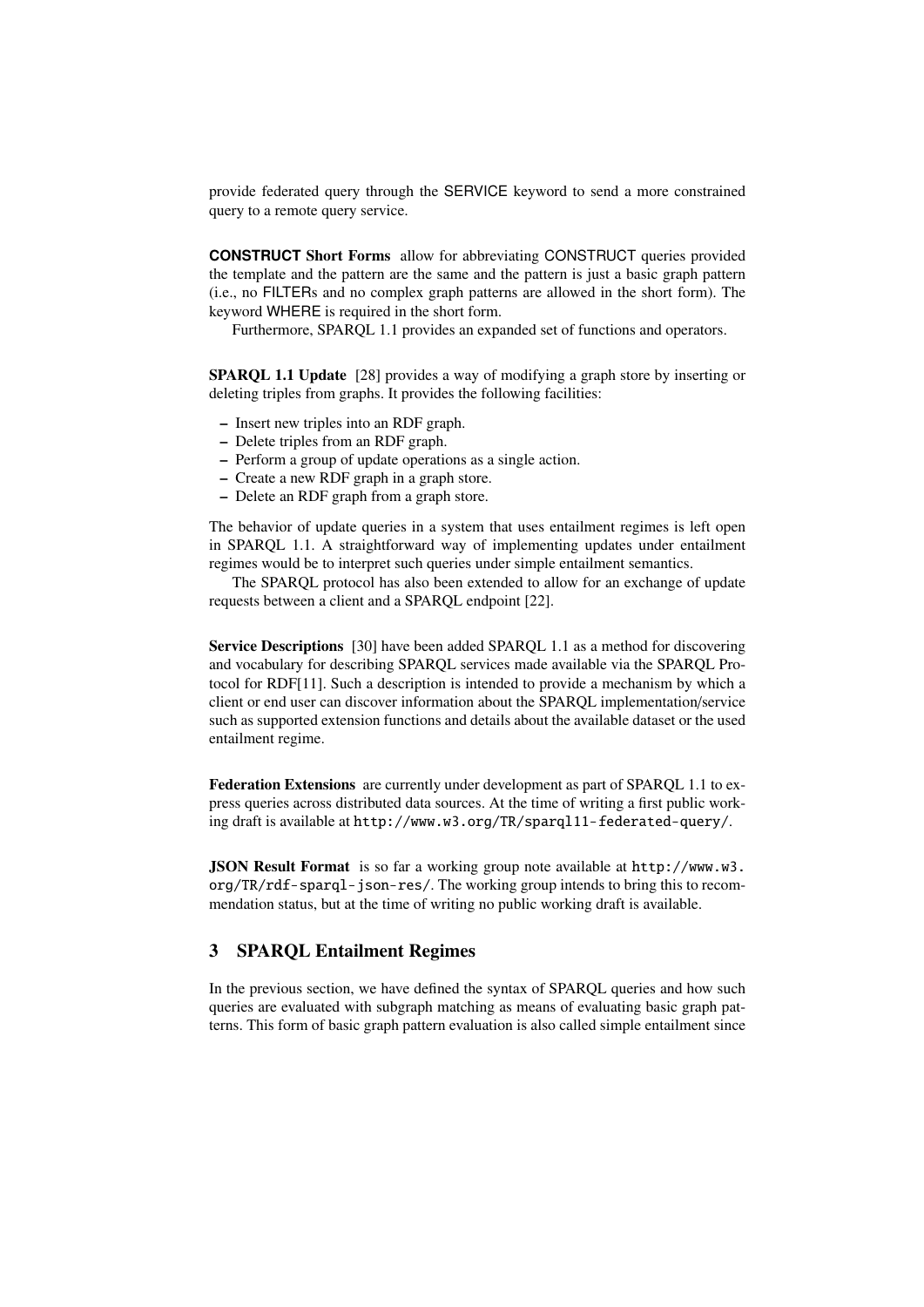it can equally be defined in terms of the simple entailment relation between RDF graphs. In order to use more elaborate entailment relations, which also allow for retrieving solutions that implicitly follow from the queried graph, we now look at so-called *entailment regimes*. An entailment regime specifies how an entailment relation such as RDF Schema entailment can be used to redefine the evaluation of basic graph patterns from a SPARQL query making use of SPARQL's extension point for basic graph pattern matching. In order to satisfy the conditions that SPARQL places on extensions to basic graph pattern matching, an entailment regimes specifies conditions that limit the number of entailments that contribute solutions for a basic graph pattern. For example, only a finite number of the infinitely many axiomatic triples can contribute solutions under RDF Schema (RDFS) entailment. In this section, we introduce the RDFS entailment regime and explain the design rationale behind the regime. In Section 4, we then show how the OWL 2 Direct Semantics entailment relation can be used.

Each entailment regime is characterized by a set of properties:

| Name:                 | A name for the entailment regime, usually the same as the                             |
|-----------------------|---------------------------------------------------------------------------------------|
|                       | entailment relation used to define the evaluation of a basic                          |
|                       | graph pattern.                                                                        |
| IRI:                  | The IRI for the regime. This IRI can be used in the service                           |
|                       | description for a SPARQL endpoint, which is an RDF graph                              |
|                       | that describes the functionality and the features that it provides.                   |
| <b>Legal Graphs:</b>  | Describes which graphs are legal for the regime.                                      |
| <b>Legal Queries:</b> | Describes which queries are legal for the regime.                                     |
|                       | <b>Illegal Handling:</b> Describes what happens in case of an illegal graph or query. |
| <b>Entailment:</b>    | Specifies which entailment relation is used in the evaluation of                      |
|                       | basic graph patterns.                                                                 |
| Inconsistency:        | Defines what happens if the queried graph is inconsistent under                       |
|                       | the used semantics.                                                                   |
|                       | <b>Query Answers:</b> Defines how a basic graph pattern is evaluated, i.e., what the  |
|                       | solutions are for a given graph and basic graph pattern of a                          |
|                       | query.                                                                                |
|                       |                                                                                       |

Before we start describing a concrete entailment regime, we first analyze what conditions an entailment regime has to satisfy. These conditions also motivate the choice of the above properties that are defined for each entailment regime.

#### 3.1 Conditions on Extensions of Basic Graph Pattern Matching

In order to extend SPARQL for an entailment relation E such as RDFS or OWL Direct Semantics entailment, it suffices to modify the evaluation of BGPs accordingly, while the remaining algebra operations can still be evaluated as in Definition 7. When considering E-entailment, we thus define solution multisets  $\left[\text{BGP}\right]_{\text{D,G}}^E$ 

The SPARQL Query 1.0 specification [26] already envisages the extension of the BGP matching mechanism, and provides a set of conditions for such extensions that we recall in Table 6. These conditions can be hard to interpret since their terminology is not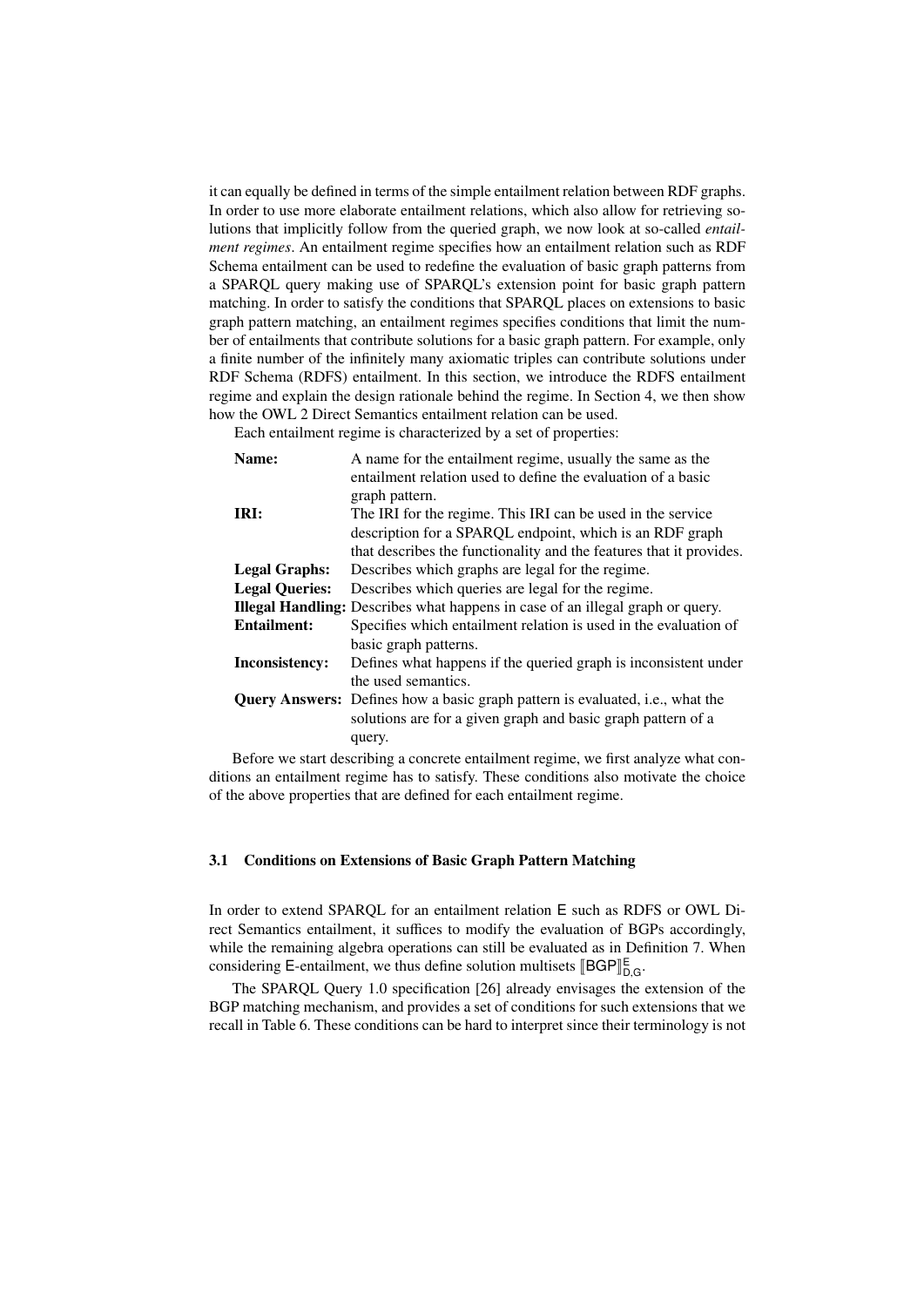Table 6. Conditions for extending BGP matching to E-entailment (quoted from [26])

- 1. The scoping graph SG, corresponding to any consistent active graph AG, is uniquely specified and is E-equivalent to AG.
- 2. For any basic graph pattern BGP and pattern solution mapping P, P(BGP) is well-formed for E.
- 3. For any scoping graph SG and answer set  $\{P_1, \ldots, P_n\}$  for a basic graph pattern BGP, and where  $BGP_1, \ldots, BGP_n$  is a set of basic graph patterns all equivalent to BGP, none of which share any blank nodes with any other or with SG

 $SG \models_E (SG \cup P_1(BGP_1) \cup ... \cup P_n(BGP_n)).$ 

4. Each SPARQL extension must provide conditions on answer sets which guarantee that every BGP and AG has a finite set of answers which is unique up to RDF graph equivalence.

Table 7. Clarified conditions for extending BGP matching to E-entailment

An entailment regime E must provide conditions on basic graph pattern evaluation such that for any basic graph pattern BGP, any RDF graph G, and any evaluation  $\llbracket \cdot \rrbracket^{\mathsf{E}}$  that satisfies the pulticat of graphs  $\lbrack (\mu(\mathsf{BGP}), \mu) \rbrack (\mu, \mu) \in \lbrack \mathsf{BGP} \rbrack^{\mathsf{E}}$  is uniquely determined up to conditions, the multiset of graphs  $\{(\mu(BGP), n) | (\mu, n) \in [BGP][\frac{1}{G}]\}$  is uniquely determined up to<br>
RDE graph equivalence. An entailment regime must further satisfy the following conditions: RDF graph equivalence. An entailment regime must further satisfy the following conditions:

- 1. For any consistent active graph AG, the entailment regime E uniquely specifies a *scoping graph* SG that is E-equivalent to AG.
- 2. A set of *well-formed* graphs for E is specified such that, for any basic graph pattern BGP, scoping graph SG, and solution mapping  $\mu$  in the underlying set of  $\left[\text{BGP}\right]_{SG}^{\mathbb{E}}$ , the graph  $\mu(\text{BGP})$  is well-formed for  $\mathsf{F}$  $\mu$ (BGP) is well-formed for E.
- 3. For any basic graph pattern BGP, and scoping graph SG, if  $\{\mu_1, \dots, \mu_n\} = [\![BGP]\!]_{\text{SG}}^{\text{E}}$  and  $\text{RGP}$ . RGP, are basic graph patterns all equivalent to RGP but not sharing any blank  $BGP_1, \ldots, BGP_n$  are basic graph patterns all equivalent to BGP but not sharing any blank nodes with each other or with SG, then

SG 
$$
\vDash
$$
 $\varepsilon$  SG  $\cup \bigcup_{1 \leq i \leq n} \mu_n(BGP_n)$ .

4. Entailment regimes *should* provide conditions to prevent trivial infinite solution multisets.

aligned well with the remaining specification. In the following, we discuss our reading of these conditions, leading to a revised clarified version presented in Table  $7<sup>2</sup>$ 

Condition (1) forces an entailment regime to specify a scoping graph based on which query answers are computed instead of using the active graph directly. Since an entailment regime's definition of BGP matching is free to refer to such derived graph structures anyway, the additional use of a scoping graph does not increase the freedom of potential extensions. We assume, therefore, that the scoping graph is the active graph in the remainder. If the active graph is E-inconsistent, entailment regimes specify the intended behavior directly, e.g., by requiring that an error is reported.

Condition (2) refers to a "pattern solution mapping" though what is probably meant is a *pattern instance mapping* P, defined in [26] as the combination of an RDF instance mapping  $\sigma$  and a solution mapping  $\mu$  where  $P(x) = \mu(\sigma(x))$ . We assume, however, that

<sup>&</sup>lt;sup>2</sup> The SPARQL 1.1 Query working draft has been updated to contain the revised conditions.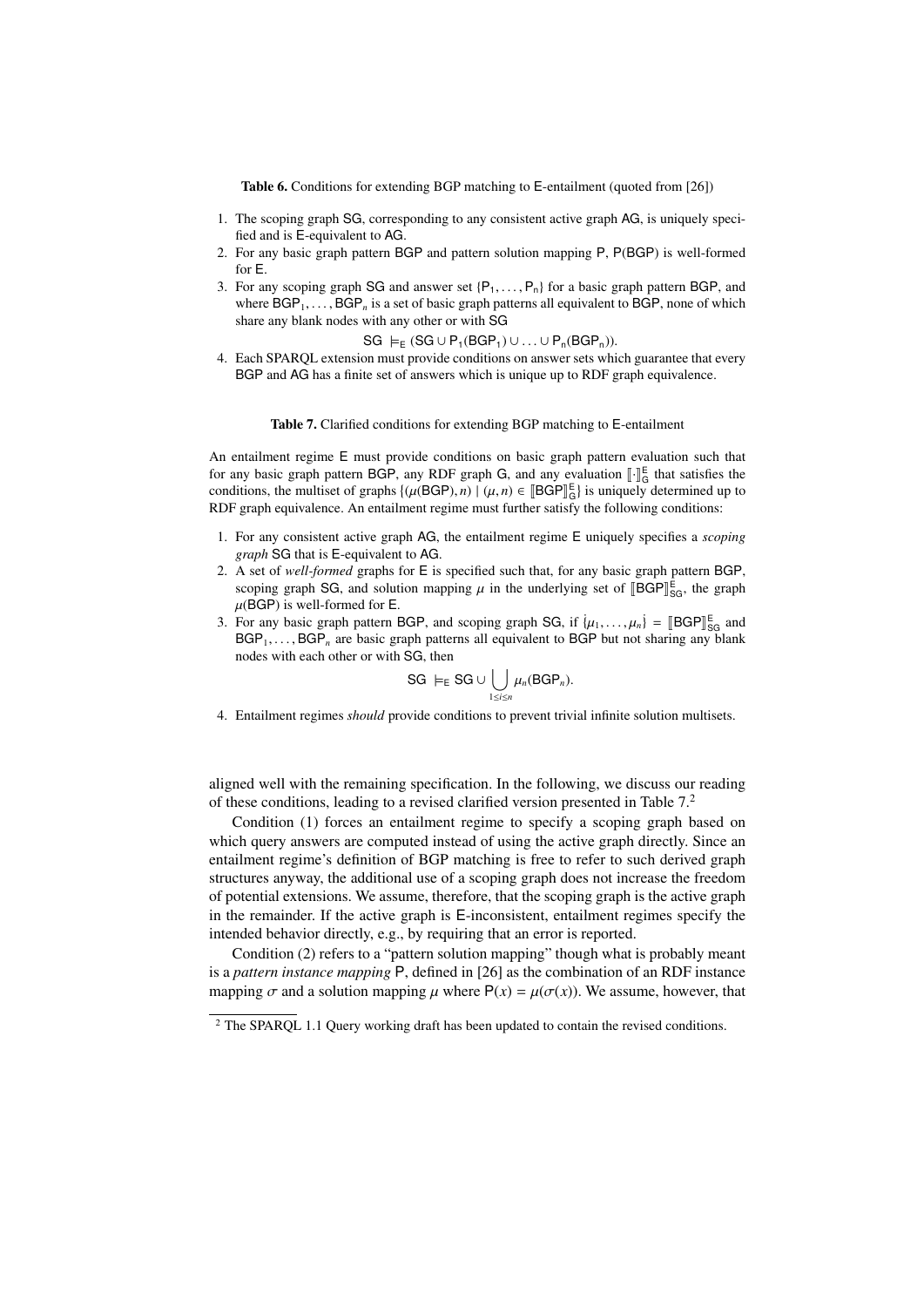(2) is actually meant to refer to all solution mappings in  $[\![BGP]\!]_{D,Q}^E$ . Indeed, even for simple anteilment where well formedness only requires  $P(BCP)$  to be an PDE graph  $\Sigma$ , is detailing meant to ferer to an solution imappings in [[DCI ] [D,G. mated, over for simple entailment where well-formedness only requires P(BGP) to be an RDF graph, condition (2) would be violated when using *all* pattern instance mappings. To see this, consider a basic graph pattern

 $\{$  \_:a :b :c  $\}.$ 

Clearly, there is a pattern instance mapping P with  $P(\_a:a) = "1"^\frown xsd$ : int, but  $P(BGP) =$ {"1"ˆˆxsd:int :b :c} is not an RDF graph. Similar problems occur when using all solution mappings. Hence we assume (2) to refer to elements of the computed solution multiset  $[\mathbb{B}GP]_{\text{D},G}^{\text{E}}$ . The notion of *well-formedness* in turn needs to be specified explicitly for entailment regimes.  $\mu$ <sup>DC</sup> $\mu$ <sub>D,G</sub> $\cdot$  The not entailment regimes.

Condition (3) uses the term "answer set" to refer to the results computed for a BGP. To match the rest of [26], this has to be interpreted as the solution multiset  $[\mathsf{BGP}]_{\mathsf{D},\mathsf{G}}^{\mathsf{E}}$ . This also means mappings  $P_i$  are solution mappings (not pattern instance mappings as their name suggests). The purpose of (3), as noted in [26], is to ensure that if blank node names are returned as bindings for a variable, then the same blank node name occurs in different solutions only if it corresponds to the same blank node in the graph.

Example 23 To illustrate the problem, consider the following graphs:

G : :a :b \_:c. G<sub>1</sub> : :a :b \_:b<sub>1</sub>. G<sub>2</sub> : :a :b \_:b<sub>2</sub>. G<sub>3</sub> : :a :b \_:b<sub>1</sub>. e :f. <br>
\_\_:b<sub>2</sub> :e :f. \_\_\_\_:b<sub>1</sub> :e :f. \_\_\_\_:b<sub>1</sub> :e :f.  $\_$ :d :e :f.  $\_$ :b<sub>2</sub> :e :f.  $\_$ :b<sub>1</sub> :e :f.  $\_$ :b<sub>1</sub> :e :f.

Clearly, G simply entails  $G_1$  and  $G_2$ , but not  $G_3$  where the two blank nodes are identified. Now consider a basic graph pattern BGP

$$
\{ :a :b ?x. ?y :e :f \}.
$$

A solution multiset for BGP could comprise two mappings

$$
\mu_1: ?x \mapsto \_:b_1, ?y \mapsto \_:b_2
$$
 and  

$$
\mu_2: ?x \mapsto \_:b_2, ?y \mapsto \_:b_1.
$$

We then have  $\mu_1(BGP) = G_1$  and  $\mu_2(BGP) = G_2$ , and both solutions are entailed. Condition (3) requires, however, that G ∪  $\mu_1(BGP)$  ∪  $\mu_2(BGP)$  is also entailed by G, and this is not the case in our example since this union contains  $G_3$ .

The reason is that our solutions have unintended co-references of blank nodes that (3) does not allow. SPARQL's basic subgraph matching semantics respects this condition by requiring solution mappings to refer to blank nodes that actually occur in the active graph, so blank nodes are treated like (Skolem) constants.<sup>3</sup> The revised condition in Table 7 has further been modified to not implicitly require finite solution multisets which may not be appropriate for all entailment regimes. In addition, we use RDF instance mappings for renaming blank nodes instead of requiring renamed variants of the BGP.

Finally, condition (4) requires that solution multisets are finite and uniquely determined up to RDF graph equivalence, again using the "answer set" terminology. Our

<sup>&</sup>lt;sup>3</sup> Yet, SPARQL allows blank nodes to be renamed when loading documents, so there is no guarantee that blank node IDs used in input documents are preserved.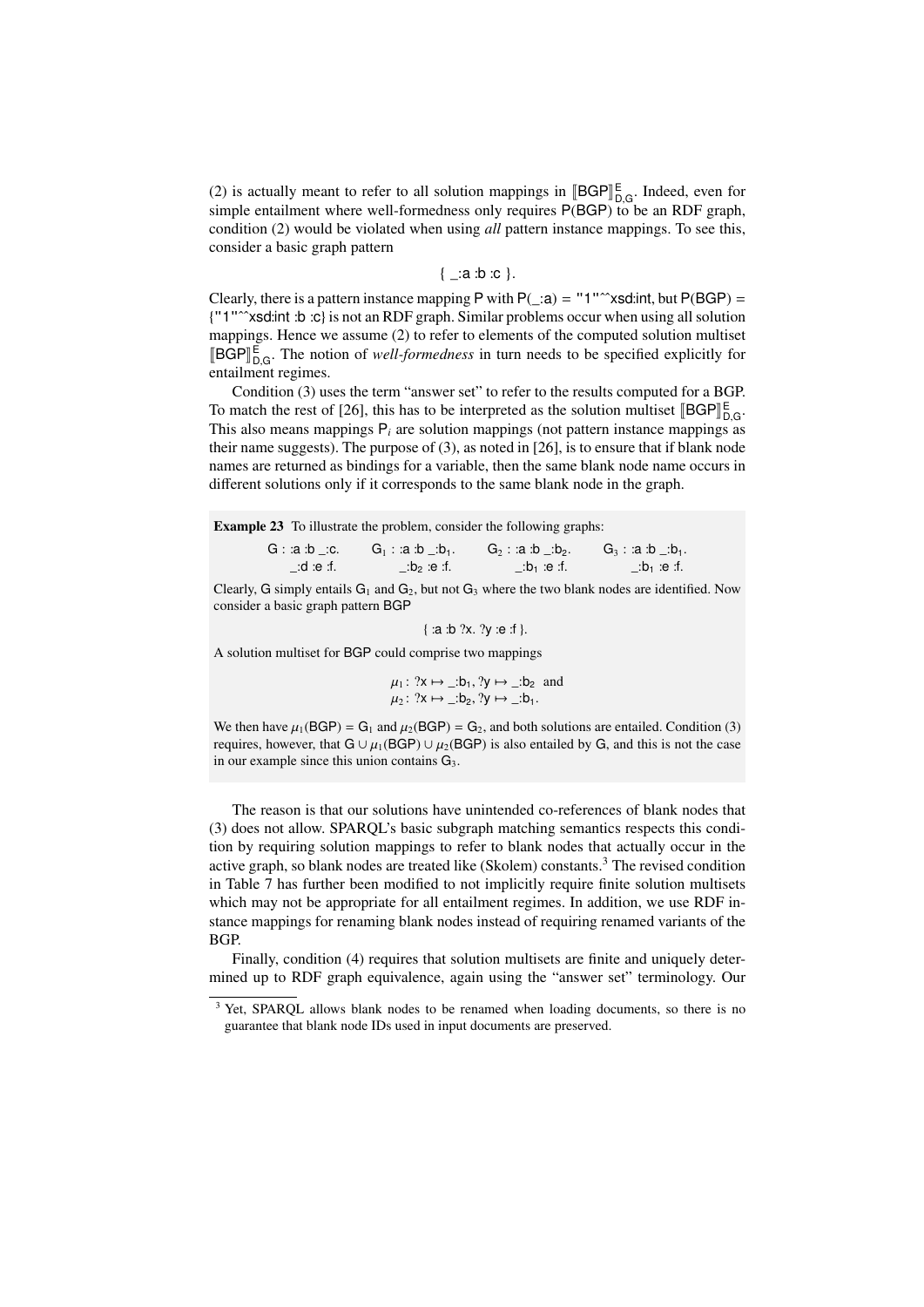revised condition clarifies what it means for a solution multiset to be "unique up to RDF graph equivalence." We move the uniqueness requirement above all other conditions, since (2) and (3) do not make sense if the solution multiset was not defined in this sense. The rest of the condition was relaxed since entailment regimes may inherently require infinite solution multisets, e.g., in the case of the Rule Interchange Format RIF [17]. It is desirable that this only happens if there are infinite solutions that are "interesting," so the condition has been weakened to merely recommend the elimination of infinitely many "trivial" solution mappings in solution multisets. The requirement thus is expressed in an informal way, leaving the details to the entailment regime. Within this paper, we will make sure that the solution multisets are in fact finite (both regarding the size of the underlying set, and regarding the multiplicity of individual elements).

#### 3.2 Addressing the Extension Point Conditions

Before coming to OWL, we introduce the RDFS entailment regime since RDFS is well-known and simpler than OWL while the regime still illustrates the main points in which an entailment regime differs from SPARQL's standard query evaluation. The major problem for RDFS entailment is to avoid trivially infinite solution multisets as suggested by Table 7 (4), where three principal sources of infinite query results have to be addressed:

- 1. An RDF graph can be inconsistent under the RDFS semantics in which case it RDFS-entails all (infinitely many) conceivable triples.
- 2. The RDFS semantics requires all models to satisfy an infinite number of *axiomatic triples* even when considering an empty graph.
- 3. Every non-empty graph entails infinitely many triples obtained by using arbitrary blank nodes in triples.

We now discuss each of these problems, and derive a concrete definition for BGP matching in the proposed entailment regime at the end of this section.

Treatment of Inconsistencies SPARQL does not require entailment regimes to yield a particular query result in cases where the active graph is inconsistent. As stated in [26], "[the] effect of a query on an inconsistent graph  $[\dots]$  must be specified by the particular SPARQL extension." One could simply require that implementations of the RDFS entailment report an error when given an inconsistent active graph. However, a closer look reveals that inconsistencies are extremely rare in RDFS, so that the requirement of checking consistency before answering queries would impose an unnecessary burden on implementations.

Indeed, graphs can only be RDFS-inconsistent due to improper use of the datatype rdf:XMLLiteral.

Example 24 A typical example for this is the following graph:

:a :b "<"^rdf:XMLLiteral. :b rdfs:range rdfs:Literal.

The literal in the first triple is *ill-typed* as it does not denote a value of rdf:XMLLiteral. This does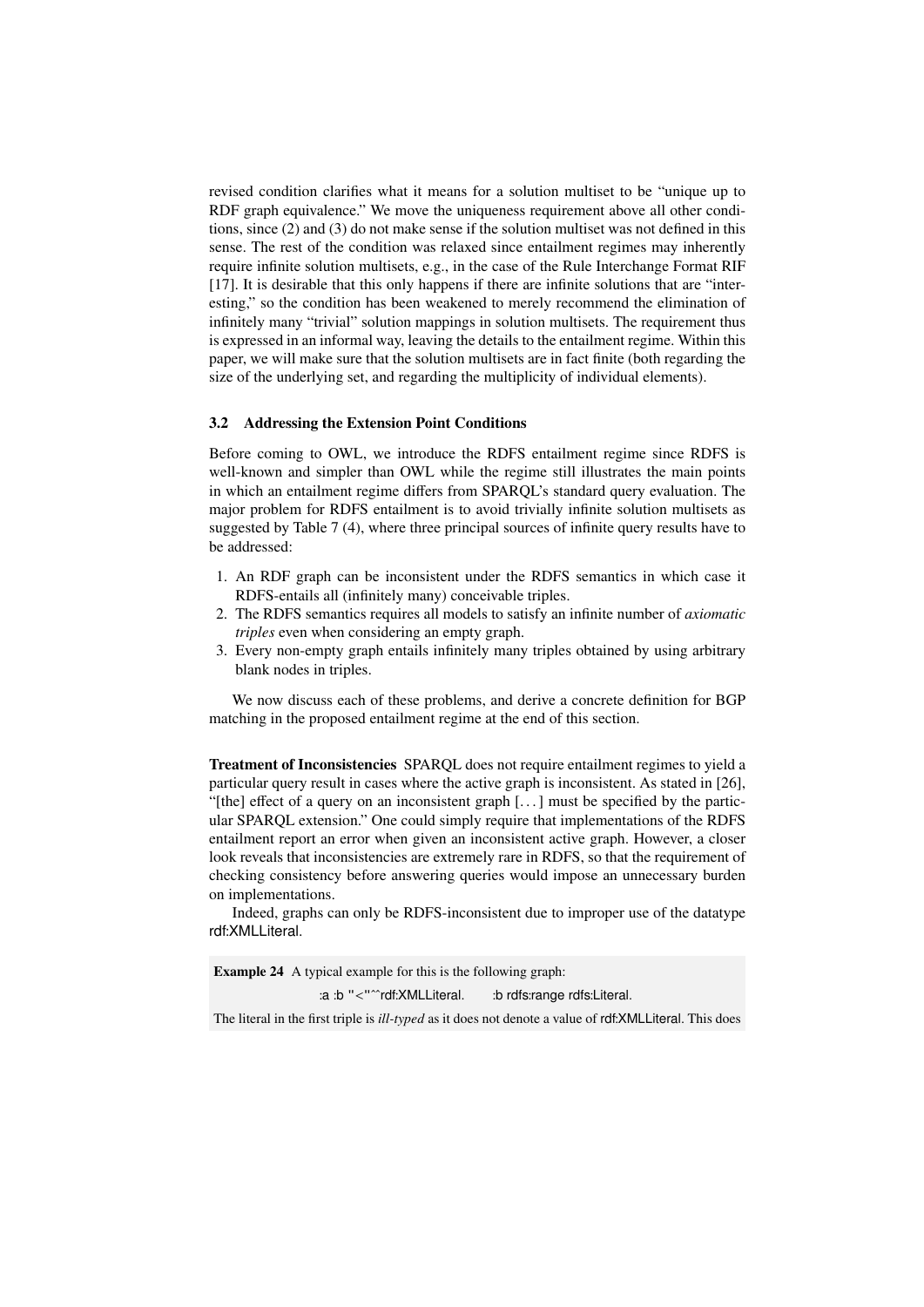not cause an inconsistency yet but forces "<"^rdf:XMLLiteral to be interpreted as a resource that is not in the extension of rdfs:Literal, which in turn cannot be the case in any model that satisfies the second triple.

Ill-typed literals are the only possible cause of inconsistency in RDFS and as such not a frequent problem.<sup>4</sup> Moreover, inconsistencies of this type are inherently "local" as they are based on individual ill-typed literals that could easily be ignored if not related to a given query.

It has thus been decided in the SPARQL working group that systems only have to report an error if they actually detect an inconsistency. Until this happens, queries can be answered as if all literals were well-typed. Our exact formalization corresponds to a behavior where tools simply assume that all strings are well-typed for rdf:XMLLiteral, and hence does not put additional burden on implementers.

Treatment of Axiomatic Triples Every RDFS model is required to satisfy an infinite number of *axiomatic triples*. The reason is that the RDF vocabulary for encoding lists includes property names rdf: i for all  $i \geq 1$ , with several (RDFS) axiomatic triples for each rdf: i. For instance, we find a triple rdf: i rdf:type rdf:Property for all  $i \in \mathbb{N}$ . Thus, the query ?x rdf:type rdf:Property could have infinitely many results. We consider such results trivial in the sense of Table 7 (4), and thus we want avoid them in the RDFS entailment regime.

We therefore propose that axiomatic triples with a subject of the form rdf: i are only taken into account if the subject's IRI explicitly occurs in the active graph. This ensures that only finitely many axiomatic triples are considered, since there is only a finite number of axiomatic triples whose subjects do not have the form rdf: i. To conveniently formalize this, Definition 10 below still refers to the standard RDFS entailment, but restricts the range of solution mappings to a *finite* vocabulary, which consists of terms from the queried graph and from terms of the RDFS vocabulary apart from those of the form rdf:\_i.

Treatment of Blank Nodes Even if condition (3) in Table 7 holds, solution multisets could include infinitely many results that only differ in the identifiers for blank nodes. Simple entailment avoids this problem by restricting results to blank nodes that occur in the active graph. For entailment regimes, however, one must take entailed triples into account. This already leads to triples with different blank nodes, as illustrated in the graphs  $G_1$  and  $G_2$  in Example 23.

Restricting the range of solution mappings to blank nodes in the active graph would ensure finiteness but is not a satisfactory solution.

<sup>&</sup>lt;sup>4</sup> Implementations may support additional datatypes that can lead to similar problems. Such extensions go beyond the RDFS semantics we consider here, yet inconsistencies remain rare even in these cases.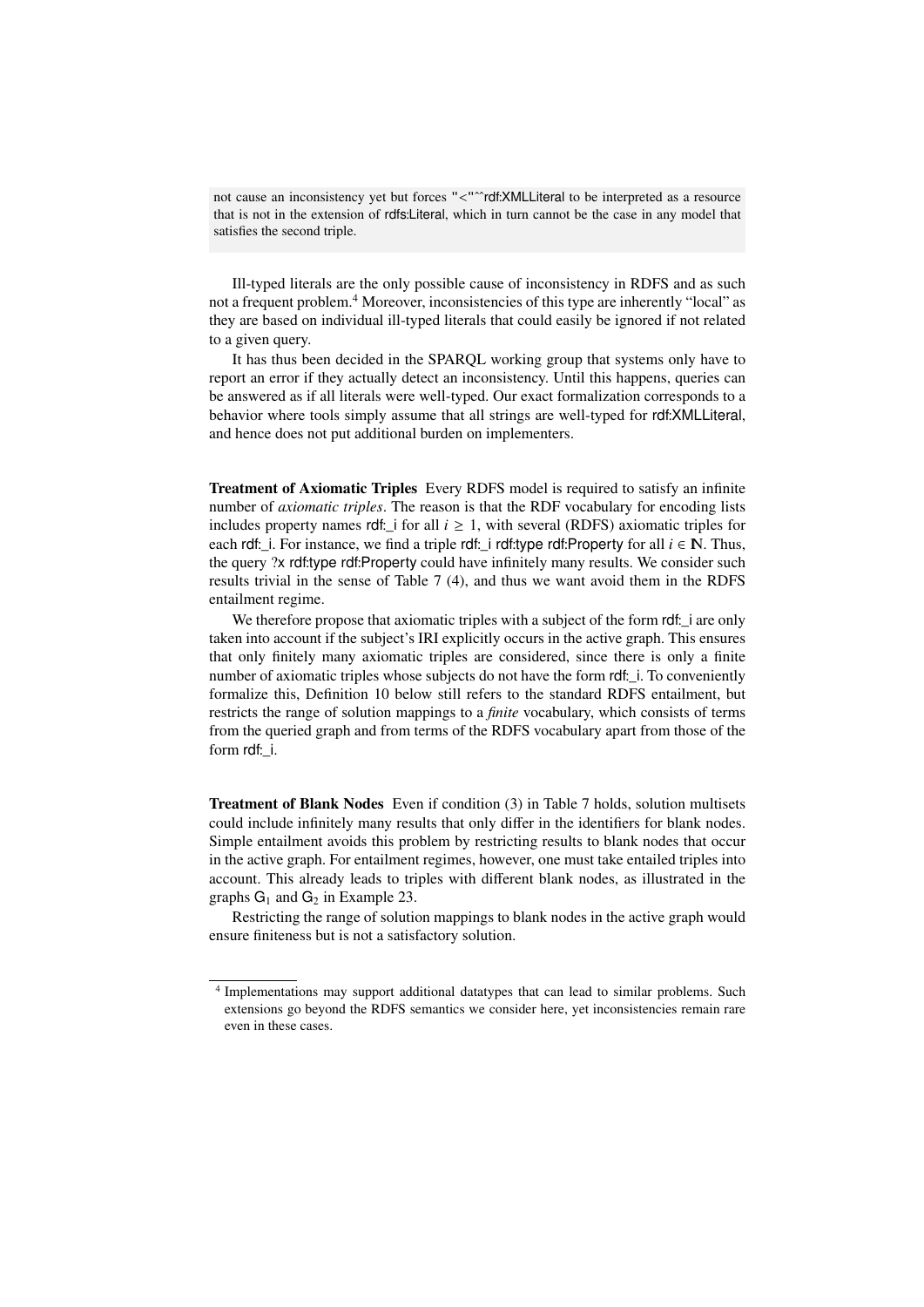Example 25 To see why restricting the range of solution mappings to blank nodes in the active graph is not a satisfactory, consider the graph

 $G : a : b : c.$   $:d : e \_ :f.$ 

The query pattern BGP = { :a :b ?x } yields only one solution mapping  $\mu : ?x \mapsto :c$  under simple entailment. Yet, the mapping  $\mu'$ :  $2x \mapsto$  \_:f uses only blank nodes from G, and satisfies  $G \models \mu'(\text{BGP})$  even under simple semantics.

This shows that the latter two conditions are not sufficiently specific for handling blank nodes in entailment regimes. A more adequate approach is the use of *Skolemization*:

Definition 9. *Let the prefix* skol *refer to a namespace IRI that does not occur as the prefix of any IRI in the active graph or query. The* Skolemization sk(*\_:*b) *of a blank node* :b *is defined as*  $sk($  :b)  $=$  skol:b. We extend  $sk(·)$  to graphs and filters just like *other (partial) functions on RDF terms.*

Intuitively, Skolemization changes blank nodes into resource identifiers that are not affected by entailment. Clearly, we do not want Skolemized blank nodes to occur in query results, but it is useful to restrict to solution mappings  $\mu$  for which  $sk(G) \models$  $sk(\mu(BGP))$ . In Example 25 above, this condition is indeed satisfied by  $\mu$  but not by  $\mu'$ .<br>In order to illustrate the effect, we use an RDE graph that does not make use of any

In order to illustrate the effect, we use an RDF graph that does not make use of any special RDFS terms, i.e., simple entailment would result in the same solutions. Let G, sk(G), and BGP be as follows:

> G : :a :b :c. sk(G) : :a :b :c. BGP : ?x :b \_:d  $\_:a :b \_c$ . skol:a :b skol:c.

Here the Skolem function sk maps \_: a to skol: a and \_: c to skol: c for skol defined as some imaginary prefix not used anywhere in G or BGP. We can now return only those solutions  $\mu$  for which applying the Skolem function to blank nodes in the range of  $\mu$ and some RDF instance mapping  $\sigma$  yields ground triples that are entailed by sk(G). For example, all the mappings below yield entailed triples, but only the first two satisfy the stated requirement because applying  $sk$  to  $\therefore$  and  $\therefore$  c yields a ground triple that is entailed by sk(G):

```
\mu_1: ?x \mapsto :a \qquad \sigma_1: \_ :d \mapsto :c<br>\mu_2: ?x \mapsto :a \qquad \sigma_2: d \mapsto :c\mu_2: ?x \mapsto _:a \sigma_2: _:d \mapsto _:c
\mu_3: ?x \mapsto _:b<sub>1</sub> \sigma_3: _:d \mapsto _:b<sub>2</sub>
```
#### 3.3 The RDFS Entailment Regime

The set of *well-formed* graphs for the RDFS entailment regime is simply the set of all RDF graphs. BGP matching for RDFS is defined as follows.

Definition 10. *Let* G *be an RDF graph,* BGP *a basic graph pattern,* V(BGP) *the set of variables in* BGP*,* B(BGP) *the set of blank nodes in* BGP*,* sk *a Skolemization function*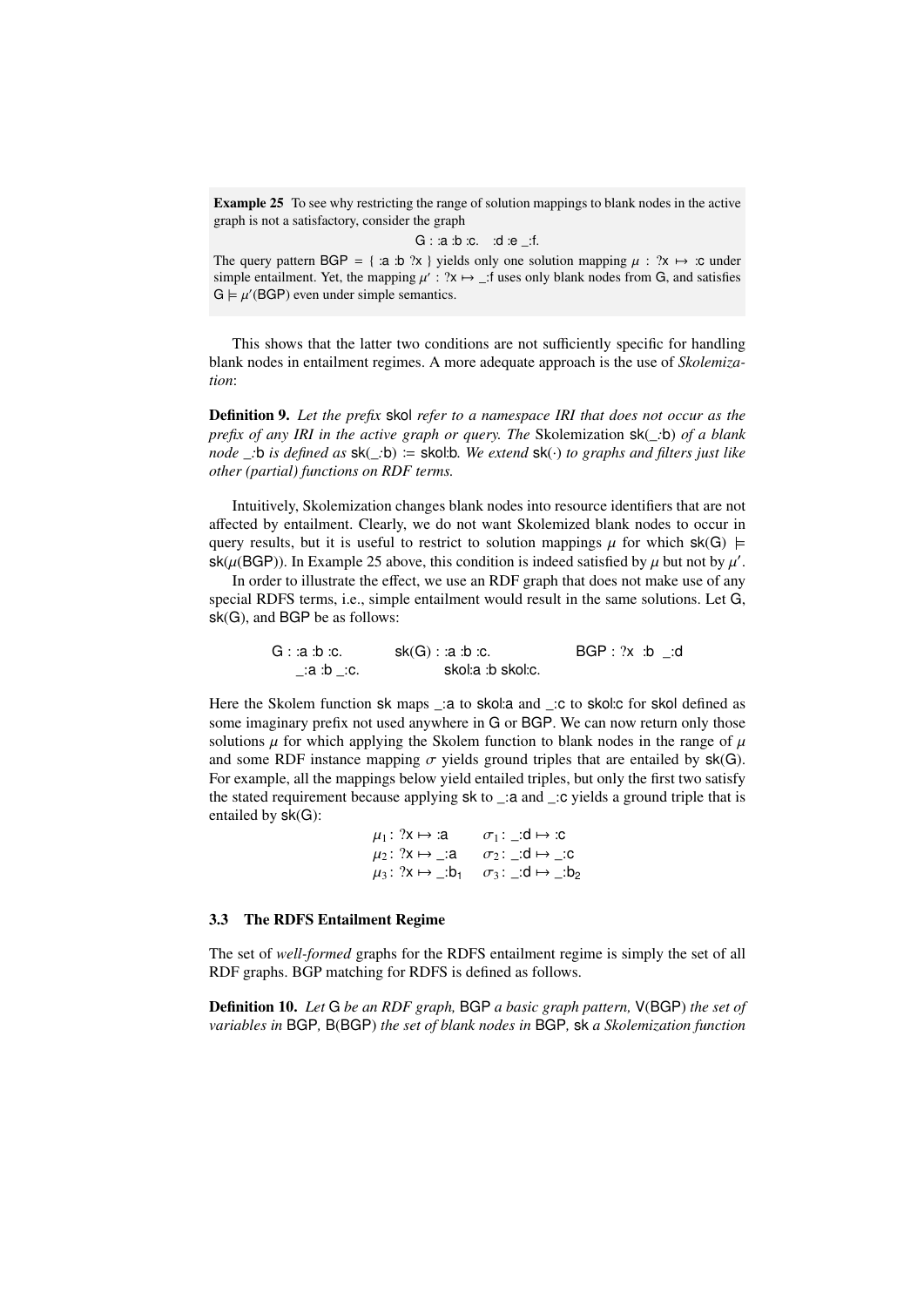*as in Definition 9 such that* ran(sk)∩(Voc(G)∪Voc(BGP)) = ∅*. Let* Voc(RDFS) *be the*  $RDFS\ vocabulary\ and\ Voc^-(RDFS) = \text{Voc}(RDFS) \setminus \{rdf: i \mid i \in \mathbb{N}\}.$ 

*We write*  $\models$ <sub>RDFS</sub> *for the RDFS entailment relation and define the* evaluation of BGP over G under RDFS entailment, [BGP]<sup>RDFS</sup>, as the solution multiset

 ${(\mu, n) \mid \text{dom}(\mu) = \text{V(BGP)}},$  and n is the maximal number of distinct RDF instance

*mappings such that, for each*  $1 \le i \le n$ ,

 $(i)$  dom(sigma<sub>i</sub>) = B(BGP),

*(ii)*  $\mu(\sigma_i(\text{BGP}))$  *are well-formed RDF triples,* 

*(iii)*  $sk(\mu(\sigma_i(BGP)))$  *are ground RDF triples,* 

 $(iv)$  sk(G)  $\models$ <sub>RDFS</sub> sk( $\mu(\sigma_i(BGP))$ )*, and* 

 $(v)$  ran $(\mu)$  ⊆ Voc(G) ∪ Voc<sup>-</sup>(RDFS)}.

Other types of graph patterns are evaluated as in Definition 7. If the active graph is RDFS-inconsistent, implementations may compute solution multisets based on the assumption that all literals of type rdf:XMLLiteral are well-typed, so that no inconsistency occurs. When the inconsistency is detected, implementations should report an error. We summarize the RDFS entailment regime in Table 8.

Condition (*i*) ensures that only RDF instance mappings that map all and only the blank nodes of BGP can increase the multiplicity of a solution mapping. Condition (*ii*) ensures that the instantiated triples are well-formed, e.g., variables tat occur in the subject position cannot be mapped to a literal by a solution mapping. Similarly, variables in the predicate position cannot be mapped to blank nodes. Condition (*iii*) then ensures that all blank nodes are indeed Skolemized by sk, resulting in ground RDF triples. Condition (*iv*) and (*v*) ensure that blank nodes and the axiomatic triples are handled as described in the previous section, therefore, avoiding infinitely many answers.

The definition might look quite complicated, but has the advantage that we can simply swap in another entailment relation and vocabulary to get another entailment regime. For example, when we use the simple entailment relation in place of the RDFS entailment relation and the empty set instead of Voc(RDFS) (as there are no special terms for simple interpretations), then we get exactly the behavior of subgraph matching (aka simple entailment) described in Definition 6. Furthermore, we can also swap the RDFS entailment relation for RDF or the OWL RDF-Based Semantics entailment relation and get a valid entailment regime. The OWL Direct Semantics needs some minor tweaks as the Direct Semantics is not defined in terms of triples, but based on Description Logics.

Example 26 In order to see why the range of a solution mapping can also use terms from Voc(RDFS), we consider the data from Table 1 and the query:

> SELECT ?name WHERE { ?x foaf:name ?name . ?x rdf:type foaf:Person }

Under RDFS entailment, the queried graph entails

\_:a foaf:name "Birte Glimm" \_:a rdf:type foaf:Person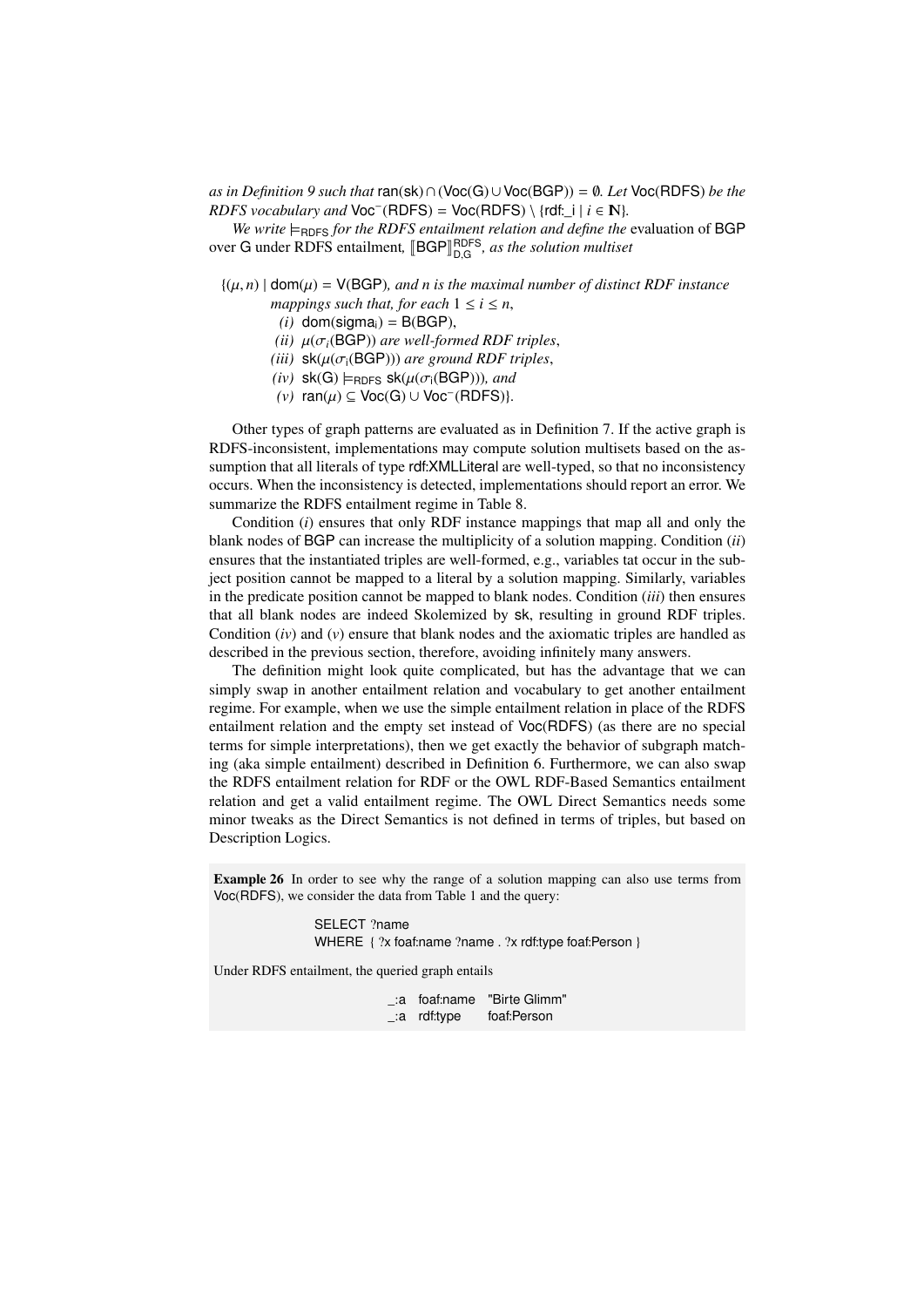Thus,  $\mu_1$ : ?name  $\mapsto$  "Birte Glimm" is a solution. Note, however, that rdf:type is not part of the vocabulary of the graph, and the solution is only part of the result since we include the RDFS vocabulary. Overall, we get the following three solutions:

> ?name "Birte Glimm" "Sebastian Rudolph" "Pascal Hitzler"

Furthermore, in order to implement the regime, we can simply materialize all RDFS inferences and use subgraph matching on the extended graph. We illustrate this with the next example.

Example 27 In order to get an idea of how we can implement the RDFS entailment regime via materialization, we consider again the data from Table 1 and the query from the previous example.

In order to materialize all RDFS inferences, we add triples that are RDFS entailed and obtain a graph G', which contains (among other triples):

> \_:a rdf:type foaf:Person \_:b rdf:type foaf:Person \_:c rdf:type foaf:Person

due to the triple foaf:name rdfs:domain foaf:Person combined with the three triples with the predicate foaf:name. Furthermore, we would add

> \_:a foaf:nick foaf:b.glimm \_:c foaf:nick foaf:phi

due to the fact that foaf:icqChatID is a subproperty of foaf:nick. Furthermore, the full materialization would also contain triples such as t rdf:type rdfs:Resource, for each term t in subject or object position plus other triples (cf. [14], [15]).

For evaluation the query, we do not have to make the Skolemization explicit, instead, we can just consider the blank nodes in G' as constants. However, if a blank node occurs in the query that occurs also in the graph, we have to keep in mind that the blank node from the query cannot only map to that very blank node in the graph, but it still acts like a variable. Thus, if \_:x in our query were \_: a, it could still match to \_: b in G'. Hence, we get the same three solution by performing subgraph matching on G' as in the previous example.

Since computing the required partial RDFS closure (partial, since we do not require all axiomatic triples) can be done in polynomial time [15] and BGP evaluation then amounts to subgraph matching over the partial closure, it follows that the complexity of the evaluation problem under the RDFS regime is the same as for standard SPARQL. For set semantics instead of multiset semantics this is known to be PSPACE-complete [24].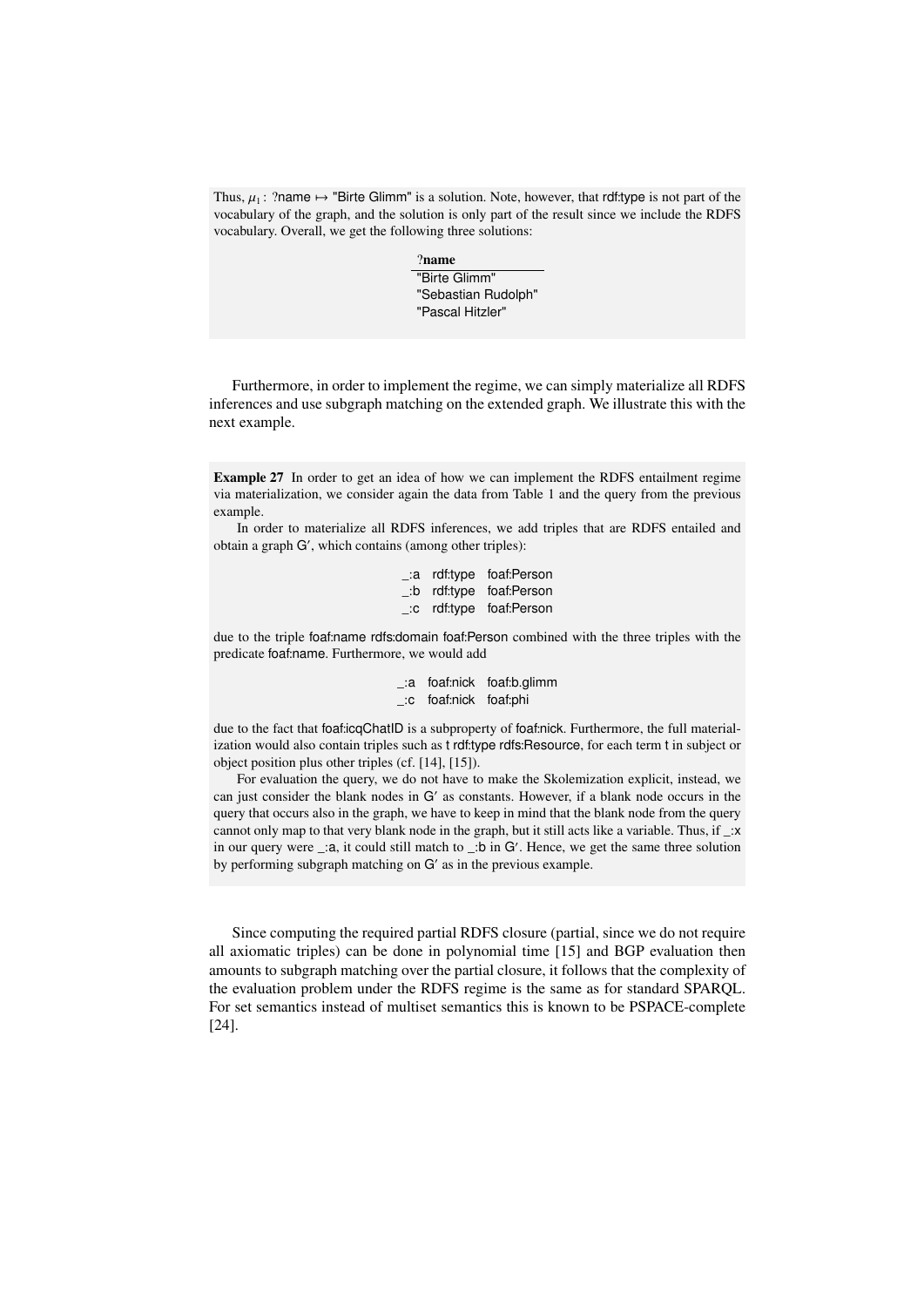#### Table 8. The RDFS entailment regime

| <b>Name</b>             | <b>RDFS</b>                                                                                                                                                                                                                                                                                                                                                                                                                                                                                                       |  |  |
|-------------------------|-------------------------------------------------------------------------------------------------------------------------------------------------------------------------------------------------------------------------------------------------------------------------------------------------------------------------------------------------------------------------------------------------------------------------------------------------------------------------------------------------------------------|--|--|
| <b>IRI</b>              | http://www.w3.org/ns/entailment/RDFS                                                                                                                                                                                                                                                                                                                                                                                                                                                                              |  |  |
| <b>Legal Graphs</b>     | Any legal RDF graph                                                                                                                                                                                                                                                                                                                                                                                                                                                                                               |  |  |
| <b>Legal Queries</b>    | Any legal SPAROL query                                                                                                                                                                                                                                                                                                                                                                                                                                                                                            |  |  |
| <b>Illegal Handling</b> | In case the query is illegal (syntax errors), the system must raise a                                                                                                                                                                                                                                                                                                                                                                                                                                             |  |  |
|                         | MalformedQuery fault. In case the queried graph is illegal (syntax errors),                                                                                                                                                                                                                                                                                                                                                                                                                                       |  |  |
|                         | the system must raise a QueryRequestRefused fault.                                                                                                                                                                                                                                                                                                                                                                                                                                                                |  |  |
| <b>Entailment</b>       | <b>RDFS</b> Entailment                                                                                                                                                                                                                                                                                                                                                                                                                                                                                            |  |  |
| <b>Inconsistency</b>    | The scoping graph is graph-equivalent to the active graph even if the active<br>graph is RDFS-inconsistent. If the active graph is RDFS-inconsistent, an<br>implementation may raise a QueryRequestRefused fault or issue a warning<br>and it should generate such a fault or warning if, in the course of processing,<br>it determines that the data or query is not compatible with the request. In the<br>presence of an inconsistency the conditions on solutions still guarantee that<br>answers are finite. |  |  |
| <b>Ouery Answers</b>    | Basic Graph Patterns are evaluated as in Definition 10                                                                                                                                                                                                                                                                                                                                                                                                                                                            |  |  |

# 4 The OWL Entailment Regimes

In contrast to the RDFS semantics, a graph does no longer admit a unique canonical model that can be used to compute answers under the RDF-Based Semantics (RBS) and Direct Semantics (DS) of OWL, i.e., we can no longer imagine queries to act on a unique "completed" version of the active graph. This affects reasoning algorithms, but has only little effect on our definitions. The main new challenges for OWL are its expressive datatype constructs that may lead to infinite answers, and the fact that the OWL DS is defined in terms of OWL objects to which a given RDF graph and query must first be translated. The problems discussed for RDF(S) also require slightly different solutions for OWL:

- 1. Inconsistent input ontologies are required to be rejected with an error.
- 2. The axiomatic triples of RDFS are used only by the RBS and can again be handled by suitably restricting solutions to terms from a finite vocabulary.
- 3. The problem of blank nodes occurs for both semantics and can again be addressed by Skolemization, but for DS the blank nodes that are used to encode OWL objects must not be Skolemized.

The main difference to RDFS is the stricter first item which no longer permits deferred inconsistency detection. Inconsistencies in RDFS were easy to ignore since they always related to single literals. Neither OWL semantics suggests such simple reasoning under inconsistencies. Although proposals exists for addressing this, they disagree on the inferred entailments and tend to require complex computations. On the other hand, typical OWL reasoning algorithms are model building procedures which detect inconsistencies as part of their normal operation. Hence, reporting errors in this case can usually be done without additional effort.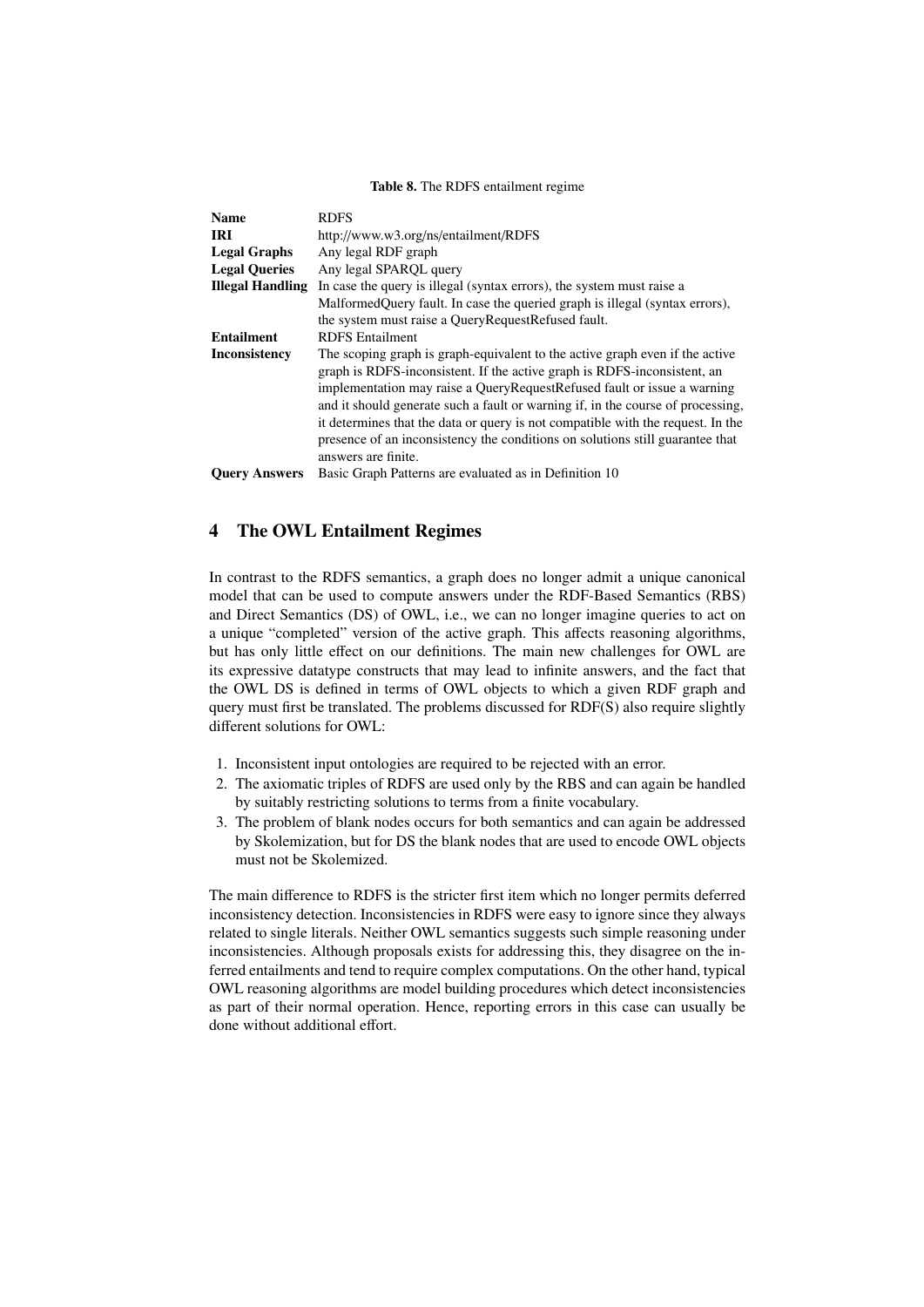#### 4.1 Mapping from RDF Graphs to OWL Structural Objects

For the OWL 2 Direct Semantics entailment regime, semantic conditions are defined with respect to ontology structures (i.e., instances of the Ontology class as defined in the OWL 2 structural specification [21]). Given an RDF graph G, the ontology structure for G, denoted  $O_G$ , is obtained by mapping the queried RDF graph into an OWL 2 ontology [23]. This mapping is only defined for OWL 2 DL ontologies, i.e., ontologies that satisfy certain syntactic conditions.

In this section, we use both Turtle and OWL's functional-style syntax (FSS) that is used in the OWL 2 structural specification [21]. We further provide a Description Logic (DL) syntax version for those with a background in DLs.

For many triples that use as predicate a special term from the RDFS vocabulary, the mapping to OWL structural objects is straightforward.

Example 28 For example a subclass statement in RDFS has a straightforward representation in OWL's FSS:

|            |          | Turtle: foaf:Person rdfs:subClassOf foaf:Agent. |
|------------|----------|-------------------------------------------------|
|            |          | FSS: SubClassOf(foaf:Person foaf:Agent)         |
| DL: Person | <b>L</b> | Agent                                           |

Note that DLs have no notion of IRIs, namespaces, or prefix declaration and we just write the short name without any prefix in the DL syntax. It is also characteristic that several terms of the specialized RDFS and OWL vocabulary in the Turtle syntax are translated to constructors in the FSS, e.g., rdfs:subClassOf is mapped into a SubClassOf constructor.

Similarly, the translation of domains and ranges is relatively straightforward.

Example 29 For example, the following domain and range statements translate straightforwardly to the FSS, but the DL syntax is slightly more involved:

| Turtle:       | foaf: knows rdfs: range foaf: Person.<br>foaf:knows rdfs:domain foaf:Person. |                                                                                             |
|---------------|------------------------------------------------------------------------------|---------------------------------------------------------------------------------------------|
| FSS:          |                                                                              | ObjectPropertyRange(foaf:knows foaf:Person)<br>ObjectPropertyDomain(foaf:knows foaf:Person) |
| $\mathbf{DL}$ | $\top$<br>┕                                                                  | ∀ knows Person                                                                              |
|               | $\exists$ knows. $\top \sqsubseteq$                                          | Person                                                                                      |

First, it can be noted that in the FSS the term rdfs:range becomes ObjectPropertyRange. The counterpart to ObjectPropertyRange is DataPropertyRange range, which is used for properties that relate individuals (such as instances of the class foaf:Person) to concrete data values. For example, the property foaf:name relates an individual to a string, i.e., an element from xsd:String. Since OWL supports very expressive reasoning with datatypes, which requires different algorithms from reasoning with abstract (non-datatype) elements, every property in OWL DL must be typed. Thus, we would have that foaf:knows is of type owl:ObjectProperty whereas foaf:name is of type owl:DataProperty.

In the DL syntax, there is no direct constructor for domains and ranges. The above statements are, however, logically equivalent. The first axiom uses on the left-hand side the special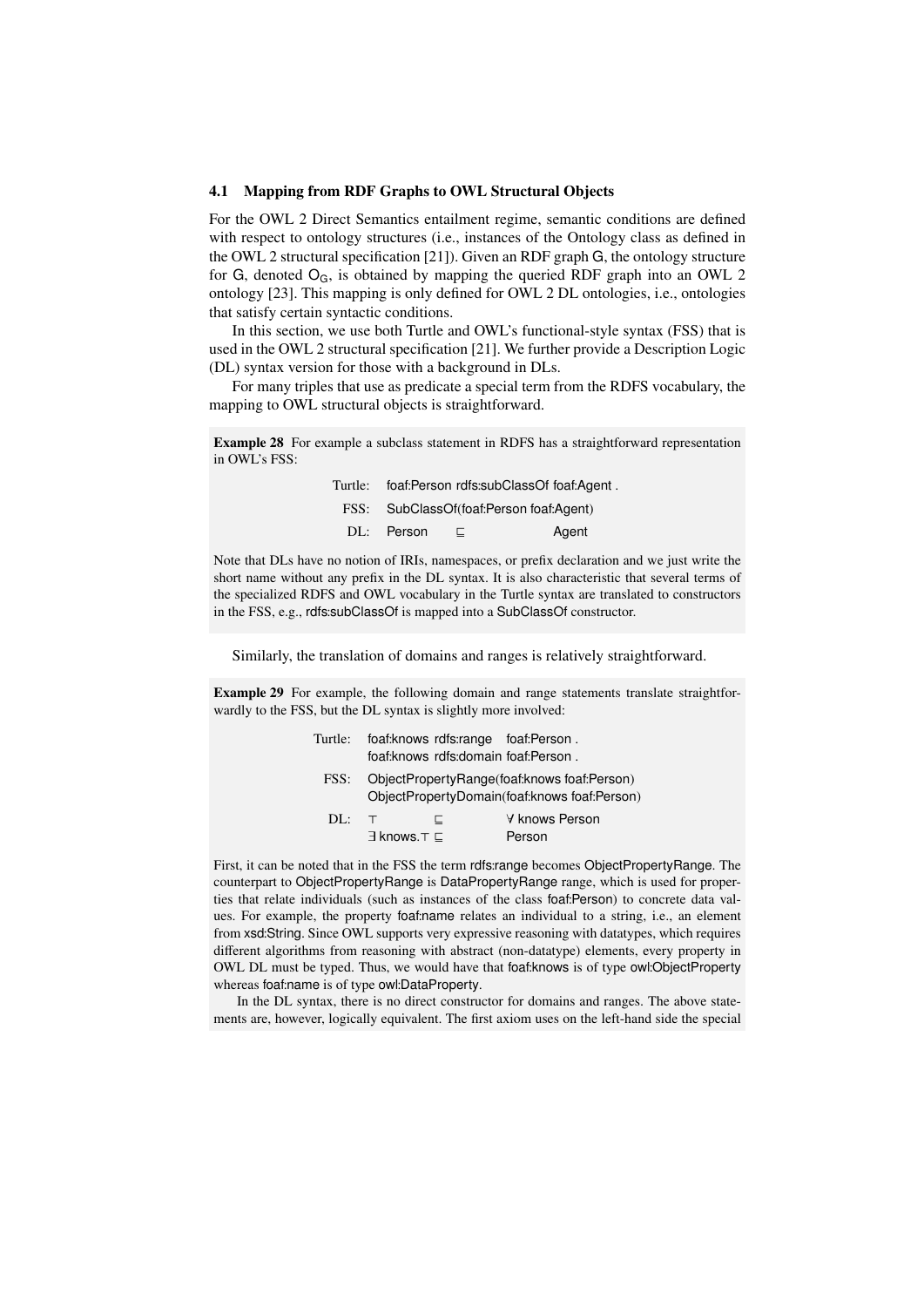symbol  $\top$ , which corresponds to owl: Thing and is always true. Thus, the axiom can be read as "It is always implied that all (∀) knows-successors of an element are instances of the class Person," which is exactly what a range axiom specifies. The second axiom can be read as "If an element has some (∃) knows-successor, then it is an instance of the class Person."

Elements of an OWL 2 DL Ontology Now that we have seen some examples of the mapping from RDF triples to OWL axioms, we introduce the basic elements in an OWL 2 DL ontology. An OWL 2 DL ontology consists of an *ontology header* and a set of *axioms*. The ontology header specifies the IRI of the ontology and which other ontologies are imported by it.

Example 30 The following set of RDF triples constitute a valid OWL 2 DL ontology.

| Turtle: | @prefix foaf: <http: 0.1="" foaf="" xmlns.com=""></http:> .<br>http://example.org/ont1> rdf:type<br>owl:Ontology.<br>$\lt$ http://example.org/ont1> owl:imports $\lt$ http://example.org/ont2>. |
|---------|-------------------------------------------------------------------------------------------------------------------------------------------------------------------------------------------------|
| FSS:    | $Prefix(foa:= )$<br>Ontology( <http: example.org="" ont1=""><br/>Import(<http: example.org="" ont2="">)</http:></http:>                                                                         |

The ontology header has no representation in Description Logic syntax and it has no direct influence on the logical consequences of the ontology other than through imports, which instruct an OWL parser to additionally include the triples that are obtained from parsing the imported ontology.

The axioms in an ontology are used to describe a domain of interest, e.g., in the previous section we described people, their names, email addresses and chat IDs making use of terms from the FOAF (Friend of a Friend) ontology. Within the axioms, we distinguish between *logical* and *non-logical* axioms. As the ontology header, non-logical axioms carry no semantics, i.e., they do not influence the consequences of an ontology, and include:

- Annotations,
- Entity Declarations

With ontology annotations, one can describe properties of the ontology, e.g., who created it, which version of the ontology this is and other things. Similarly, one can annotate other axioms, e.g., with a comment or with provenance information, and one can even annotate annotations themselves. Entity declarations specify the types of terms. For example, we have learned above that foaf:knows is an object property whereas foaf:name is a data property. In addition to object and data properties, OWL also provides recognizes annotation properties, e.g., rdfs:label or rdfs:comment are built-in annotation properties, but one can define additional custom ones too. Similarly one can declare classes and custom datatypes (ones that are not defined in the OWL 2 datatype map) and named individuals. Such declarations are required to allow for an unambiguous parsing process.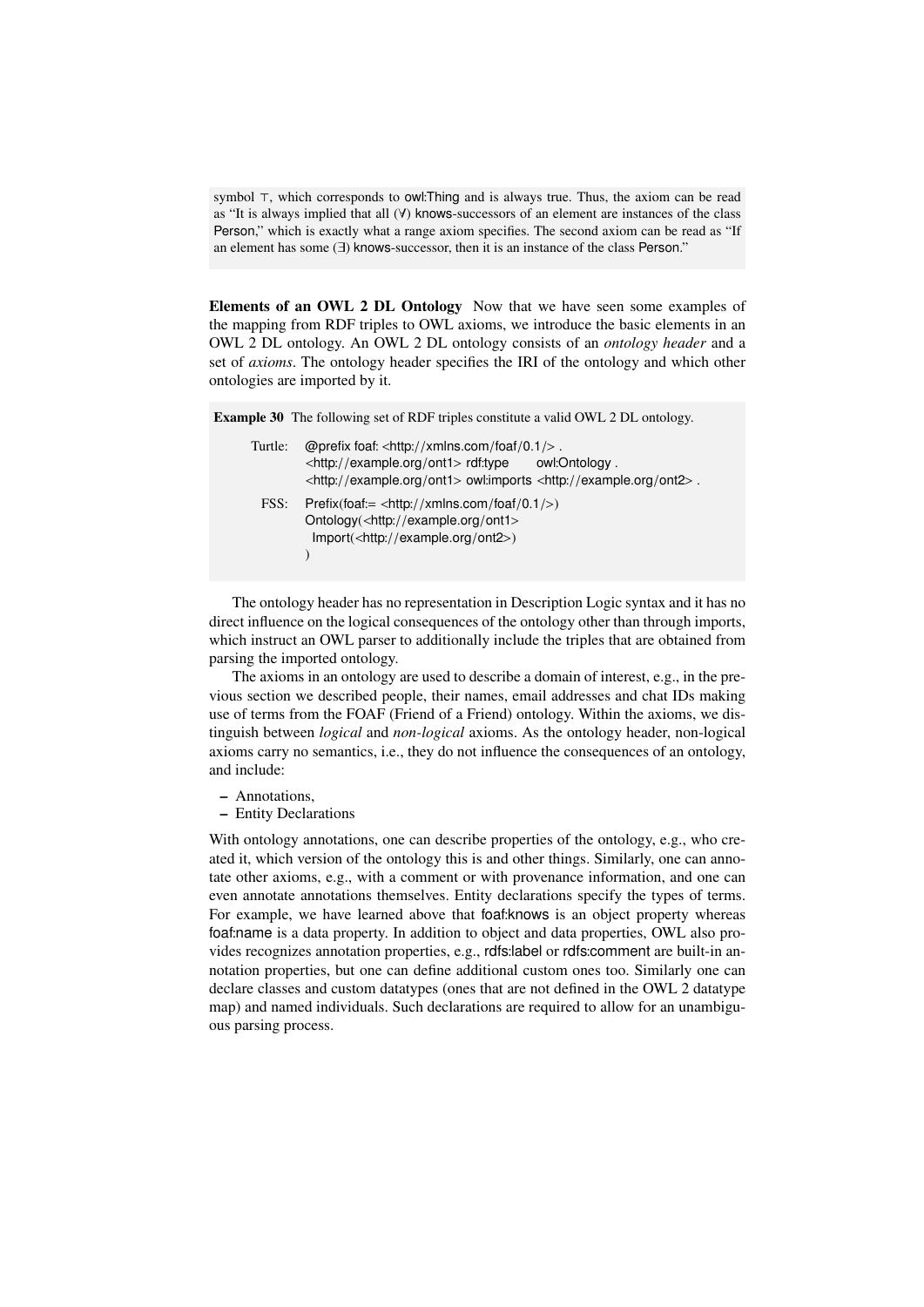Example 31 We can extend the ontology from Example 30 with the following annotations and declaration. Since the axioms are non-logical, the extended ontology still only entails tautological statements under the Direct Semantics.

| Turtle: |                                                                                                             |          | <http: example.org="" ont1=""> owl:priorVersion <http: example.org="" ont0="">.</http:></http:> |
|---------|-------------------------------------------------------------------------------------------------------------|----------|-------------------------------------------------------------------------------------------------|
|         | foaf:knows                                                                                                  | rdf:type | owl:ObjectProperty.                                                                             |
|         | <http: example.org="" ont1=""> rdfs:label</http:>                                                           |          | "An example".                                                                                   |
| FSS:    | Annotation(owl:priorVersion <http: example.org="" ont0="">)<br/>Annotation(rdfs:label "An example")</http:> |          |                                                                                                 |
|         | Declaration(ObjectProperty(foaf:knows))                                                                     |          |                                                                                                 |

The first annotation gives the IRI of a previous version for the current ontology and the second annotation just provides a label for the ontology. The declaration axiom specifies foaf:knows as an object property.

In the remainder we frequently omit type declarations. Unless otherwise specified, examples assume that properties are object properties and that terms refer to classes rather than data ranges.

Complex Classes and Axioms So far we always had a straightforward correspondence between one triple and one OWL axiom. A FSS axiom can, however, correspond to several RDF triples, and the RDF triples might contain auxiliary blank nodes that are not part of the corresponding OWL objects and are not visible in the corresponding FSS axiom. This is usually the case if we want to represent complex OWL classes in RDF triples. In most cases, we can "hide" the blank nodes and obtain a slightly more readable Turtle format by making use of Turtles's abbreviations: [. . . ] implicitly introduces a blank node, ";" can be used if the following triple has the same subject, which is them omitted, "," acts as ";" but for the case where triples share subject and object, the  $(...)$ constructor abbreviates lists of terms, and a abbreviates rdf:type.

Example 32 The first class assertion uses just a class name, which requires a single RDF triple, but the second assertion uses a complex class, which requires several RDF triples with auxiliary blank nodes.

| Turtle: | :Peter rdf:type<br>:Peter rdf:type<br>rdf:type<br>$\cdot$ : X<br>:x owl:onProperty :hasFather:<br>owl:someValuesFrom :Person.<br>$\mathsf{X}$        | :Person.<br>X .:<br>owl:Restriction.                            |
|---------|------------------------------------------------------------------------------------------------------------------------------------------------------|-----------------------------------------------------------------|
|         | Turtle (abbr.): :Peter a :Person.<br>: Peter $a \upharpoonright a$ owl: Restriction:<br>owl:onProperty :hasFather :<br>owl:someValuesFrom :Person 1. |                                                                 |
| FSS:    | ClassAssertion(:Person :Peter)                                                                                                                       | ClassAssertion(ObjectSomeValuesFrom(:hasFather :Person) :Peter) |
| DL:     | Person(Peter)<br>(Express has Father. Person) (Peter)                                                                                                |                                                                 |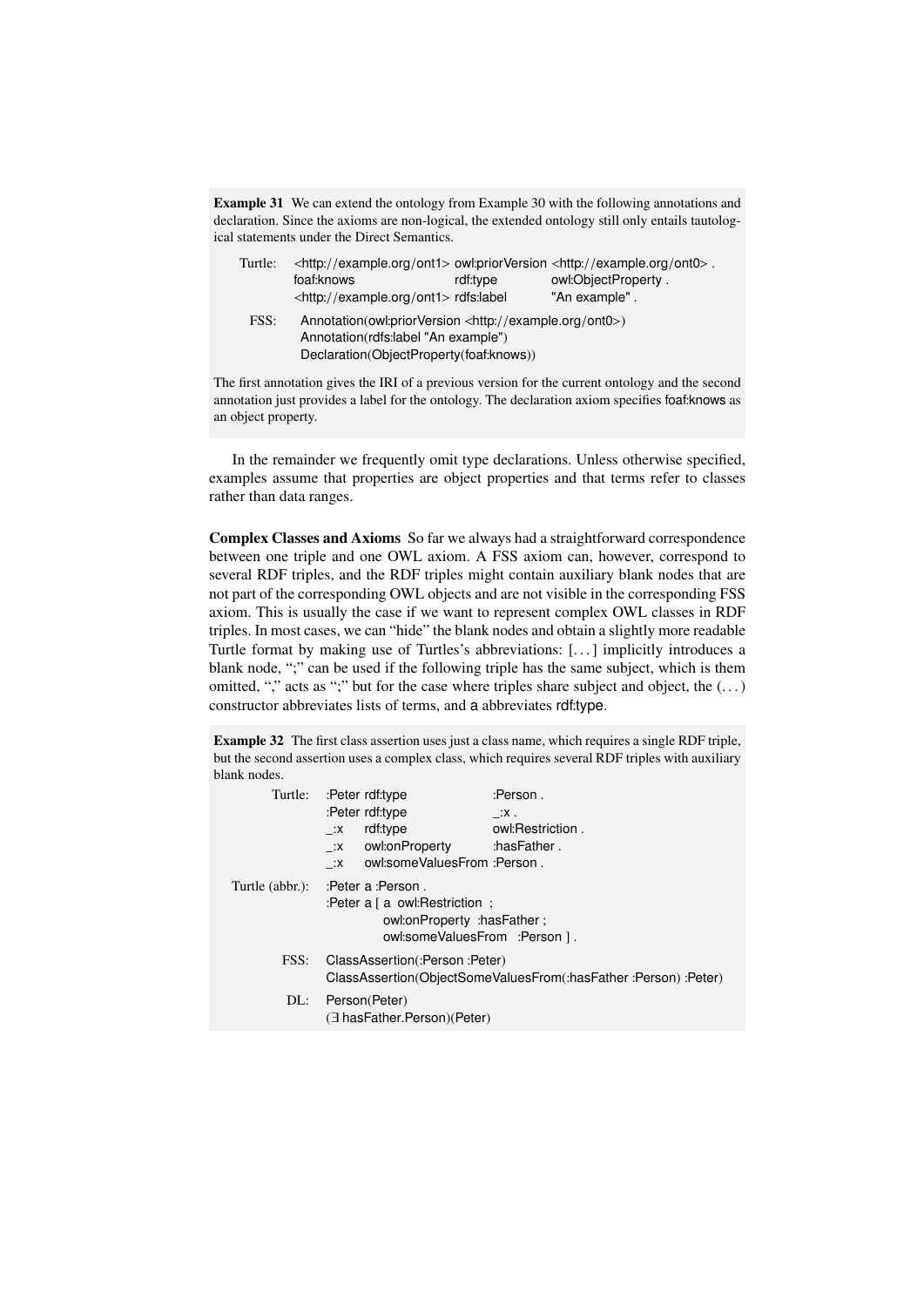The first axiom just states that the individual :Peter is an instance of the class :Person. The second axiom states that :Peter belongs to the class of things that have a :hasFather-successor which is an instance of the class :Person.

Example 33 Disjunctions and conjunctions in the FSS similarly require several triples in RDF:

| Turtle:         | :Birte rdf:type<br>:X.                                        |
|-----------------|---------------------------------------------------------------|
|                 | rdf:type<br>owl:Class.<br>$\cdot$ : X                         |
|                 | owl:unionOf $_i: I_1$ .<br>$\cdot$ : X                        |
|                 | :Vegetarian.<br>rdf:first<br>$\Box$                           |
|                 | rdf:next<br>$\mathbf{d}_1$<br>$: \mathsf{I}_2$ .              |
|                 | :Vegan.<br>rdf:first<br>$: I_{2}$                             |
|                 | rdf:nil.<br>rdf:rest<br>$\Box$                                |
| Turtle (abbr.): | :Birte a [ a owl:Class ; owl:unionOf (:Vegetarian :Vegan ) ]. |
| FSS:            | ClassAssertion(ObjectUnionOf(:Vegetarian :Vegan) :Birte)      |
| DL:             | Birte ⊑ Vegetarian ⊔ Vegan                                    |
|                 |                                                               |

The typing as owl:Class is required since owl:unionOf can equally be used to build the union of two datatypes or data ranges (i.e., complex datatypes that are already obtained by combining datatypes). Axiom states that the individual :Birte is a vegan or a vegetarian, i.e., an instance of the class ObjectUnionOf(:Vegan :Vegetarian).

Blank Nodes and Anonymous Individuals Although in the above examples it was always the case that the blank nodes disappeared in the FSS, this is not always the case. The FSS may still contain blank nodes, but these correspond to OWL individuals that have no explicit names and are called *anonymous individuals*.

Example 34 The following axiom uses anonymous individuals:

- Turtle: :Peter :hasBrother :v.
- FSS: ObjectPropertyAssertion(:hasBrother :Peter \_:y)

The meaning of the axiom is exactly the same as the meaning of the second axiom from Example 32, i.e., we say that :Peter is related to *some* element with the property :hasBrother. Note that in DL notation there is no counterpart to anonymous individuals and one always has to use existential quantifiers (∃) as in the first version of this axiom. For RDF graphs that can be mapped into OWL 2 DL ontologies, it is, however, guaranteed that an according DL version always exists.

While parsing an input document (containing RDF triples) into an OWL ontology, it can be necessary to rename blank nodes/anonymous individuals and there is no guarantee that the blank node identifier \_:y from the above triple is used as an identifier for Peter's brother in the ontology structure. Thus, the latter axiom from Example 34 could also be parsed as the OWL axiom

ObjectPropertyAssertion(:hasBrother :Peter \_:somethingelse)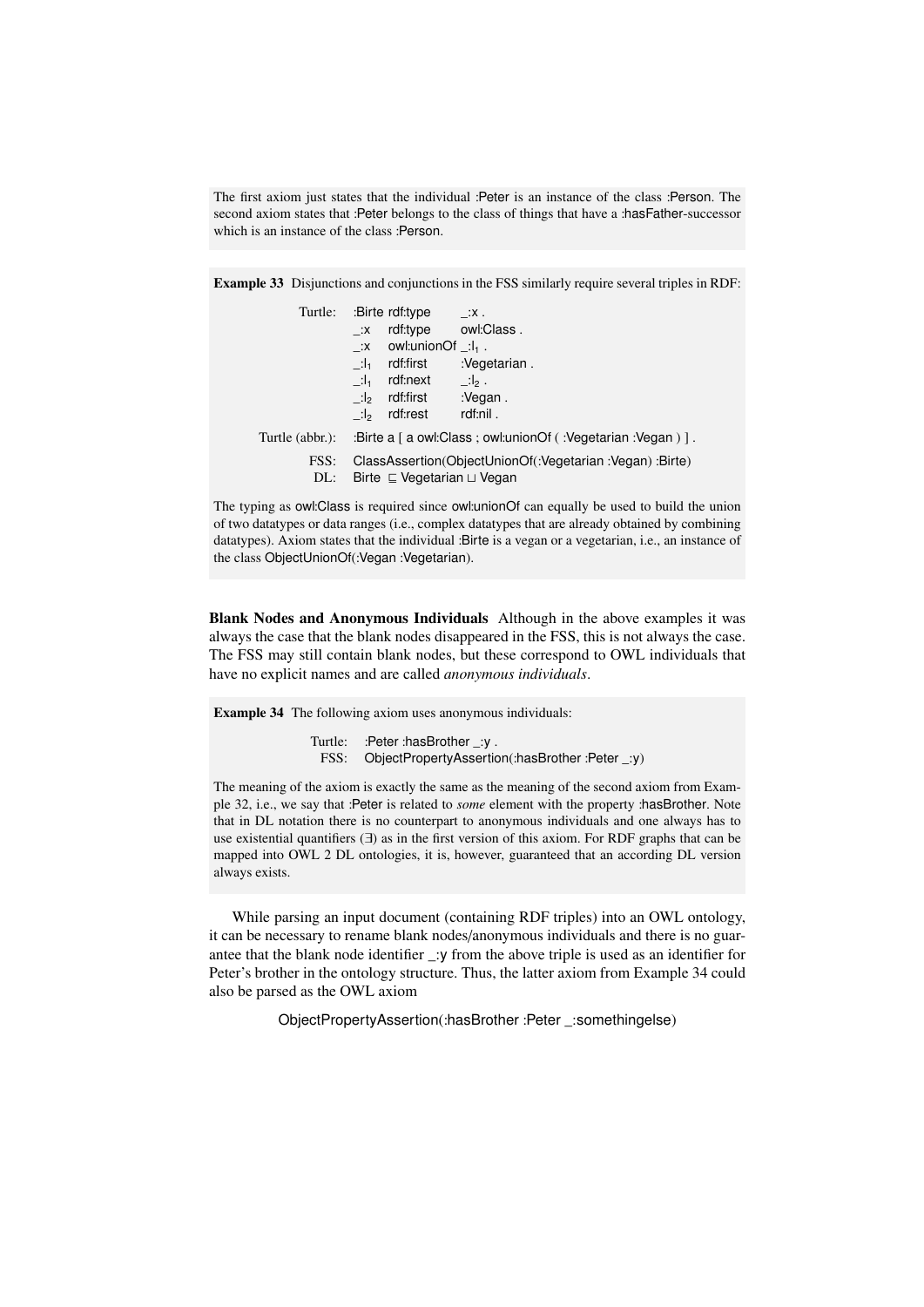#### Table 9. RDF data for Example 35

- (1) <http://example.org/myOntology> a owl:Ontology<br>
(2) :eats a owl:ObiectProperty
- :eats a owl:ObjectProperty
- (3) :contains a owl:ObjectProperty
- (4) :Vegetarian a owl:Class
- (5) :Vegan a owl:Class
- (6) :MilkProduct a owl:Class
- (7) :Birte a [ a owl:Class ; owl:unionOf ( :Vegetarian :Vegan ) ] .
- (8) :Birte :eats :Yoghurt .
- (9) :Yoghurt :contains :Milk .
- (10) :Milk a :MilkProduct .
- (11) [ a owl:Restriction ; owl:onProperty :contains ; owl:someValuesFrom :MilkProduct ] rdfs:subClassOf :MilkProduct .
- (12) :Vegan rdfs:subClassOf
	- [ a owl:Restriction ; owl:onProperty :eats ; owl:allValuesFrom
		- [a owl:Class ; owl:complementOf :MilkProduct ]
	- ]

#### 4.2 Introduction to the OWL Direct Semantics for SPARQL

Having introduced the basic ideas of how we get from an RDF graph to an ontology that can be interpreted under OWL's Direct Semantics, we now turn our attention to the issue of deciding what is a consequence of an OWL ontology and how we can query for such consequences with SPARQL.

OWL Entailment OWL reasoners are tools that decide OWL entailment. In order to decide whether an RDF graph G entails an RF graph G' under OWL 2 Direct Semantic entailment, we can proceed as follows:

- 1. We compute the imports closure clos(G) of G by enriching G with directly and indirectly imported triples and then we transform  $\text{clos}(G)$  into  $O_G$  using the mapping process as defined in the OWL 2 Mapping to RDF Graphs specification. If the mapping fails, then G is not well-formed and, thus, cannot be used under the OWL 2 Direct Semantics.
- 2. We proceed similarly for  $G'$ , obtaining  $O_{G'}$ .
- 3. We check whether  $O_G \models O_{G'}$ , where  $\models$  denotes the OWL Direct Semantics entailment relation. Most commonly OWL reasoners do this by searching for a countermodel, i.e., a model I that satisfies  $O_G$  and the negation of  $O_{G'}$ . A problem is that not all axioms can be negated in OWL. Thus, it is usually required to reformulate the reasoning problem and deal with each axiom in  $O_{G'}$  separately.

We illustrate some of the problems that have to be addressed in an OWL DS entailment regime in Example 35 below.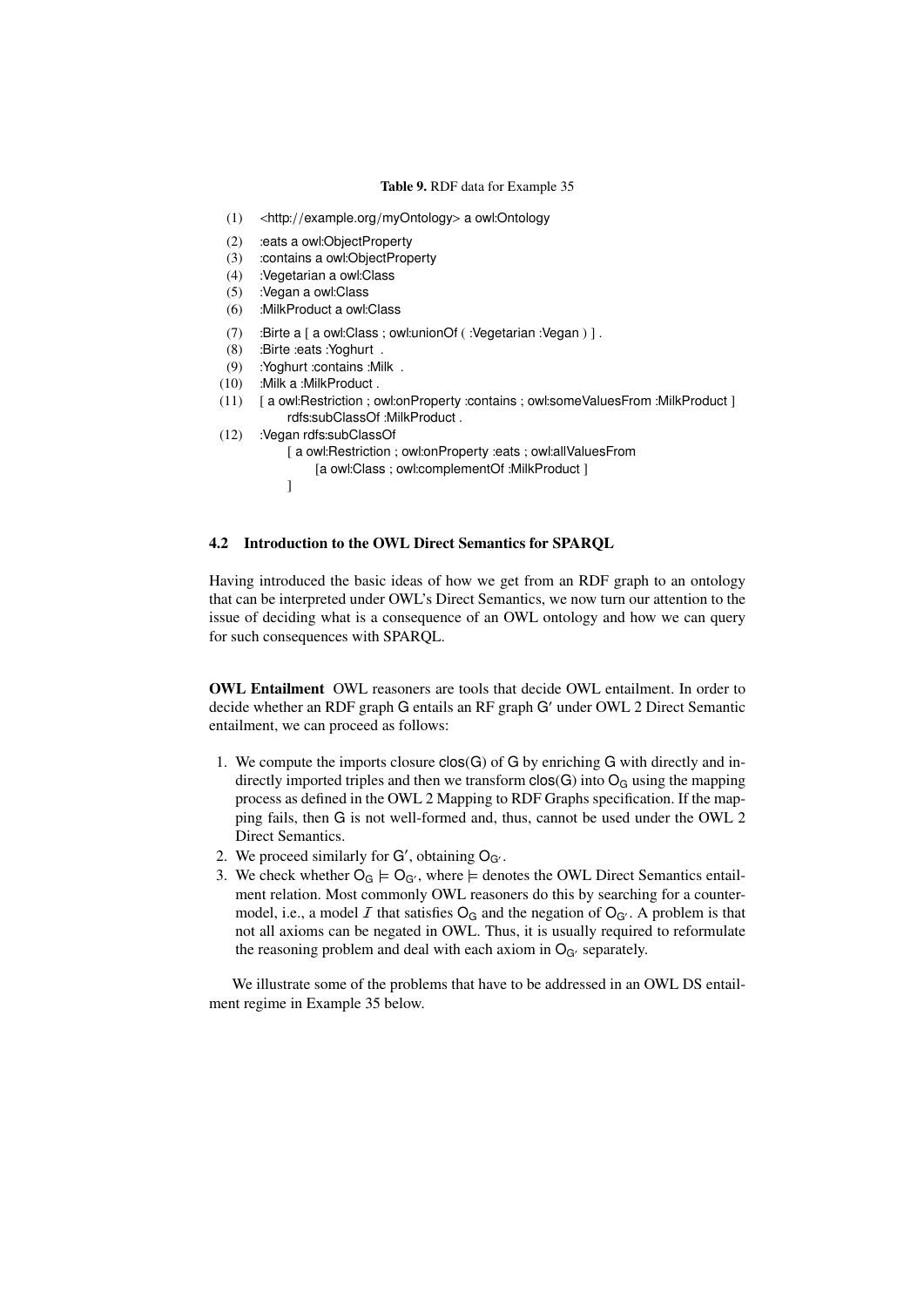Table 10. FSS version of the triples for Example 35

- (1') Ontology(<http://example.org/myOntology><br>
(2') Declaration(ObjectProperty(:eats))
- Declaration(ObjectProperty(:eats))
- (3') Declaration(ObjectProperty(:contains))
- (4') Declaration(Class(:Vegetarian))
- (5') Declaration(Class(:Vegan))
- (6') Declaration(Class(:MilkProduct))
- (7') ClassAssertion(ObjectUnionOf(:Vegetarian :Vegan) :Birte)
- (8') ObjectPropertyAssertion(:eats :Birte :Yoghurt)
- (9') ObjectPropertyAssertion(:contains :Yoghurt :Milk)
- (10') ClassAssertion(:MilkProduct :Milk)
- (11') SubClassOf(ObjectSomeValuesFrom(:contains :MilkProduct) :MilkProduct)
- (12') SubClassOf(:Vegan ObjectAllValuesFrom(:eats ObjectComplementOf(:MilkProduct)))
	- )

Example 35 We consider the query:

SELECT ?ind WHERE { ?ind rdf:type :Vegetarian }

We assume that the default (and, hence, the active graph for the query) contains the triples from Table 9. Since the Direct Semantics is defined in terms of OWL structural objects, we first have to map the triples from Table 9 into OWL objects. The result of the mapping is shown in Table 10. Triple (1) results in the ontology header (1'). This triple does not contribute anything towards the logical consequences of the ontology, but is required to satisfy the constraints of OWL 2 DL. Similarly, Triples (2) to (6) result in the non-logical axioms (2') to (6'), which declare terms as classes or object properties. Such declarations are required to allow for an unambiguous parsing process. The remaining triples lead to logical axioms: Triple (7) is the same as in Example 33 and states that the individual :Birte is a vegan or a vegetarian.

Note that in the FSS version of (7') we have ObjectUnionOf whereas in the RDF triples, we just have unionOf. This is because the FSS makes it explicit whether the element is a class or a data range. In case of a data range DataUnionOf would be used. In order to be able to decide what applies, the declarations are used, e.g., from  $(4)$  and  $(5)$  (in FSS  $(4')$ ) and  $(5')$ , respectively), we know that :Vegetarian and :Vegan are classes. Triple (8) translates into an assertion saying that the individual :Birte :eats the individual :Yoghurt. In order to see whether this is a data or an object property assertion in the FSS, we can again use the declarations. Axiom (9') is obtained similarly. From (11), we obtain a more complicated axiom that states: if an element has a :contains relationship with something that is an instance of :MilkProduct, then this element is itself an instance of :MilkProduct. Finally, (12) translates into a statement that says that instances of the class :Vegan can only be related with the property :eats to something that is not an instance of :MilkProduct. For those more familiar with Description Logic syntax, Table 11 shows the logical axioms into Description Logic syntax with  $(7^*)$ ,  $(11^*)$ , and  $(12^*)$ terminological (TBox) axioms and (8<sup>\*</sup>), (9<sup>\*</sup>), and (10<sup>\*</sup>) assertional (ABox) axioms.

In order to find the answers for the query under OWL DS entailment, we also need a version of the BGP that can be interpreted according to the OWL structural specification. One way of doing this would be to replace the variables with terms from the ontology, then map the resulting triples to OWL axioms, and check entailment. This would, however, require frequent parsing/mapping attempts that frequently will fail because we substituted a variable with a value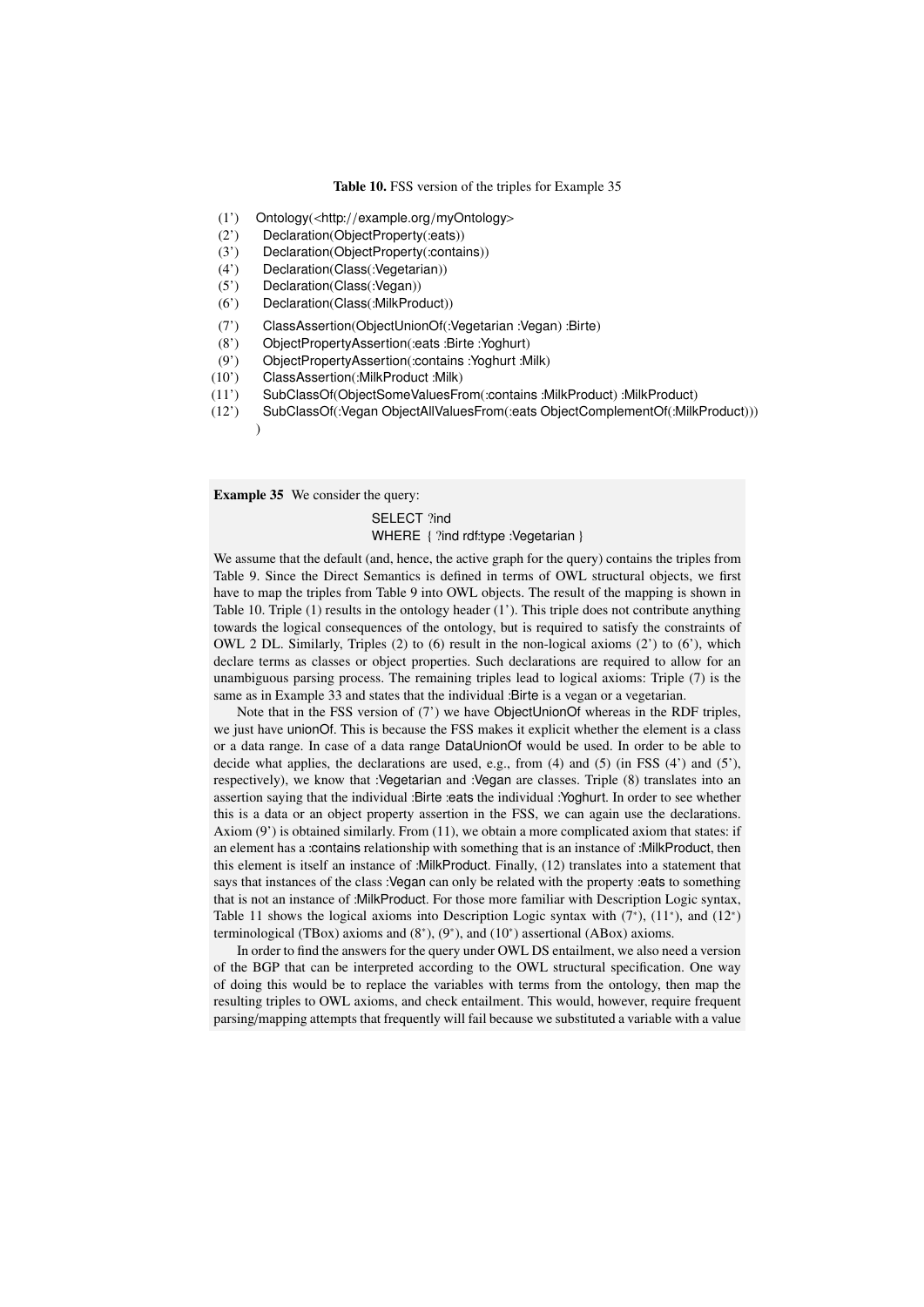Table 11. Description Logic version of the logical axioms for Example 35

- (7∗  $(Ve^{i\theta}$ aetarian  $\Box$  Vegan)(Birte)
- (8∗ eats(Birte, Yoghurt)
- (9∗ ) contains(Yoghurt, Milk)
- $(10<sup>*</sup>)$ ) MilkProduct(Milk)
- $(11<sup>*</sup>)$ ∃contains.MilkProduct ⊑ MilkProduct
- $(12<sup>*</sup>)$ Vegan ⊑ Veats.(¬MilkProduct)

that violates the OWL 2 DL constraints, e.g., when we replace the variable ?ind with a class name, e.g., :Vegan, we obtain a triple that cannot be mapped since :Vegan rdf:type :Vegetarian is not allowed in OWL 2 DL, i.e., rdf:type cannot be used to relate two classes. Since we know that :Vegetarian is a class from (4), we know that ?ind has to be instantiated with individual names. In order to avoid a parsing attempt for each possible assignment of variables, the choice has been made to extend OWL's structural specification to allow for variables in place of atomic objects such as individuals, classes, properties, or literals. We can then simply map a BGP into axioms from the extended specification. This yields:

### ClassAssertion(:Vegetarian?ind)

For this axiom it is clear that ?ind occurs in an individual position and, therefore, has to be replaced with individual names from the queried ontology. For this example, we only have to substitute ?ind with :Birte. We could also use dedicated reasoner methods to retrieve instances of the class :Vegetarian without iterating over all individual names to obtain the query result:

#### ?ind :Birte

Note that the class used in the query pattern could equally be a class expression such as

ObjectUnionOf(:Vegetarian :Vegan ObjectAllValuesFrom(:eats:MilkProduct)),

although that last disjunct is somehow far-fetched as a class of things that only eat milk products. Assume further that we extend the ontology with:

- (13) ClassAssertion(ObjectUnionOf(:Vegetarian :Vegan) :Ian)
- (14) SubclassOf(:Vegetarian :HasSpecialMealRequest)
- (15) SubclassOf(:Vegan :HasSpecialMealRequest)

Clearly :Ian belongs to the above stated disjunction, so should be returned as query answer although membership in that class is not explicitly stated nor can we foresee all such classes and extend the queried ontology accordingly. Furthermore, we might have to do case-based reasoning. In this case, we can neither extend the ontology with a statement that :Ian belongs to the class :Vegetarian nor with one that establishes that :Ian belongs to :Vegan. Nevertheless, we know that :Ian belongs to the extension of the class :HasSpecialMealRequest.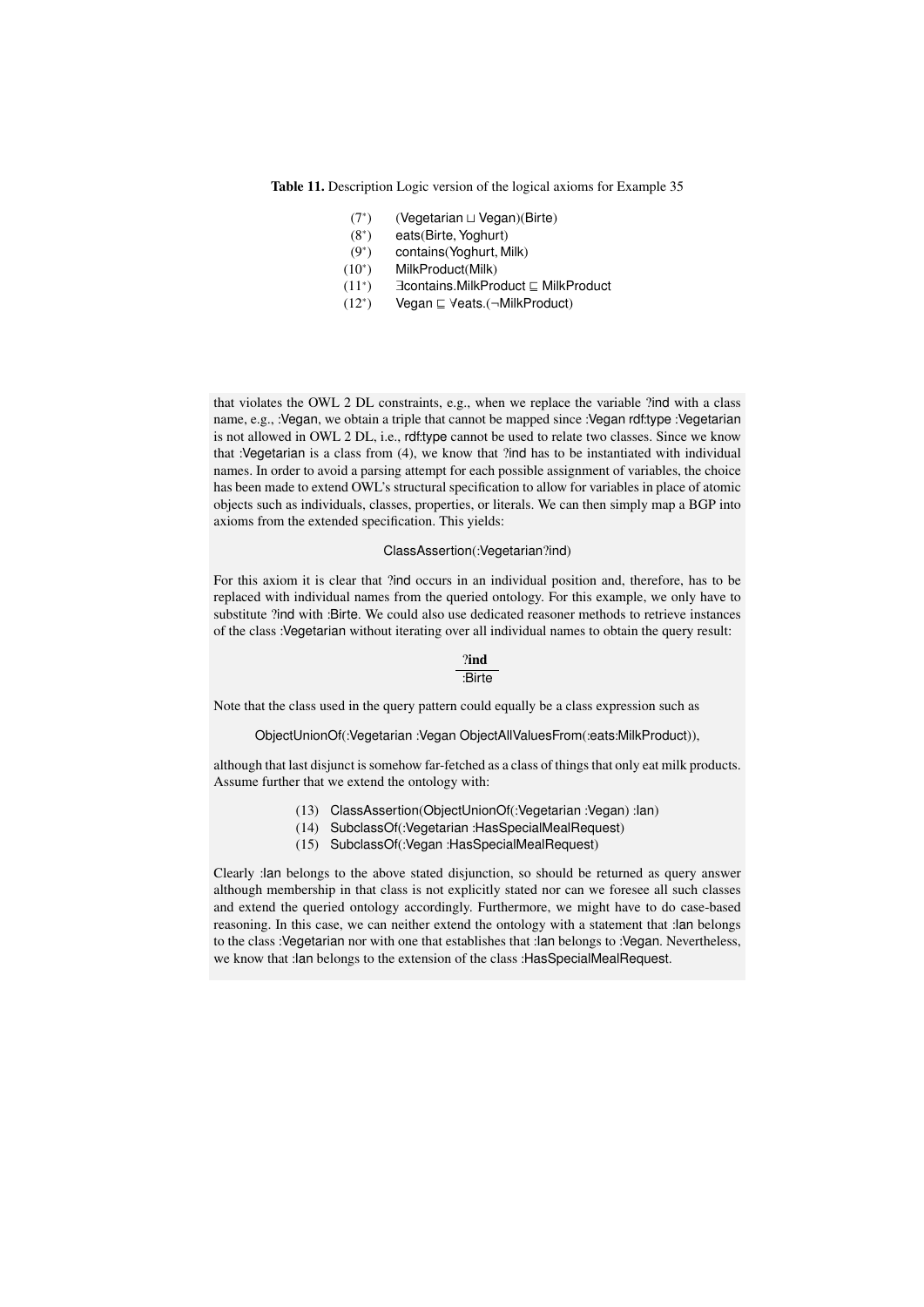#### 4.3 Mapping BGPs to Extended OWL Objects

Note that in the above example, it was clear from the queried ontology that ?ind rdf:type :Vegetarian corresponds to a class assertion with ?ind mapping to individual names since : Vegetarian was declared as a class in  $O<sub>G</sub>$ . In some cases, however, the variables in a BGP do no longer allow for an unambiguous mapping, which is addressed by variable typing triples.

Variable Typing In order to have an unambiguous correspondence between BGPs and extended OWL objects, the Direct Semantics entailment regime requires for some cases extra triples in a basic graph pattern that give typing information for the variables.

**Example 36** In order to see why this is required, consider the following query:

SELECT ?s ?p ?o WHERE { ?s ?p ?o }

Without any restrictions this query could be a query for

- declarations, i.e., the BGP maps to a declaration such as Declaration(Class(?s)) where ?p binds to rdf:type, ?o to owl:Class, and bindings for ?s have to be computed or Declaration(ObjectProperty(?s)) where ?p binds to rdf:type and ?o to owl:ObjectProperty, or any other type of declaration,
- inverse object properties, i.e., the BGP maps to ObjectInverseOf(?o) where ?s maps to a blank node and ?p to owl:inverseOf,
- subclasses, i.e., the BGP maps to SubClassOf(?s ?o) with rdfs:subClassOf as binding for ?p,
- equivalent classes, i.e., the BGP maps to EquivalentClasses(?s ?o) where ?p binds to owl:equivalentClass,
- disjoint classes, i.e., the BGP maps to DisjointClasses(?s ?o) where ?p binds to owl:disjointWith,
- . . .

In order to answer the query without any typing constraints, all possible ways of mapping the BGP into ontology structures have to be considered. Even if variables can only occur in the position of function parameters of the functional-style syntax, the BGP from the above query can still be mapped to ObjectPropertyAssertion(?p ?s ?o), DataPropertyAssertion(?p ?s ?o), or AnnotationAssertion(?p ?s ?o) without variable typing information.

The inclusion of type declarations from the queried ontology means that at least the non-variable terms in the query can be disambiguated without additional typing information in the query. Typically, variables have to be declared if they represent classes, properties, or datatypes, whereas individual variables do not need declarations for an unambiguous mapping process. This is similar to typing in ontologies, where typing of individuals is optional, but typing for properties, classes, and non-OWL 2 datatypes is mandatory.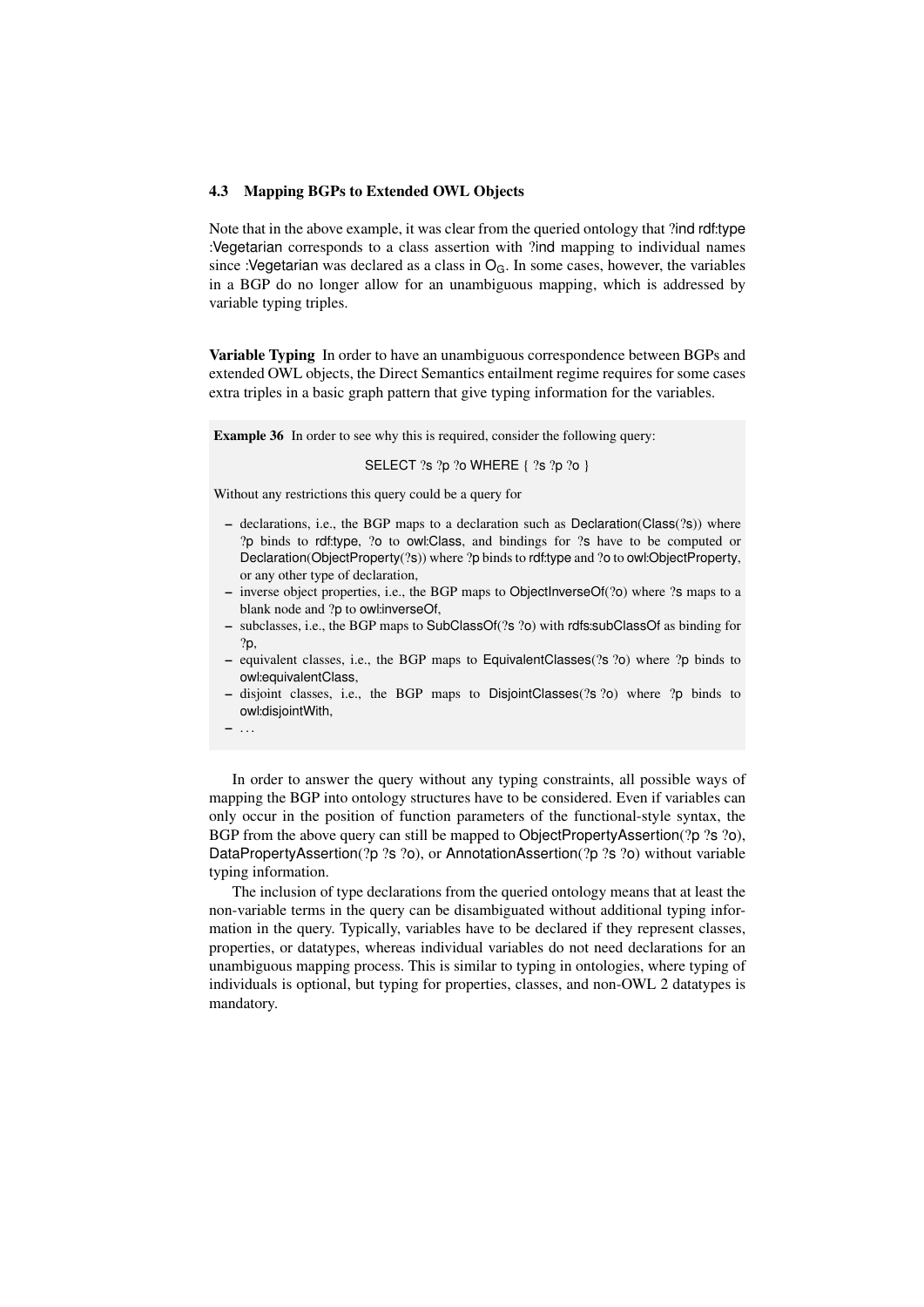Table 12. Grammar extension for extended OWL objects

 $Class := IRI | Var$  ObjectProperty  $I = IRI | Var$  DataProperty  $I = IRI | Var$  $Individual := NamedIndividual | AnonymousIndividual | Var$ 

Literal := typedLiteral | stringLiteralNoLanguage | stringLiteralWithLanguage | Var

Example 37 The BGP of the query

SELECT ?x WHERE { ?x :p ?y }

is parsed into (a) or (b) depending on whether :p is declared as an object or a data property in the queried ontology

(a) ObjectPropertyAssertion(:p  $?x ?y$ ) (b) DataPropertyAssertion(:p  $?x ?y$ )

If :p is changed into the variable ?p, we need an extra typing triple, e.g.,

Declaration(ObjectProperty(?p))

to allow for an unambiguous mapping process.

Definition 11. *Let* BGP *be a basic graph pattern with* ?x *a variable occurring in* BGP*. If* BGP *contains a triple*

?x rdf:type TYPE*,*

*where* TYPE *is one of*

- owl:Class*,*
- owl:ObjectProperty*,*
- owl:DataProperty*,*
- owl:Datatype*, or*
- owl:NamedIndividual*,*

*then* ?x *is* declared *to be of type* TYPE*.*

From BGPs to Extended OWL Objects We now formally define how BGPs are mapped into OWL axioms extended to contain variables, i.e., the result of the mapping yields rather axiom *templates* than axioms.

The BGP of the query is mapped into an OWL 2 DL ontology, extended to allow variables in place of class names, object property names, datatype property names, individual names, or literals. Table 12 shows how productions of the OWL 2 functionalstyle syntax grammar [21] are extended to allow variables as defined by the Var production from the SPARQL grammar [26]. If BGP contains no ontology header, i.e., a triple of the form x rdf:type owl:Ontology with  $x \in I \cup B$ , we assume that BGP is extended with \_:o rdf:type owl:Ontology for \_:o a blank node name not occurring in BGP or the active graph before parsing BGP into extended OWL objects. Solution mappings in a query result are applied to such extended ontologies to obtain a set of OWL DL axioms that is compatible with the queried ontology and also entailed by it under DS.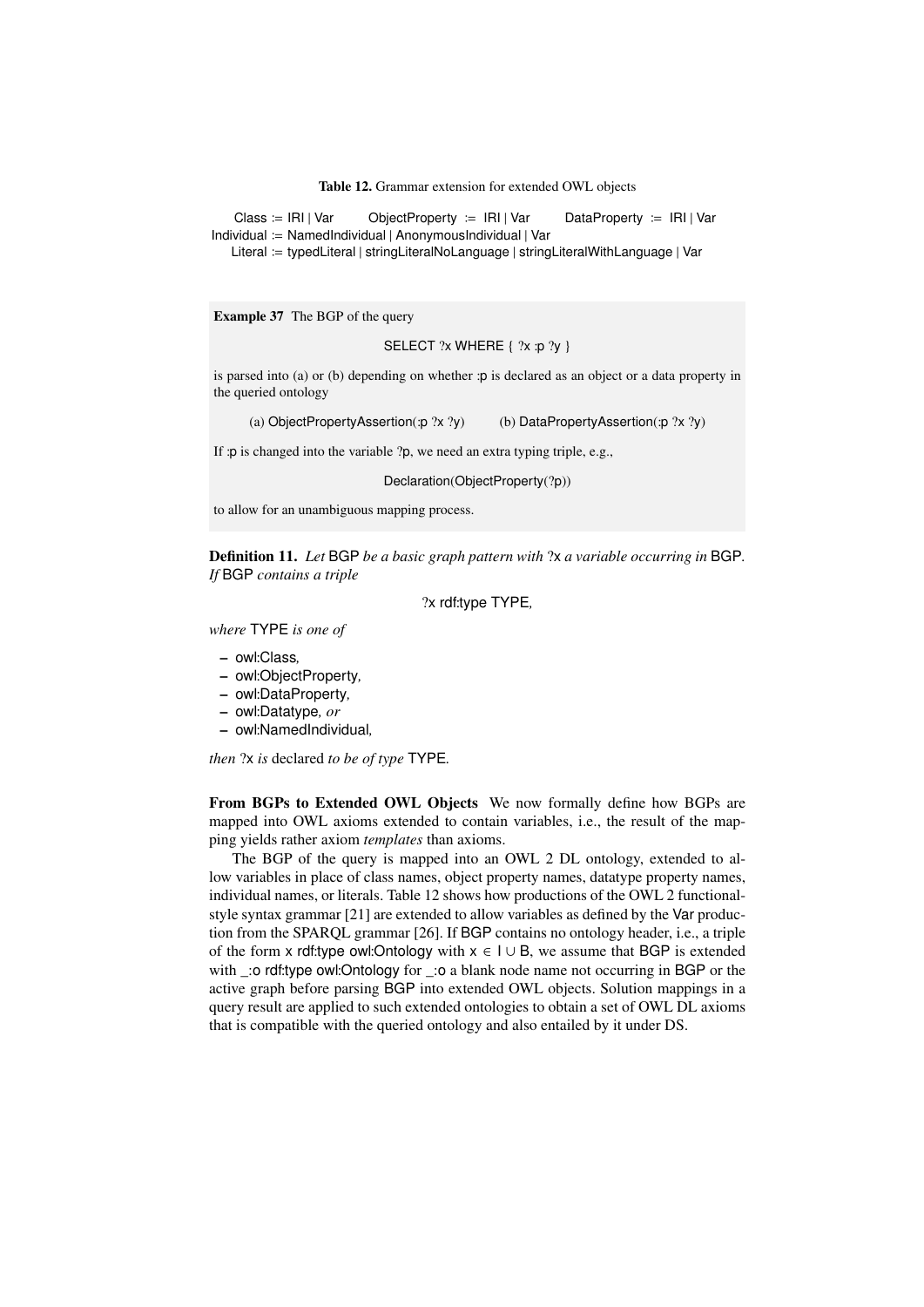Table 13. A query with infinitely many entailed solutions

|       | $G:$ : Peter a [ a owl: Restriction; | BGP : : Peter a [ a owl: Restriction;                                                         |
|-------|--------------------------------------|-----------------------------------------------------------------------------------------------|
|       | owl:onProperty :dp;                  | owl:onProperty :dp;                                                                           |
|       | owl:allValuesFrom [ a rdfs:Datatype; | owl:allValuesFrom [ a rdfs:Datatype;                                                          |
|       | owl:oneOf ("5"^^xsd:integer)]]       | owl:datatypeComplementOf [                                                                    |
|       |                                      | a rdfs:Datatype; owl:oneOf $(?x)]$ ]                                                          |
| $O_G$ |                                      | : ClassAssertion(DataAllValuesFrom(:dp DataOneOf("5"^^xsd:integer)) :Peter)                   |
|       |                                      | $O_{BGP}^G$ : ClassAssertion(DataAllValuesFrom(:dp DataComplementOf(DataOneOf(?lit))) :Peter) |

**Definition 12.** An extended ontology  $O_{\text{BGP}}^G$  is constructed for a basic graph pattern BGP *and graph* G *using the parsing process for RDF graphs as defined in [23] with three modifications:*

- *1. variable identifiers are allowed in place of IRIs and literals in all parsing steps,*
- *2. an ontology header may be added to* BGP *if not given, and*
- *3. the type declarations given in* BGP *are augmented with the declarations in* G *and those obtained from graphs imported by* G *(denoted* AllDecl(G) *in [23]).*

*The complete parsing process is detailed in the latest entailment regimes working draft.*<sup>5</sup> *A basic graph pattern* BGP *satisfies the* typing constraints *of the entailment regime if*

- *no variable is declared as being of more than one type,*
- *variables without a type declaration occur either only in individual positions or only in literal positions, and*
- *it is possible to disambiguate all types of IRIs and variables when parsing* BGP *into extended OWL objects taking the typing information from* O<sup>G</sup> *and from* BGP *into account;*

*A basic graph pattern* BGP *is* well-formed for the OWL DS entailment regime and a graph G if  $\mathsf{O}^{\mathsf{G}}_{\mathsf{BGP}}$  *can be obtained in this way and is an extended OWL DL ontology. An RDF graph* G *is* well-formed for the OWL DS entailment regime *if is mapping to structural OWL objects [23], resulting in an ontology* OG*, is defined.*

SPARQL Syntax Extensions for BGPs Considering the fact that each BGP has to be mapped to structural OWL objects anyway in order to use the OWL DS, it seems natural to directly allow for specifying BGPs in other OWL syntaxes, e.g., the FSS. Such an extension has not been specified by the W3C as part of the entailment regimes document, but it seems likely that implementations of the OWL DS regime might also accept other syntaxes for the BGP.

## 4.4 Infinite Entailments in Datatype Reasoning

 $5$  http://www.w3.org/TR/2010/WD-sparql11-entailment-20100601/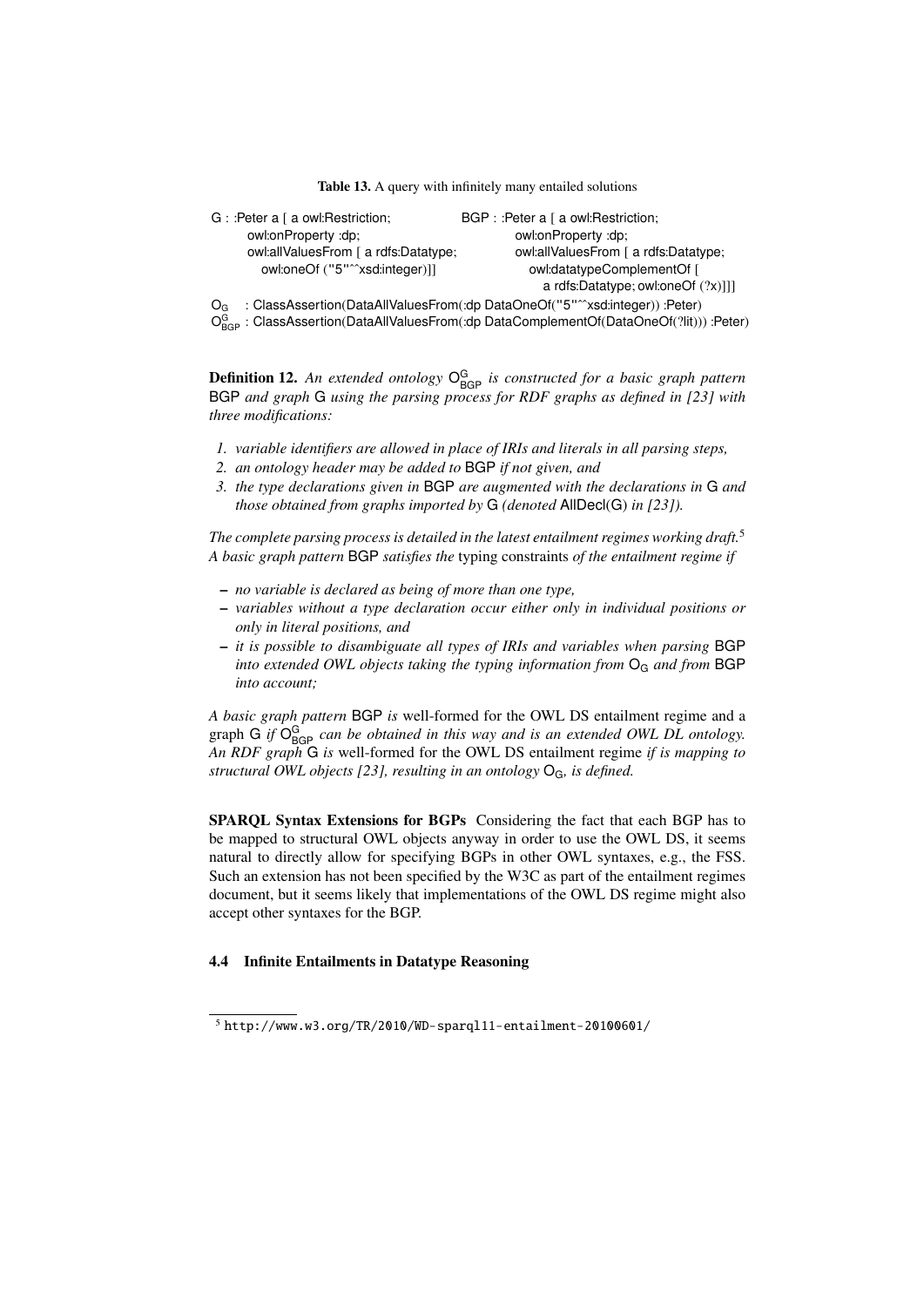Example 38 In order to see how datatype reasoning in OWL can cause infinite entailments, consider the graph and query in Table 13. The graph G states that all data values to which Peter is related via :dp are in the singleton set of the integer 5. The BGP asks for all data values to which :Peter cannot be related with :dp. Without suitable restrictions, all (infinitely many) integers other than 5 could be used in solution mappings for ?x. Moreover, it is currently unknown how to compute all mappings for literal variables even for cases where there number is finite – testing all literals is clearly not an option. $<sup>6</sup>$ </sup>

We will again use the vocabulary of the queried graph to include only literals that are explicitly mentioned in the input graph for the OWL entailment regimes. Like for the IRIs rdf:\_i, this may lead to unexpected behavior, since mentioning a literal in the input may lead to new query results even for queries not directly related to this literal. Yet, this problem seems so rare in practice that a more detailed analysis of the problematic datatype expressions is not worthwhile, even if it could further limit unintuitive behavior.

#### 4.5 The OWL 2 Direct Semantics Entailment Regime

We now define the evaluation of graph patterns. For the Direct Semantics, Skolemization is applied to  $O_G$ , which ensures that only blank nodes that represent anonymous OWL individuals are Skolemized, not blank nodes used for encoding complex OWL syntax in RDF.

Definition 13. *Let* G *be an RDF graph that is well-formed for the OWL 2 DS entailment regime,* BGP *a basic graph pattern that is well-formed for DS and* G,  $V(O_{BGP}^G)$  *the set of variables in* O<sup>G</sup> BGP*,* <sup>B</sup>(O<sup>G</sup> BGP) *the set of blank nodes in* <sup>O</sup><sup>G</sup> BGP*,* sk *a Skolemization function for the blank nodes in*  $\mathsf{O}^\mathsf{G}_\mathsf{BGP}$  *as in Definition 9 such that*  $\mathsf{ran}(\mathsf{sk}) \cap (\mathsf{Voc}(\mathsf{O}_\mathsf{G}) \cup$  $\text{Voc}(\text{O}^\text{G}_\text{BGP})) = \emptyset.$ 

*We write*  $\models$ <sub>DS</sub> *for the OWL 2 Direct Semantics entailment relation and define the* evaluation of BGP over G under OWL 2 Direct Semantics entailment, [BGP]<sup>DS</sup><sub>D,G</sub>, *as*<br>*the solution multiset the solution multiset*

 $\{(µ, n) | dom(µ) = V(BGP), and n is the maximal number of distinct RDF instance$ *mappings such that, for each*  $1 \le i \le n$ , *(i)* dom(sigma<sub>i</sub>) = B(BGP),

- $(i)$  dom(sigma<sub>i</sub>) = B(BGP),<br> $(i)$   $\mu(\sigma(G^G))$ ) |  $G^G$  is an u
- (*ii*)  $\mu(\sigma_i(\mathcal{O}_{BGP}^G)) \cup \mathcal{O}^G$  *is an OWL 2 DL ontology*,<br> *iii*) sk( $\mu(\sigma_i(\mathcal{O}_G^G)))$  are ground *RDE triples*
- (*iii*)  $\mathsf{sk}(\mu(\sigma_1(\overline{O}_G^G)))$  *are ground RDF triples,*<br>(*iv*)  $\mathsf{sk}(\overline{O}_G)$   $\vdash_{\mathsf{D}G} \mathsf{sk}(\mu(\sigma_1(\overline{O}_G^G)))$  *and*
- (*iv*)  $sk(O_G) \models_{DS} sk(\mu(\sigma_i(O_{BGP}^G))),$  and<br>(*v*)  $ran(\mu) \subseteq Noc(O_G)$
- $(v)$  ran( $\mu$ ) ⊆ Voc(O<sub>G</sub>)}.

If  $O<sub>G</sub>$  is inconsistent, queries must be rejected with an error.

Restrictions on Solutions Since solutions can only bind to terms from a finite vocabulary, clearly the solution multiset and each multiplicity is finite too. Although this avoids infinite results as discussed in Section 4.4, reasoners may have to consider a large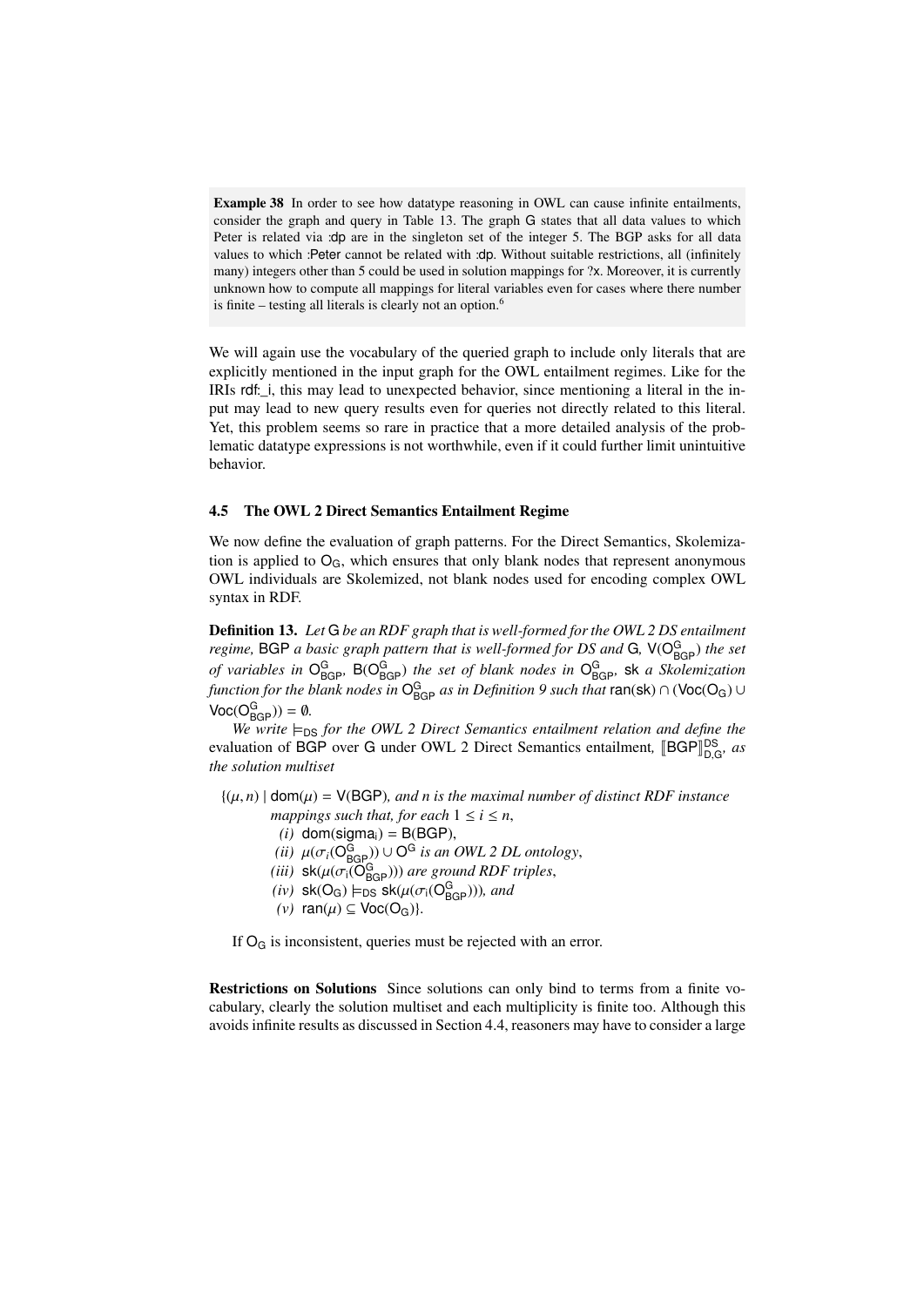number of literals as potential variable bindings and we expect that not all systems will provide a complete implementation for queries with literal variables.

Note that for the OWL DS regime no vocabulary other than that of the graph itself is required since there are no axiomatic triples and variables can only bind to built-in terms that are also built-in entities. Built-in entities such as owl:Thing are, however, assumed to be present in any ontology  $[21, Table 5]$ , i.e.,  $O_G$  automatically includes declarations for these built-in entities. Thus, we have omitted any OWL 2 specific vocabulary from condition(*v*).

Compared to the RDFS regime, condition (ii) requires  $\mu(\sigma_i(Q_{BGP}^G)) \cup Q^G$  to be an  $\Pi$ , 2 DL ontology. Thus the axioms from the instantiated RGP together with the axiom OWL 2 DL ontology. Thus, the axioms from the instantiated BGP together with the axioms from the queried ontology must satisfy the restrictions for OWL 2 DL ontologies. These restrictions are in place to guarantee that the key reasoning tasks in OWL 2 with Direct Semantics are decidable. For example, for owl:topDataProperty, the following requirement has to be met in OWL 2 DL:

The owl:topDataProperty property occurs in a SubDataPropertyOf axiom only in the position of the super-property.

The condition guarantees that these restrictions are equally applied to the query. Furthermore, the condition prevents that the BGP uses a property in a number restriction that is declared as transitive in the queried ontology since transitive properties cannot occur in number restrictions in OWL 2 DL.

The complexity of standard reasoning problems in OWL are well-understood and BGP evaluation can be implemented using the standard reasoning techniques. The complexity of OWL reasoning usually outweighs that of the SPARQL algebra operations, i.e., checking whether a solution mapping is a solution is complete for nondeterministic double exponential time in OWL 2 DL.

Higher Order Queries The Direct Semantics entailment regime allows for certain (but not all) forms of higher order queries.

Example 39 The BGP

?x rdfs:subClassOf ?y

can be used to query for pairs of sub- and super-classes. This means that variables can bind to classes (representing sets of individuals) and not just to individuals or data values.

Queries in which variables are used in positions of a First-Order Logic quantifier, will, however, be illegal since such queries cannot be mapped to OWL objects as required.

Example 40 The following (illegal) query asks whether some or all brothers of Peter are persons: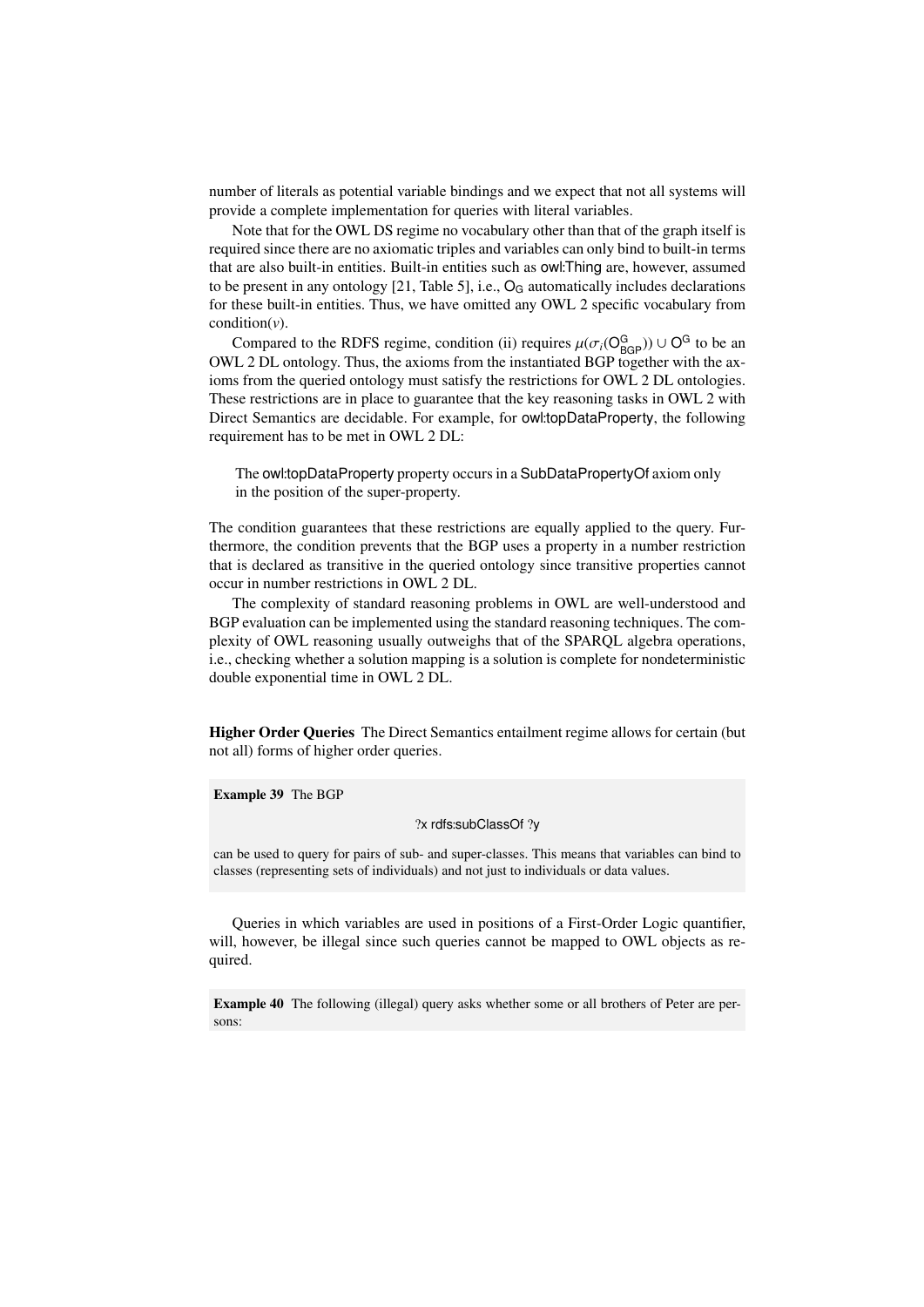```
SELECT ?x
WHERE { :Peter a [
              a owl:Restriction ;
              owl:onProperty :hasBrother ;
              ?x :Person
           ]
         }
```
In FSS the BGP of the query corresponds to the axiom:

ClassAssertion(?x(:hasBrother :Person) :Peter)

Here the variable occurs in the position of a quantifier (ObjectSomeValuesFrom or ObjectAllValuesFrom, i.e., ∃ and ∀ in Description Logics) and not just in the position of OWL entities such as class names or individual names.

## 4.6 The OWL 2 RDF-Based Semantics Entailment Regime

The OWL 2 RDF-Based Semantics is a direct extension of the RDFS semantics, which means that it interprets RDF triples directly without the need of mapping an RDF graph into structural objects. Compared to the Direct Semantics, the RDF-Based Semantics treats classes as individuals that refer to elements of the domain. Each such element is then associated with a subset of the domain, called the class extension. This means that semantic conditions on class extensions are only applicable to those classes that are actually represented by an element of the domain which can lead to less consequences than expected. An example is given by the following graph and BGP:

> $G : a$  rdf:type  $:C$  BGP : ?x rdf:type  $[$  rdf:type owl:Class  $:$ owl:unionOf (:C :D ) ]

G states that :a has type :C, while BGP asks for instances of the complex class denoting the union of :C and :D. One might expect  $\mu$ : ?x  $\mapsto$  :a to be a solution, but this is not the case under the OWL 2 RDF-Based Semantics (see also [29, Sec. 7.1]). It is guaranteed that the union of the class extensions for :C and :D exists as a subset of the domain; no statement in G implies, however, that this union is the class extension of any domain element. Thus,  $\mu$ (BGP) is not entailed by G.

The entailment holds, however, when the statement  $E$  owl:unionOf ( $E$ :C  $E$ ) is added to G. In the OWL Direct Semantics, in contrast, classes denote sets and not domain elements, so G entails  $\mu$ (BGP) under DS where, formally, G must first be extended with an ontology header to become well-formed for DS. Note that a similar situation occurs for Example 38, but the problem of infinitely many answers occurs if the necessary expressions are introduced.

Summing up, the RBS handles blank nodes just like RDFS, even in cases where they are needed for encoding OWL class expressions. This allows us to use Skolemization just like in the case of RDFS in the next definition. The expressive datatype reasoning is again addressed as for the DS using the answer domain.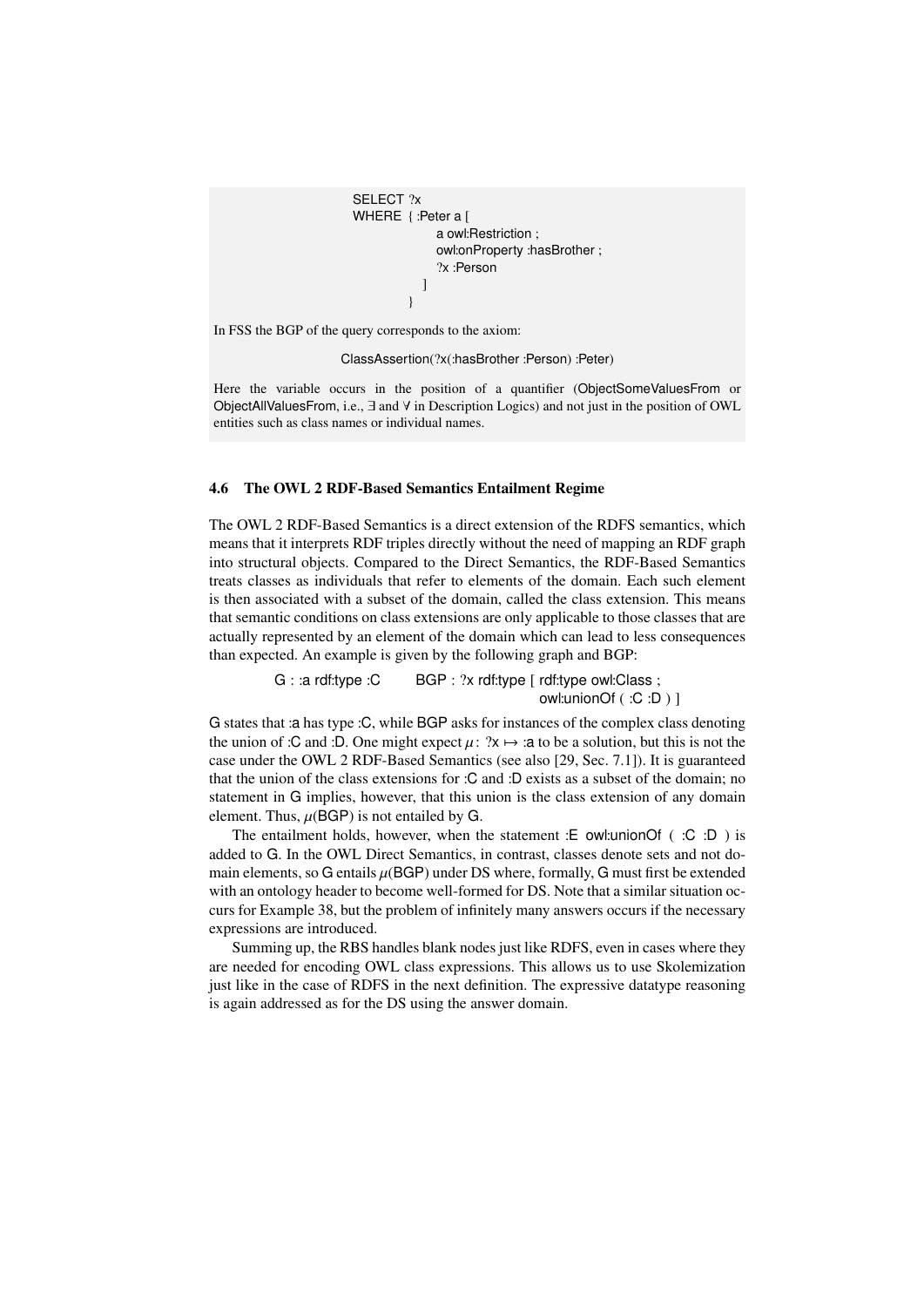Definition 14. *Let* G *be an RDF graph,* BGP *a basic graph pattern,* V(BGP) *the set of variables in* BGP*,* B(BGP) *the set of blank nodes in* BGP*,* sk *a Skolemization function as in Definition 9 such that* ran(sk) ∩ (Voc(G) ∪ Voc(BGP)) = ∅*. Let* Voc(OWL2RB) *be the OWL 2 RDF-Based vocabulary and* Voc<sup>−</sup>(OWL2RB) = Voc(OWL2RB) \ {rdf:\_i |  $i \in \mathbb{N}$ *}*.

We write  $\models$ <sub>RBS</sub> for the OWL 2 RDF-Based Semantics entailment relation and de*fine the* evaluation of BGP over G under OWL 2 RDF-Based Semantics entailment*,* [BGP]<sup>RBS</sup>, as the solution multiset

- ${(\mu, n) \mid \text{dom}(\mu) = \text{V(BGP)}},$  and n is the maximal number of distinct RDF instance *mappings such that, for each*  $1 \le i \le n$ ,
	- $(i)$  dom(sigma<sub>i</sub>) = B(BGP),
	- *(ii)*  $\mu(\sigma_i(\text{BGP}))$  *are well-formed RDF triples,*
	- *(iii)*  $sk(\mu(\sigma_i(BGP)))$  *are ground RDF triples,*
	- $(iv)$  sk(G)  $\models$ <sub>RBS</sub> sk( $\mu(\sigma_i(BGP))$ )*, and*
	- *(v)* ran(µ) <sup>⊆</sup> Voc(G) <sup>∪</sup> Voc<sup>−</sup> (OWL2RB)}.

#### 4.7 OWL 2 Profiles

OWL 2 DL is decidable, but computationally hard and not scalable enough for many applications. OWL Full is not even decidable and, consequently, not many implementations that support all of OWL Full are available. Thus, OWL 2 identifies subsets of OWL 2, called *profiles*, which are sufficiently expressive, but of lower complexity (tractable) and tailored to specific reasoning services (see also Figure 1):

- Terminological/schema reasoning: OWL 2 EL
- Query Answering via database engines: OWL 2 QL
- Assertional/data reasoning with rule engines: OWL 2 RL

The OWL 2 QL and EL profiles further restrict the allowed inputs compared to OWL 2 DL, but equally use the Direct Semantics. The OWL 2 RL profile, in principle, can be used with both semantics, but for the Direct Semantics the input RDF graph has to satisfy some constrains. The RDF-Based semantics can be use with any RDF graph but under the OWL 2 RL profile one derives only certain consequences.

OWL 2 DL is the largest subset of RDF graphs for which the OWL 2 Direct Semantics is defined. Systems that support OWL 2 DL can also handle ontologies that satisfy the restrictions of the OWL 2 EL and QL profiles because these profiles are even more restrictive.

The OWL 2 EL Profile is particularly useful in applications employing ontologies that contain very large numbers of properties and/or classes. The profile captures the expressive power used by many ontologies and is a subset of OWL 2 DL for which the basic reasoning problems can be performed in time that is polynomial with respect to the size of the ontology. Worth mentioning is that the class hierarchy (all subclass relations between classes) can be computed in "one pass", whereas OWL 2 DL reasoner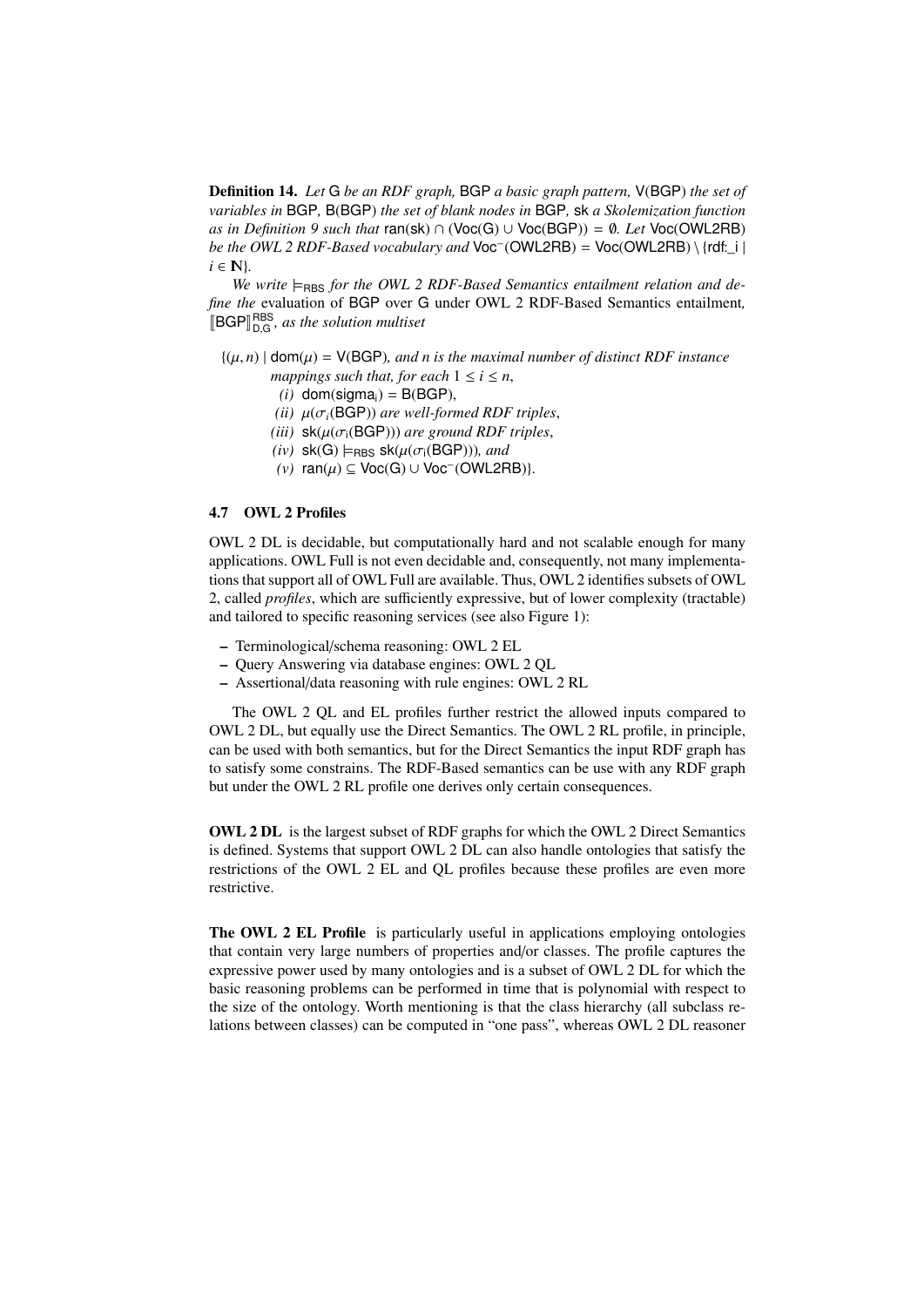

Fig. 1. An overview for the complexity of reasoning in OWL and its profiles

typically have to check each pair of classes separately. The one-pass classification exploits saturation-based techniques developed for  $\mathcal{EL}$  Description Logics [2, 1, 7, 3, 7] and can be extended to the Horn (non-disjunctive) fragment of OWL DL [16].

The OWL 2 QL Profile is aimed at applications that use very large volumes of instance data, and where query answering is the most important reasoning task. In OWL 2 QL, conjunctive query answering can be implemented using conventional relational database systems [9, 10, 25]. Using query rewriting techniques, sound and complete conjunctive query answering can be performed in LogSpace with respect to the size of the data (assertions) using standard database management systems. Recently developed techniques prevent an exponential blowup from query rewriting [18, 27]. As in OWL 2 EL, polynomial time algorithms can be used to implement the ontology consistency and class expression subsumption reasoning problems.

Note that OWL 2 QL implementations most commonly will only support conjunctive queries, i.e., queries where the BGP consists only of axioms of the following type:

- ClassAssertion,
- ObjectPropertyAssertion, and
- DataPropertyAssertion.

With the additional restriction that variables can only occur in the position of individuals and literals (if datatype reasoning is supported). Future versions of SPARQL could define further entailment regimes, e.g., one that defines a dedicated conjunctive query regime. Since an implementations is, however, free to reject any unsupported query anyway, the currently defined OWL regime can still be used.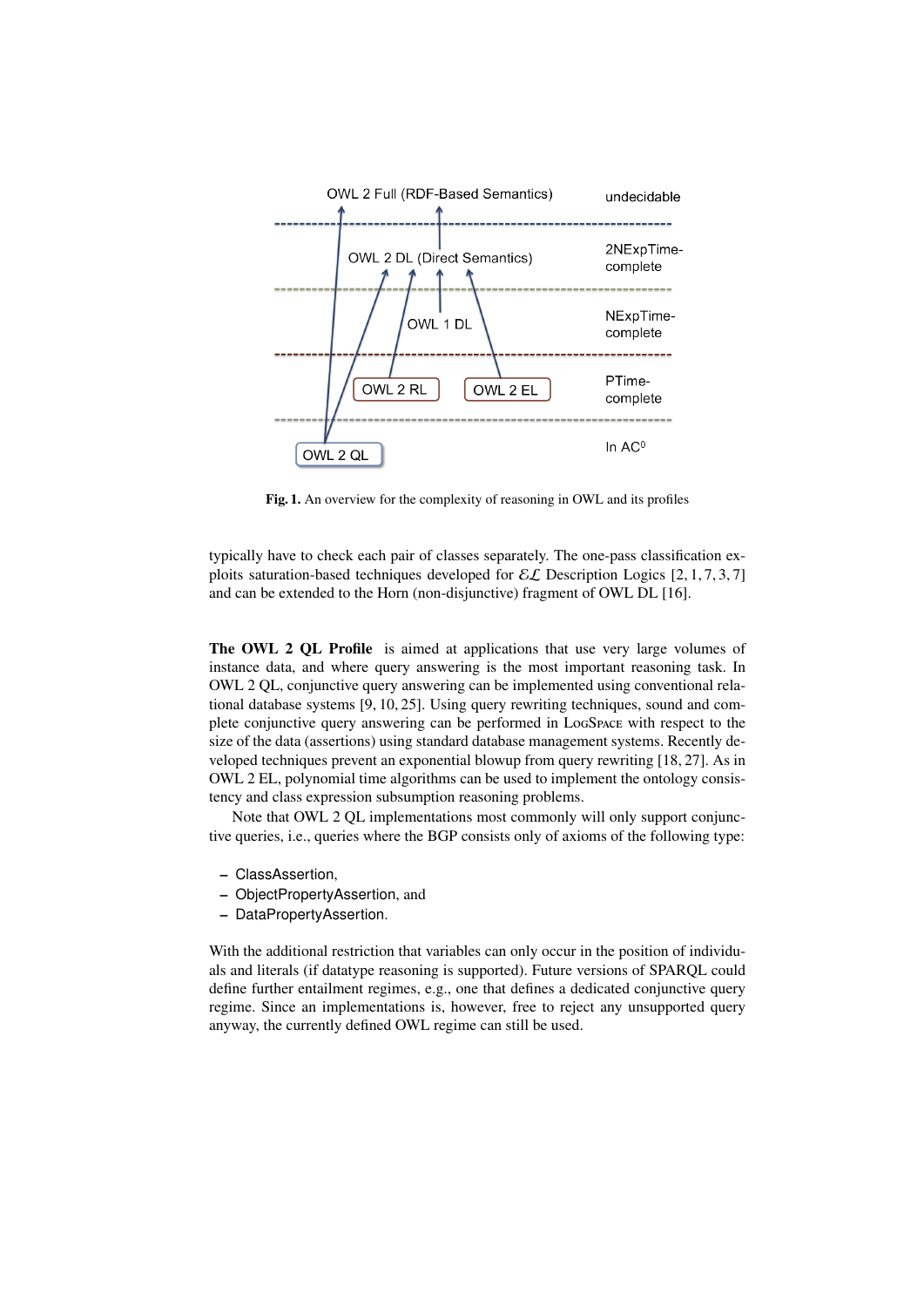The OWL 2 RL Profile defines a syntactic subset of OWL 2, which is amenable to implementation using rule-based technologies. For RDF graphs that fall into this syntactic subset, reasoning is sound and complete and both semantics of OWL can be used yielding the same results. Outside of this syntactic fragment, the RDF-Based Semantics can still be used, but reasoning can be incomplete. The main reasoning in the RL profile are PTime-complete (ontology consistency, class expression satisfiability, class expression subsumption, instance checking, and conjunctive query answering). Reasoning can be implemented in a rule engine (with equality support) by materializing schema inferences for facts.

### 4.8 Implementing the OWL 2 RL Profile via Rules

The OWL 2 RL specification provides a complete rule set that can be used to materialize all OWL 2 RL inferences. Each RDF triple is encoded via a ternary predicate  $T(\,$ ,  $\,$ ,  $)$ . A given set of rules is then applied to the ternary predicates.

Example 41 Subproperty reasoning is, for example, handled via the rule prp-spo1:

prp-spo1: T(?p<sub>1</sub>, rdfs:subPropertyOf, ?p<sub>2</sub>)  $\land$  T(?x, ?p<sub>1</sub>, ?y)  $\rightarrow$  T(?x, ?p<sub>2</sub>, ?y)

Given the first two triples below (as ternary predicates), we can derive the third one by applying the above rule:

> T(:hasSister, rdfs:subPropertyOf, :hasSibling) T(:Peter, :hasSister, :Mary)

⇒ T(:Peter, :hasSibling, :Mary)

Functionality for properties is taken into account via the prp-fp rule:

prp-fp: T(?p, rdf:type, owl:FunctionalProperty)  $\land$  T(?x, ?p, ?y<sub>1</sub>)  $\land$  T(?x, ?p, ?y<sub>2</sub>)  $\rightarrow$  T(?y<sub>1</sub>, owl:sameAs, ?y<sub>2</sub>)

Given the first three triples, we can then apply the rule to derive the forth triple:

T(:hasMother, rdf:type, owl:FunctionalProperty) T(:John, :hasMother, :Anna) T(:John, :hasMother, :Ann)

⇒ T(:Anna, owl:sameAs, :Ann)

We illustrate how subclass reasoning with complex class expressions can be performed using the data from Table 14.

cax-sco: T(?c<sub>1</sub>, rdfs:subClassOf, ?c<sub>2</sub>)  $\land$  T(?x, rdf:type, ?c<sub>1</sub>)  $\rightarrow$  T(?x, rdf:type, ?c2) cls-avf: T(?x, owl:allValuesFrom, ?y) ∧ T(?x, owl:onProperty, ?p) ∧ T(?u, rdf:type, ?x)  $\land$  T(?u, ?p, ?v)  $\rightarrow$  T(?v, rdf:type, ?y)

The rule cax-sco can be applied to the ternary form of triple (1a) and (3) to derive the first of the two triples below. Then, the ternary form of triples  $(1c)$ ,  $(1d)$ ,  $(4)$ , and  $(2)$  can be used to satisfy the body of the rule cls-avf binding  $?x$  to  $.c$ ,  $?y$  to :Person,  $?p$  to :hasChild,  $?u$  to :Anna, and ?v to :Mary, to derive triple (5).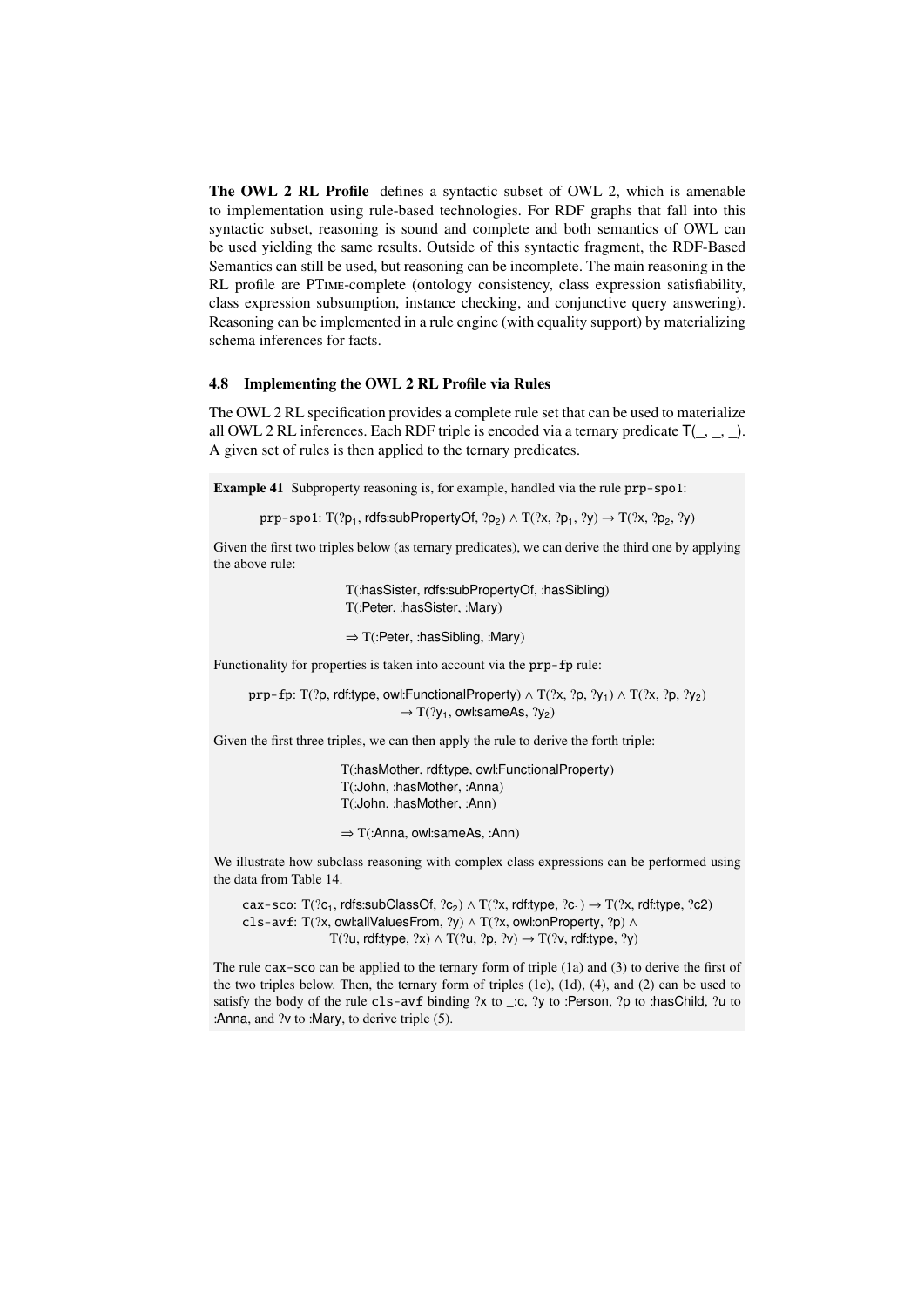Table 14. Data used to illustrate subclass reasoning with complex class expressions in OWL RL

Turtle: (1a) :Person rdfs:subClassOf :c

- (1b) \_:c rdf:type owl:Restriction
- (1c) \_:c owl:allValuesFrom :Person
- (1d) \_:c owl:onProperty :hasChild
- (2) :Anna :hasChild :Mary
- (3) :Anna rdf:type :Person
- FSS: (1) SubClassOf(:Person ObjectAllValuesFrom(:hasChild :Person)) (2) ObjectPropertyAssertion(:hasChild :Anna :Mary)
	- (3) ClassAssertion(:Person :Anna)
- DL: (1) Person ⊑ ∀hasChild.Person
	- (2) hasChild(Anna, Mary)
	- (3) Person(Mary)

 $\Rightarrow$  (4) :Anna rdf:type \_: c ⇒ (5) :Mary rdf:type :Person

Note that triple (4) has no representation in FSS or DL notation and would not be derived by a non-rule-based OWL reasoner that uses the Direct Semantics. The triple is rather an intermediate consequence with the purpose of deriving the class assertion (5).

After exhaustively applying the OWL RL rules [20] to a set of RDF triples, the resulting extended graph contains triples that state the (atomic) types for all individuals as well as the relationships between individuals. Schema reasoning is, however, not performed by applying the OWL 2 RL rules, i.e., we do not have all triples  $c_1$ rdfs:subClassOf : $c_2$  for : $c_1$  a subclass of : $c_2$  under the Direct or RDF-Based semantics.

In order to evaluate BGP over an active graph G using the OWL 2 RL profile one can proceed as follows:

- 1. Saturate G using the OWL 2 RL rule to obtain G'.
- 2. Evaluate BGP over G' using sub-graph matching (i.e., via any standard SPARQL implementation).

More optimized implementation than via the fixed OWL 2 RL rule set are possible [19]. It is further possible to implement the RL profile in any rule engine that supports the RIF Core dialect [6, 8] either as fixed or ontology-specific rule set.

## 5 Exercises

We provide a couple of exercises in this section that can be used to test the understanding of several aspects that have been presented in the previous sections. Solutions to the exercises are provided in the following section.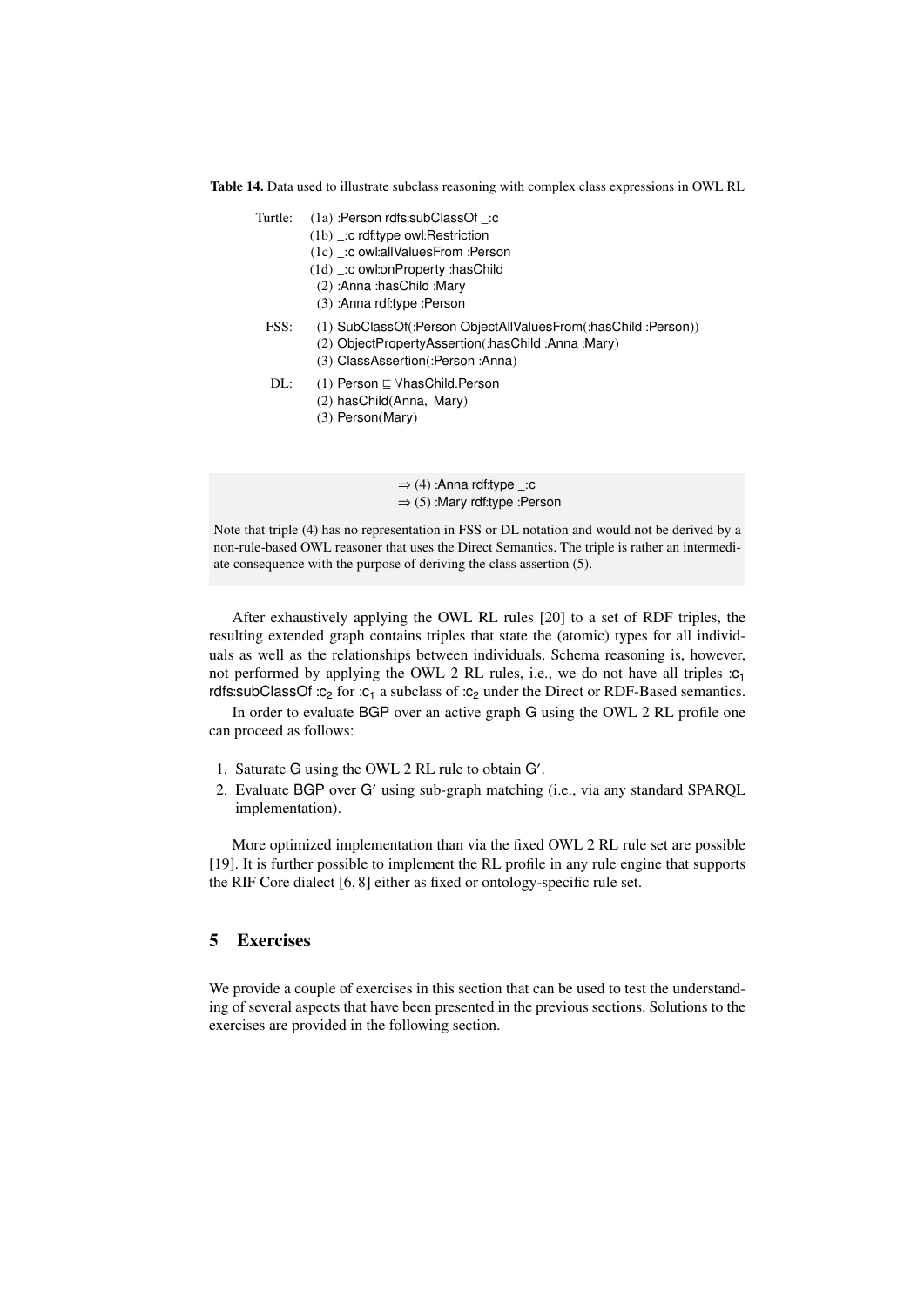### 5.1 Mapping to the SPARQL Algebra

Exercise 1 *Translate the following SPARQL query into an abstract query:*

*SELECT* ?mbox *WHERE* { ?x foaf:mbox ?mbox }

Exercise 2 *Translate the following SPARQL query into an abstract query:*

*SELECT DISTINCT* ?name *WHERE* { ?x foaf:name ?name FILTER regex(?name, "ian") }

Exercise 3 *Translate the following SPARQL query into an abstract query:*

*SELECT* ?mbox *WHERE* { { ?x foaf:name *"Birte Glimm"*. ?x foaf:mbox ?mbox } UNION { ?x foaf:name ?name . ?x foaf:mbox ?mbox FILTER regex(?name, "ian") } }

Exercise 4 *Translate the following SPARQL query into an abstract query:*

*SELECT* ?name ?id *WHERE* { { ?x foaf:name ?name OPTIONAL { ?x foaf:icqChatID ?id } } UNION { ?x foaf:name ?name . ?x foaf:mbox <mailto:rudolph@kit.edu> } } *ORDER BY* ?name

## 5.2 Query Evaluation

For the query evaluation in this section we assume simple entailment, i.e., subgraph matching.

Exercise 5 *Illustrate the evaluation of the query from Exercise 3 including its intermediate results assuming the default graph contains the triples from Table 1.*

Exercise 6 *Illustrate the evaluation of the query from Exercise 4 including its intermediate results assuming the default graph contains the triples from Table 1.*

# 5.3 RDFS Semantics Queries

In this section we assume RDFS entailment, i.e., we use the RDFS entailment regime.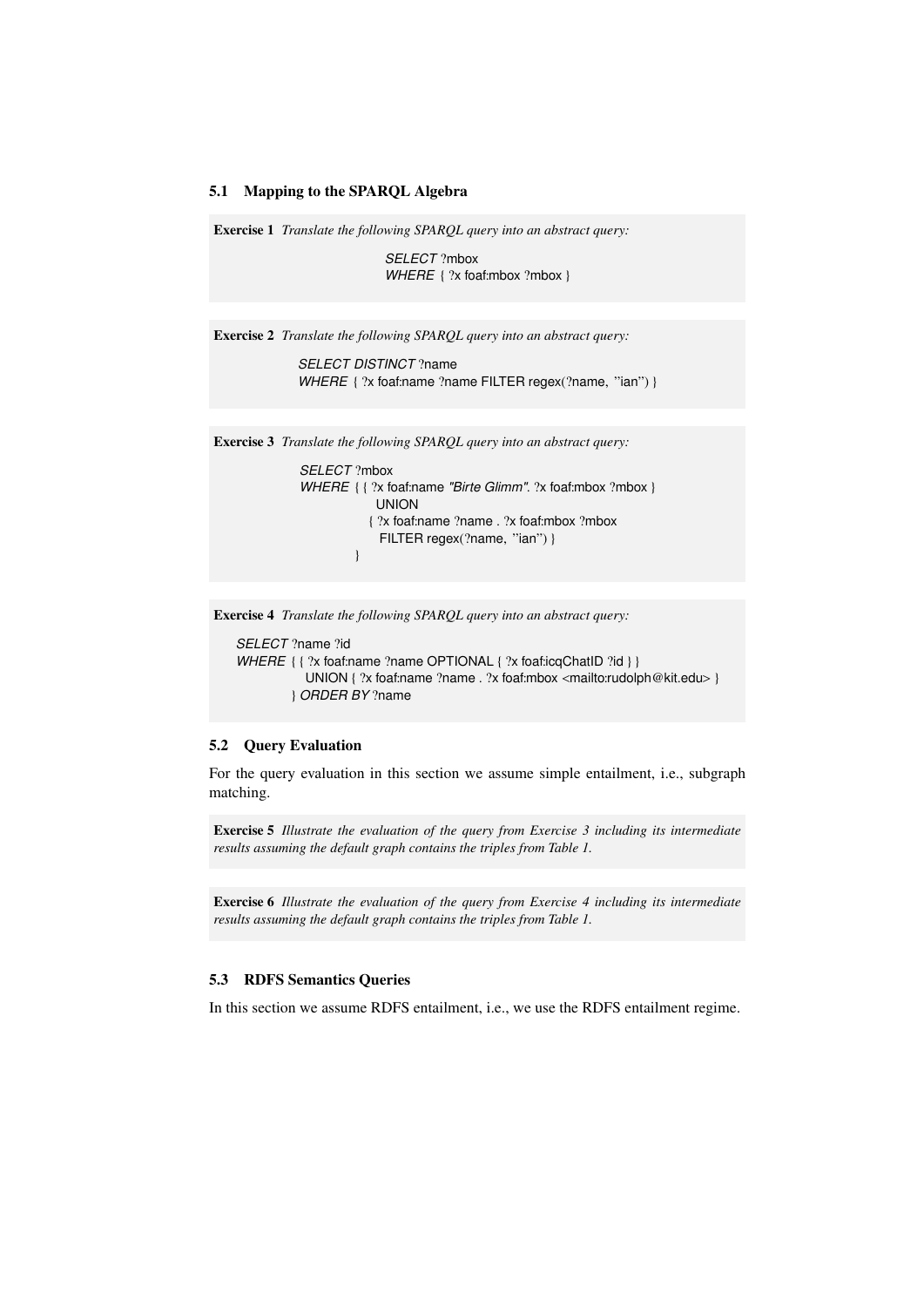Table 15. RDF triples for Exercise 7

@prefix : <http://example.org/> . @prefix w3c: <http://www.w3.org/> . @prefix iswc2010: <http://data.semanticweb.org/conference/iswc/2010/> . (1)  $iswc2010:paper/280$  rdf:type  $(2)$   $iswc2010:paper/280$   $:authors$   $:11$ . (2) iswc2010:paper/280 :authors \_\_:l1.<br>(3) \_:l1 rdf:type rdf:Seq.  $(3)$   $\qquad$ :11 rdf:type rdf:Seq.<br>(4) ·11 rdf: 1 · "Birte G (4)  $\begin{array}{ccc} .!1 & .11 & .11 \\ .3 & .11 & .11 \\ .4 & .11 & .11 \\ .5 & .11 & .11 \\ .4 & .11 & .11 \\ .4 & .11 & .11 \\ .4 & .11 & .11 \\ .4 & .11 & .11 \\ .4 & .11 & .11 \\ .4 & .11 & .11 \\ .4 & .11 & .11 \\ .4 & .11 & .11 \\ .4 & .11 & .11 \\ .4 & .11 & .11 \\ .4 & .11 & .11 \\ .4 & .11 & .11 \\ .4 & .11 & .11 \\ .4 & .11 & .11 \\ .4 & .11 & .11 \\$ (5) \_:l1 rdf:\_2 "Markus Krötzsch".<br>(6) w3c:TB/rdf-spargl-query rdf:type ·W3CStandard (6) w3c:TR/rdf-sparql-query rdf:type :W3CStandard.<br>(7) w3c:TR/rdf-spargl-query writtenBy :Wild (7) w3c:TR/rdf-sparql-query :writtenBy \_\_:l2.<br>(8) \_:l2 rdf:type rdf:Seq.  $(8)$   $\begin{array}{ccc} 12 & & \text{rdf:type} & \text{rdf:Seq.} \ \hline \end{array}$ (9) \_: l2 rdf:\_1 <br>(10) \_: l2 rdf:\_2 rdf:\_2 "Andy Seaborne". (10) \_:l2 rdf:\_<sup>2</sup> "Andy Seaborne". (11) :ConferencePaper rdfs:subClassOf :Publication. (12) :W3CStandard rdfs:subClassOf :Publication. (13) :writtenBy rdfs:subPropertyOf :authors.

Exercise 7 *We assume a graph with the triples from Table 15 and the query:*

*SELECT* ?auth ?pub *WHERE* { ?pub rdf:type :Publication . ?pub :authors ?seq . ?seq ?ind ?auth }

*List the query results under the RDFS entailment regime and argue, for each solution, why the solution follows.*

Exercise 8 *You might have noticed that the query from Exercise 7 has two answers in which the binding for* ?auth *is not an author name. How can we modify the query to query for solutions in which* ?auth *binds to an author name?*

Exercise 9 *We again assume a graph with the triples from Table 15 and the query:*

*SELECT* ?type *WHERE* { iswc2010:paper/280 rdf:type ?type }

*Which answers does the query have under RDFS entailment and why?*

Exercise 10 *We again assume a graph with the triples from Table 15. Is the triple* iswc2010:paper/<sup>280</sup> :authors *\_:*<sup>x</sup> *entailed under RDFS entailment? What is then the answer to the following query?*

*ASK* { iswc2010:paper/<sup>280</sup> :authors *\_:*<sup>x</sup> }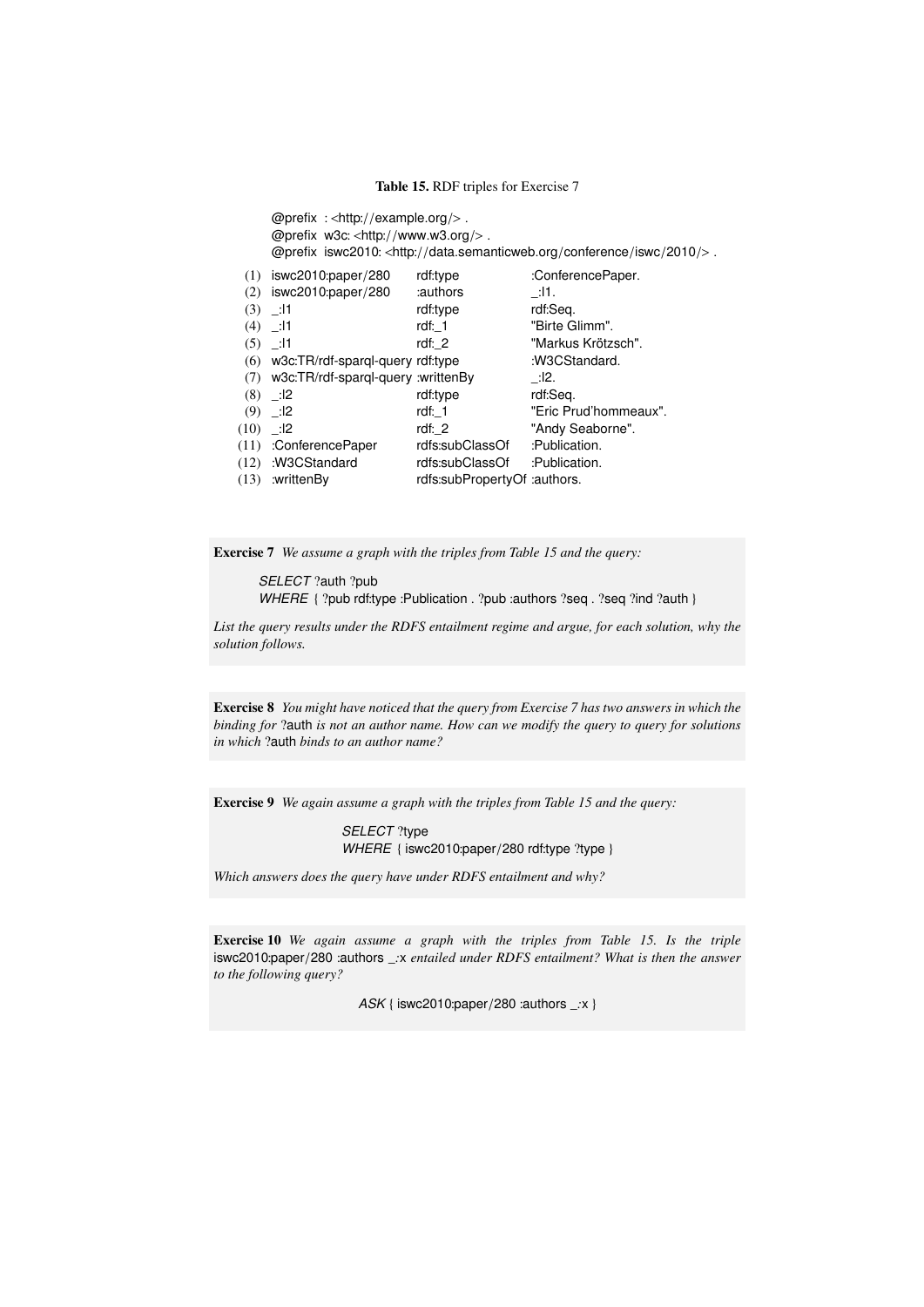#### 5.4 OWL Direct Semantics Queries

Exercise 11 *We assume that the queried ontology contains the axioms from Table 9. Map the following BGP into an extended OWL axiom, list the results of evaluating the BGP under OWL Direct Semantics, and explain, for each solution, why the solution is entailed:*

#### ?mp rdf:type :MilkProduct

Exercise 12 *Map the query pattern of the following query into extended OWL objects and illustrate the evaluation of the query over the ontology from Table 9:*

> *SELECT* ?sup *WHERE* { :MilkProduct rdfs:subClassOf ?sup. ?sup rdf:type owl:Class }

Exercise 13 *We consider the ontology from Table 9. Why is the query*

*SELECT* ?rel *WHERE* { :Vegetarian ?rel :Vegan }

*not a well-formed query under the OWL 2 Direct Semantics?*

Exercise 14 *What query can one use to retrieve a list of all classes tat occur in the ontology?*

Exercise 15 *A typical reasoning tasks in OWL is the classification of classes, i.e., the computation of all pairs*  $\langle C, D \rangle$  *such that C is a direct sub-class of D or C is equivalent to D. Can a SPARQL query be used to retrieve the subsumption hierarchy?*

Exercise 16 *Can the OWL Direct Semantics entailment regime be implemented via materialization, as sketched for the RDFS regime? If so, sketch what one would have to do. If not, why is it no possible and would it possible for subsets of the language?*

## 6 Solutions to the Exercises

In this section, we provide the solution for the exercises from the previous section.

# 6.1 Mapping to the SPARQL Algebra

Solution 1 We start with the query pattern, which is, as every query pattern, a group graph pattern here consisting of one element, which is a TriplesBlock. Since Definition 3 defines the translation for GroupGraphPattern according to Algorithm 1 (we have no filter, but one other element, which is the BGP), we get Join(Z, algbr(bgp)) with bgp the BGP of the query.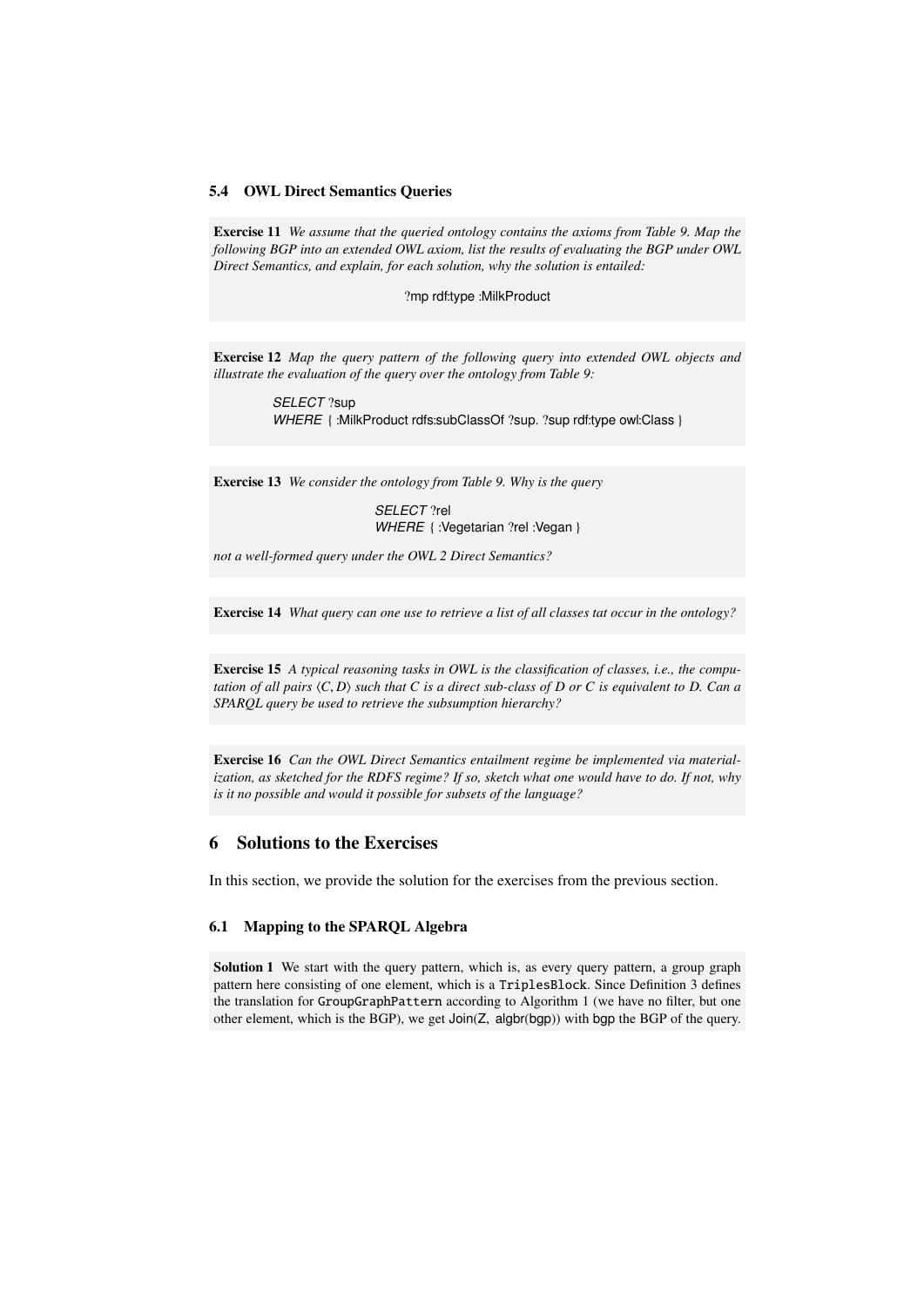Going back to Definition 3 for the translation of the BGP, we can now use the first case for TriplesBlock and we obtain Join(Z, Bgp(?x foaf:mbox ?mbox)). The object can be simplified to just Bgp(?x foaf:mbox ?mbox).

Now that we have the algebra translation for the query pattern, which we denote with E, we can obtain the algebra translation for the whole query and then the abstract query as described in Definition 8. We first obtain ToList(E), then go on to Project(ToList(E), {?mbox}). Finally, we obtain the abstract query (assuming D is the dataset):

#### (Project(ToList(E), {?mbox}), <sup>D</sup>, SELECT)

Solution 2 We start again with the query pattern, which is again a group graph pattern this time consisting of an element (a TriplesBlock) with a filter. We translate according to Algorithm 1 and then according to the case for GroupGraphPattern with one filter and one element. We have to apply TranslateGroup and obtain, as in the previous exercise, Join(Z, Bgp(?x foaf:name ?name)), which we simplify to Bgp(?x foaf:name ?name). Together with the filter translation, this results in

Filter(regex(?name, "ian"), Bgp(?x foaf:name ?name )).

Now that we have the algebra translation for the query pattern, which we denote with E, we can obtain the algebra translation for the whole query according to Definition 8. After applying ToList(E) and Project(ToList(E), {?name}) as above, we further translate the DISTINCT keyword and obtain:

(Distinct(Project( ToList(Filter(regex(?name, "ian"), Bgp(?x foaf:name ?name ))) {?mbox})), <sup>D</sup>, SELECT)

Solution 3 We start with the query pattern, which is, as every query pattern, a group graph pattern consisting of one element, which is a GroupOrUnionGraphPattern of the form

#### GroupGraphPattern UNION GroupGraphPattern

as can be seen from the grammar in Table 2. Thus, we start with a translation according to Algorithm 1 and then according to the case for GroupOrUnionGraphPattern from Definition 3 obtaining: Join(Z, Union(algbr(G<sub>1</sub>), algbr(G<sub>2</sub>))) with G<sub>1</sub> andG<sub>2</sub> denoting the first and the second group of the union, respectively. For  $G_1$  we again use Algorithm 1 followed by the case for TriplesBlock from Definition 3, leading to

Join(Z, Bgp(?x foaf:name "Birte Glimm" . ?x foaf:mbox ?mbox)).

Since  $G_2$  has a filter, we obtain

Filter( regex(?name, "ian"), Join(Z, Bgp(?x foaf:name ?name . ?x foaf:mbox ?mbox))).

Putting all together, we get:

Join(Z, Union( Join(Z, Bgp(?x foaf:name "Birte Glimm" . ?x foaf:mbox ?mbox)), Filter( regex(?name, "ian"), Join(Z, Bgp(?x foaf:name ?name . ?x foaf:mbox ?mbox)))))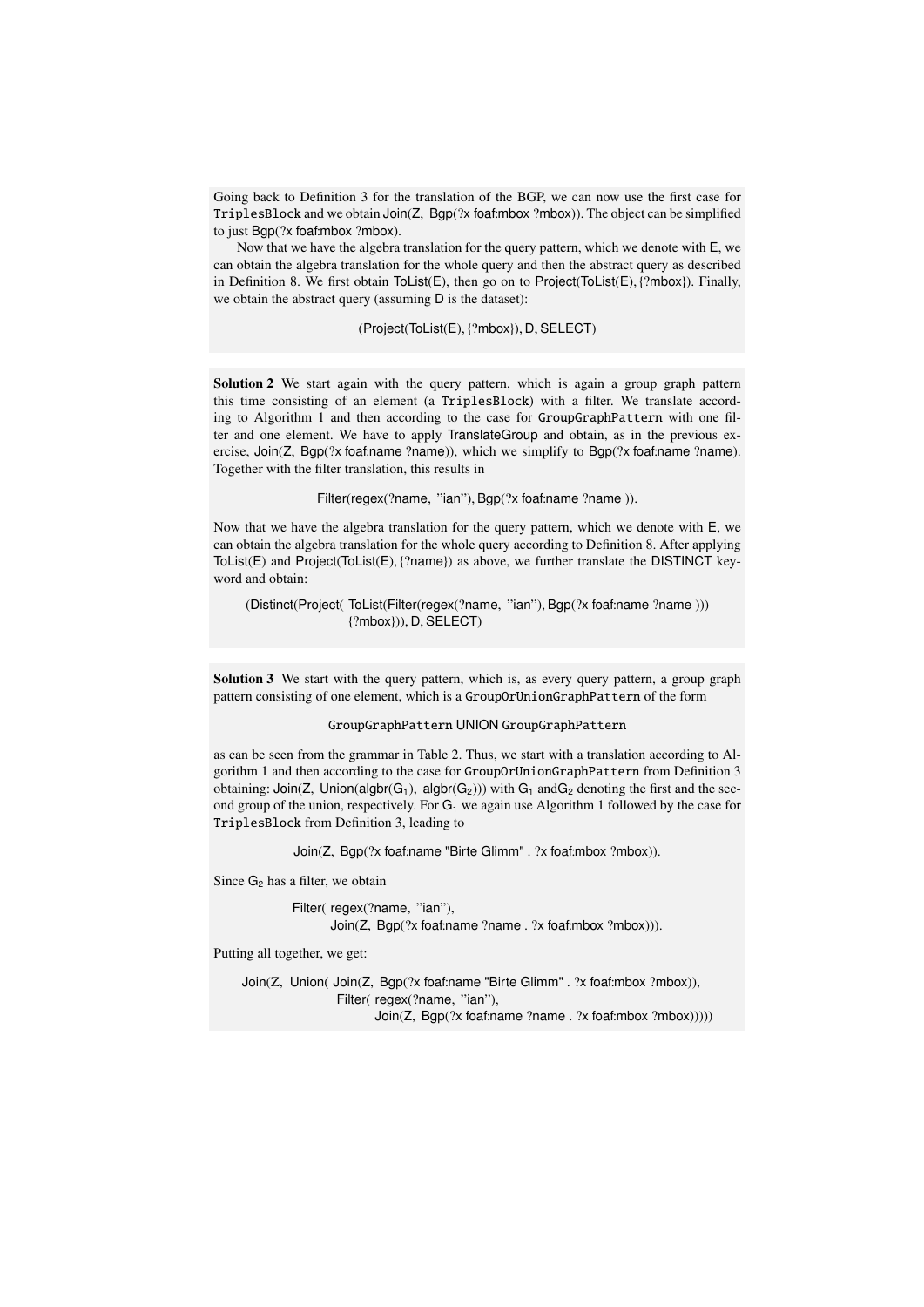which can be simplified to

Union( Bgp(?x foaf:name "Birte Glimm" . ?x foaf:mbox ?mbox), Filter(regex(?name, "ian"), Bgp(?x foaf:name ?name . ?x foaf:mbox ?mbox)))

Now that we have the algebra translation for the query pattern, which we denote with E, we can obtain the algebra translation for the whole query and then the abstract query as described in Definition 8:

(Project(ToList(E), {?mbox}), <sup>D</sup>, SELECT)

Solution 4 We again translate the query pattern first obtaining:

Union( LeftJoin(Join(Z, Bgp(?x foaf:name ?name)), Bgp(?x foaf:icqChatID ?id), true), Bgp(?x foaf:name ?name . ?x foaf:mbox <mailto:rudolph@kit.edu>))

The expression can be simplified to:

Union(LeftJoin(Bgp(?x foaf:name ?name), Bgp(?x foaf:icqChatID ?id), true), Bgp(?x foaf:name ?name . ?x foaf:mbox <mailto:rudolph@kit.edu>))

We refer to the simplified expression as  $E$  and obtain the abstract query:

(Project(OrderBy(ToList(E), (ASC(?name)), {?name, ?id}))

#### 6.2 Query Evaluation

Solution 5 We evaluate the algebra expression inside out, starting with the BGPs. The evaluation of Bgp(?x foaf:name "Birte Glimm" . ?x foaf:mbox ?mbox) yields  $\Omega_1 = {\mu_1}$  with  $\mu_1$ : ?x  $\mapsto$  \_:a, ?mbox  $\mapsto$  "b.glimm@googlemail.com".

The evaluation of Bgp(?x foaf:name ?name . ?x foaf:mbox ?mbox) yields  $\Omega_2 = {\mu_2, \mu_3}$  with

 $\mu_2 : ?x \mapsto$  \_:a, ?name  $\mapsto$  "Birte Glimm", ?mbox  $\mapsto$  "b.glimm@googlemail.com",

 $\mu_3 : ?x \mapsto \bot$ :b, ?name  $\mapsto$  "Sebastian Rudolph", ?mbox  $\mapsto$  <mailto:rudolph@kit.edu>. We next evaluate Filter(regex(?name, "ian"),  $\Omega_2$ ) obtaining  $\Omega'_2 = \{\mu_3\}$ . We can now evaluate the union operator, which yields  $\Omega = {\mu_1, \mu_3}$ , which is then turned into a list by the ToList operator. Applying the projection operator yields the final solution sequence:  $(\mu' \mu')$  with operator. Applying the projection operator yields the final solution sequence:  $(\mu'_1, \mu'_3)$  with

 $\frac{1}{1}$ : ?mbox  $\mapsto$  "b.glimm@googlemail.com",<br>  $\frac{1}{1}$  : ?mbox  $\mapsto$  <mailto:rudolph@kit.edu

∫′<br>‴  $\mathbf{r}$  $\frac{1}{3}$  : ?mbox  $\mapsto$  <mailto:rudolph@kit.edu>.

Solution 6 We again evaluate the algebra expression inside out, starting with the BGPs. The evaluation of Bgp(?x foaf:name ?name) yields  $\Omega_1 = {\mu_1^1, \mu_1^2, \mu_1^3}$  with

 $\frac{1}{1}$  : ?x → \_:a, ?name → "Birte Glimm",

 $\mu_1^2$ :  $2x \mapsto \pm b$ ,  $2n$  ame  $\mapsto$  "Sebastian Rudolph",

 $\mu_1^3$ :  $?x \mapsto$  \_:c, ?name  $\mapsto$  "Pascal Hitzler".

The evaluation of Bgp(?x foaf:icqChatID ?id) yields  $\Omega_2 = {\mu_2}^1$  with

 $\mu_2^1$ : ?x → \_:a, ?id → "b.glimm".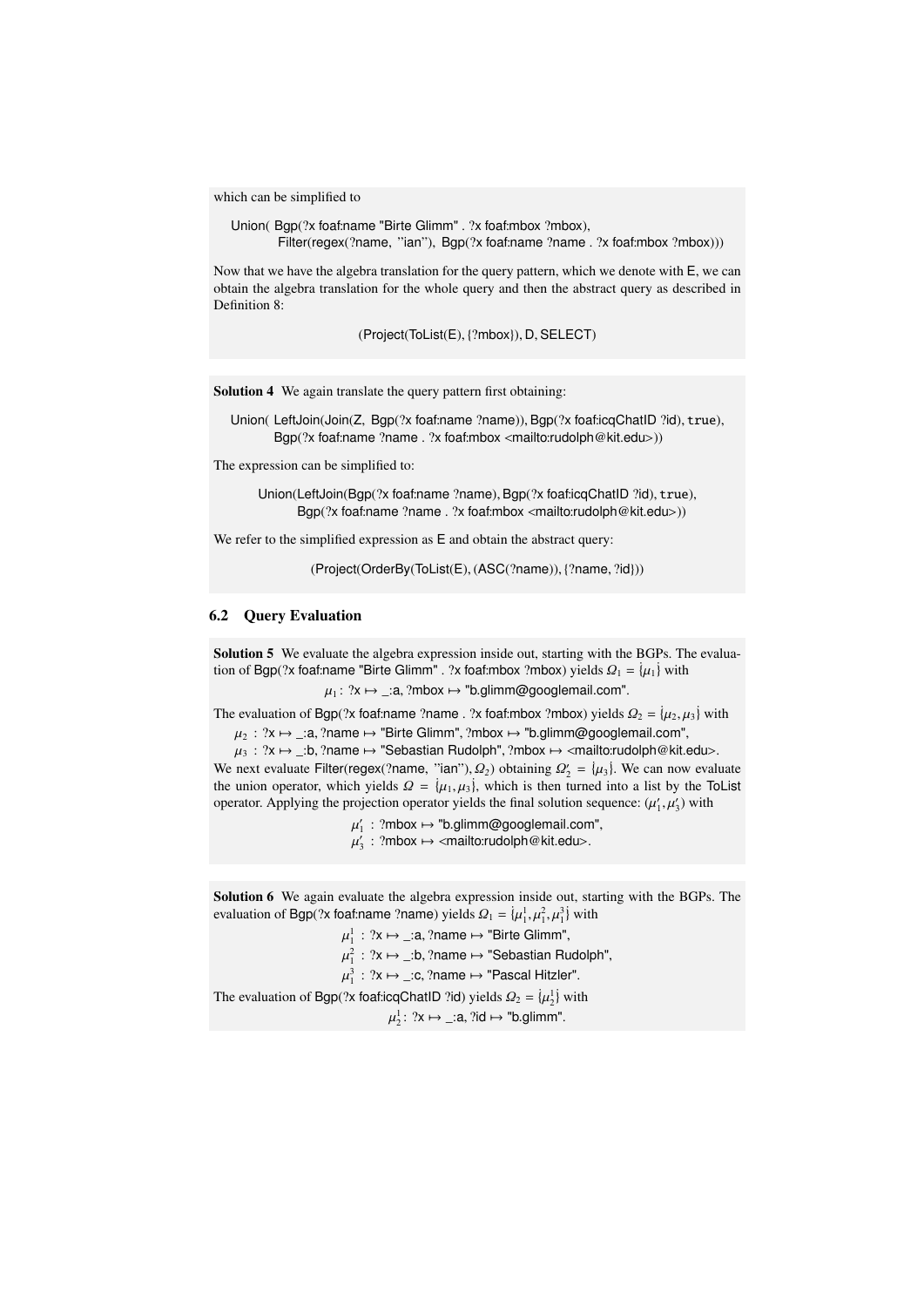For Bgp(?x foaf:name ?name . ?x foaf:mbox <mailto:rudolph@kit.edu>) we obtain  $\mathcal{Q}_3 = {\mu_3^1}$ <br>with with

# $\frac{1}{3}$ : ?x → \_:b, ?name → "Sebastian Rudolph".

In order to evaluate LeftJoin( $\Omega_1, \Omega_2$ , true), we first compute Filter(true, Join( $\Omega_1, \Omega_2$ )) which yields  $\Omega_4 = {\mu_4^1}$  with

 $\frac{1}{4}$ : ?x → \_:a, ?name → "Birte Glimm", ?id → "b.glimm".

The mappings  $\mu_1^2$  and  $\mu_2^3$  cannot be joined with  $\mu_2^1$  since they are not compatible. Due to the incompatibility, both these mapping participate, however, in the union and are part of the solution for LeftJoin( $\Omega_1, \Omega_2$ , true) due to the second part of the LeftJoin definition. Evaluating LeftJoin(Ω<sub>1</sub>, Ω<sub>2</sub>, true) yields  $Q_5 = \{\mu_4^1\} \cup \{\mu_1^2, \mu_1^3\} = \{\mu_5^1, \mu_5^2, \mu_3^3\}$  with

 $\frac{1}{5} = \mu_{4}^{1}$  : ?x → \_:a, ?name → "Birte Glimm", ?id → "b.glimm",

 $\mu_5^2 = \mu_1^2$  :  $?x \mapsto ...$ :b, ?name  $\mapsto$  "Sebastian Rudolph",

 $\mu_3^3 = \mu_1^3 : 2x \mapsto ...$ :c, ?name  $\mapsto$  "Pascal Hitzler".

We can now evaluate Union( $\Omega_5, \Omega_3$ ), which yields  $\Omega_6 = {\mu_6^1, \mu_6^2, \mu_6^3, \mu_6^4}$  with

 $\frac{1}{6}$ : ?x → \_:a, ?name → "Birte Glimm", ?id → "b.glimm",

 $\mu_6^2$ :  $?x \mapsto -1$ ;  $\mu_6$  ? name  $\mapsto$  "Sebastian Rudolph",

 $\mu_6^2$ :  $?x \mapsto$  \_:c, ?name  $\mapsto$  "Pascal Hitzler",

 $\mu_6^4$ :  $?x \mapsto$  \_:b, ?name  $\mapsto$  "Sebastian Rudolph"<br>  $\mu_6^4$ :  $?x \mapsto$  \_:b, ?name  $\mapsto$  "Sebastian Rudolph"

The multiset  $\Omega_6$  is then turned into a list by the ToList operator. Applying the OrderBy operator vields the list  $(\mu_1^1, \mu_2^3, \mu_3^4)$ . Finally, applying the projection operator vields:  $(\mu_1^1, \mu_2^2, \mu_3^3, \mu_4^4)$ tor yields the list  $(\mu_6^1, \mu_6^2, \mu_6^2, \mu_6^4)$ . Finally, applying the projection operator yields:  $(\mu_7^1, \mu_7^2, \mu_7^3, \mu_7^4)$ with

 $\frac{1}{7}$ : ?name  $\mapsto$  "Birte Glimm", ?id  $\mapsto$  "b.glimm",

- $\mu_7^2$ : ?name  $\mapsto$  "Pascal Hitzler",
- $\mu_7^3$ : ?name  $\mapsto$  "Sebastian Rudolph",
- $\mathbf{r}$  $\mu_7^4$  : ?name  $\mapsto$  "Sebastian Rudolph".

#### 6.3 RDFS Semantics Queries

Solution 7 We first list triples that are entailed under RDF semantics that are contributing solutions. The entailment follows from the RDFS entailment rules [14]. The relevant rule and the triples to which the rule is applied are indicated in the left-hand side column.

rdfs9 + (1) + (11)  $\rightarrow$  (14) iswc2010:paper/280 rdf:type :Publication.<br>rdfs9 + (6) + (11)  $\rightarrow$  (15) w3c:TB/rdf-spargl-guery rdf:type :Publication. rdfs9 + (6) + (11)  $\rightarrow$  (15) w3c:TR/rdf-sparql-query rdf:type :Publication.<br>rdfs7 + (7) + (13)  $\rightarrow$  (15) w3c:TR/rdf-spargl-query :authors :P  $rdfs7 + (7) + (13) \rightarrow (15)$  w3c:TR/rdf-sparql-query :authors \_: l2.

If we were to materialize all RDFS-entailed triples, there would be several additional triples, but we focus here on the relevant ones. Although the above RDFS-entailed triples do not contain freshly generated blank nodes, we want to point out that sometimes blank nodes have to be introduced in the rule application process, but such freshly introduced blank nodes cannot be returned in a solution since they are not part of the answer domain. We obtain the following solutions from evaluating the BGP:

| ?pub                                                                  | ?seg ?ind ?auth |  |
|-----------------------------------------------------------------------|-----------------|--|
| $\mu_1$ : iswc2010:paper/280 _: l1 rdf:type rdf:Seq                   |                 |  |
| $\mu_2$ : iswc2010:paper/280 _:11 rdf: 1 "Birte Glimm"                |                 |  |
| $\mu_3$ : iswc2010:paper/280 :11 rdf: 2 "Markus Krötzsch"             |                 |  |
| $\mu_4$ : w3c:rdf-spargl-query : 2 rdf:type rdf:Seq                   |                 |  |
| $\mu$ <sub>5</sub> : w3c:rdf-spargl-query : l2 rdf: 1 "Andy Seaborne" |                 |  |
| $\mu_6$ : w3c:rdf-sparql-query _: l2 rdf: _2 "Eric Prud'hommeaux"     |                 |  |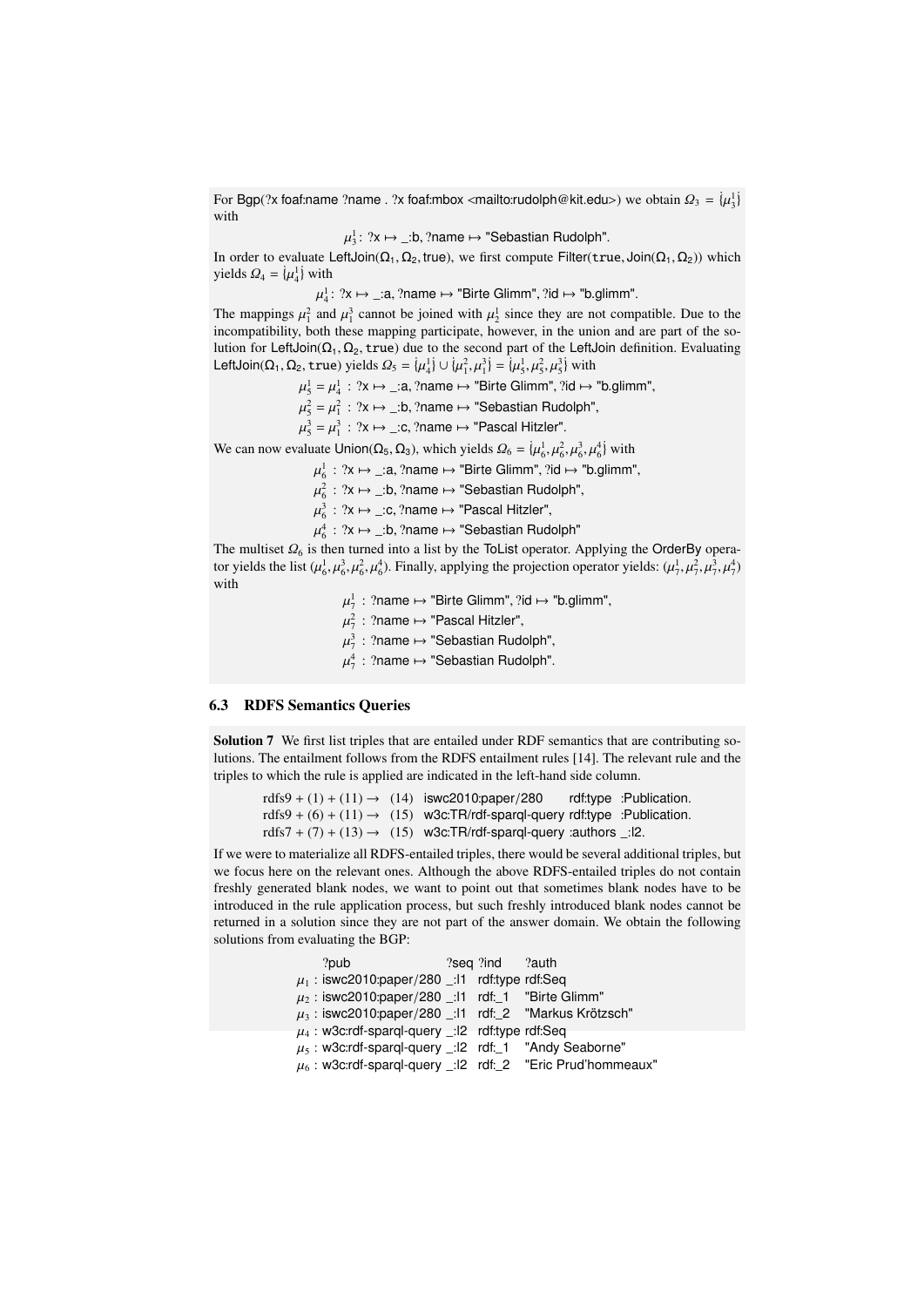Computing the projection is then straightforward.

Solution 8 One possibility would be to apply a filter to ?auth that only permits literals as binding:

```
SELECT ?auth ?pub
WHERE { ?pub rdf:type :Publication . ?pub :authors ?seq . ?seq ?ind ?auth
           FILTER isLiteral(?auth) }
```
Other solutions with different filters are equally possible.

Solution 9 We first list triples that are entailed under RDF semantics that are contributing solutions. The entailment follows from the RDFS entailment rules [14]. The relevant rule and the triples to which the rule is applied are indicated in the left-hand side column.

> rdfs4a +  $(1) \rightarrow (14)$  iswc2010:paper/280 rdf:type rdfs:Resource. rdfs $9 + (1) + (11) \rightarrow (15)$  iswc2010:paper/280 rdf:type :Publication.

thus, the query has two answers. The first inference might be surprising, but under RDFS entailment, we derive several such triples. If such triples are not desired, a filter can again be used to filter them out.

Solution 10 The triple iswc2010:paper/280 :authors \_:x is indeed entailed under RDFS semantics since entailment treats black nodes as existential variables. According to triple (2), iswc2010:paper/<sup>280</sup> is related via the property :authors to *some* element, witnessed by the blank node \_:l1 in the data. Since the actual names of variables do not matter, i.e., the only question to decide is whether there is some element such that iswc2010:paper/<sup>280</sup> is related to this element with the property :authors, which is the case.

Regarding the Boolean query (here we only have a blank node, no variable), we have two possible outcomes: there is a solution sequence containing a mapping ( $\mu$ ) where  $\mu$  has an empty domain (it does not map any variable to anything) or there is only an empty solution sequence ( ). In the first case, the query answer is yes (true), whereas in the second case the query answer is no (false).

For the RDFS entailment regime, we work with a Skolem function that maps blank nodes from the active graph to constants, i.e., to fresh terms that occur neither in the query nor in the active graph. Let us assume that \_:l1 is mapped to sk(l1). Since the query contains a blank node, we have to find an RDF instance mapping such that when we apply the mapping and then use the same Skolem function, the triples are entailed and ground. Thus, let  $\mu$  be the mapping with an empty domain and  $\sigma$ : \_:x  $\mapsto$  \_:l1, then

 $\mu(\sigma(\text{iswc2010:paper}/280:authors \_):x)) = \text{iswc2010:paper}/280:authors sk(1),$ 

which is a ground triple that is entailed by  $sk(G)$  (even contained in  $sk(G)$ ). Thus, the query answer is true.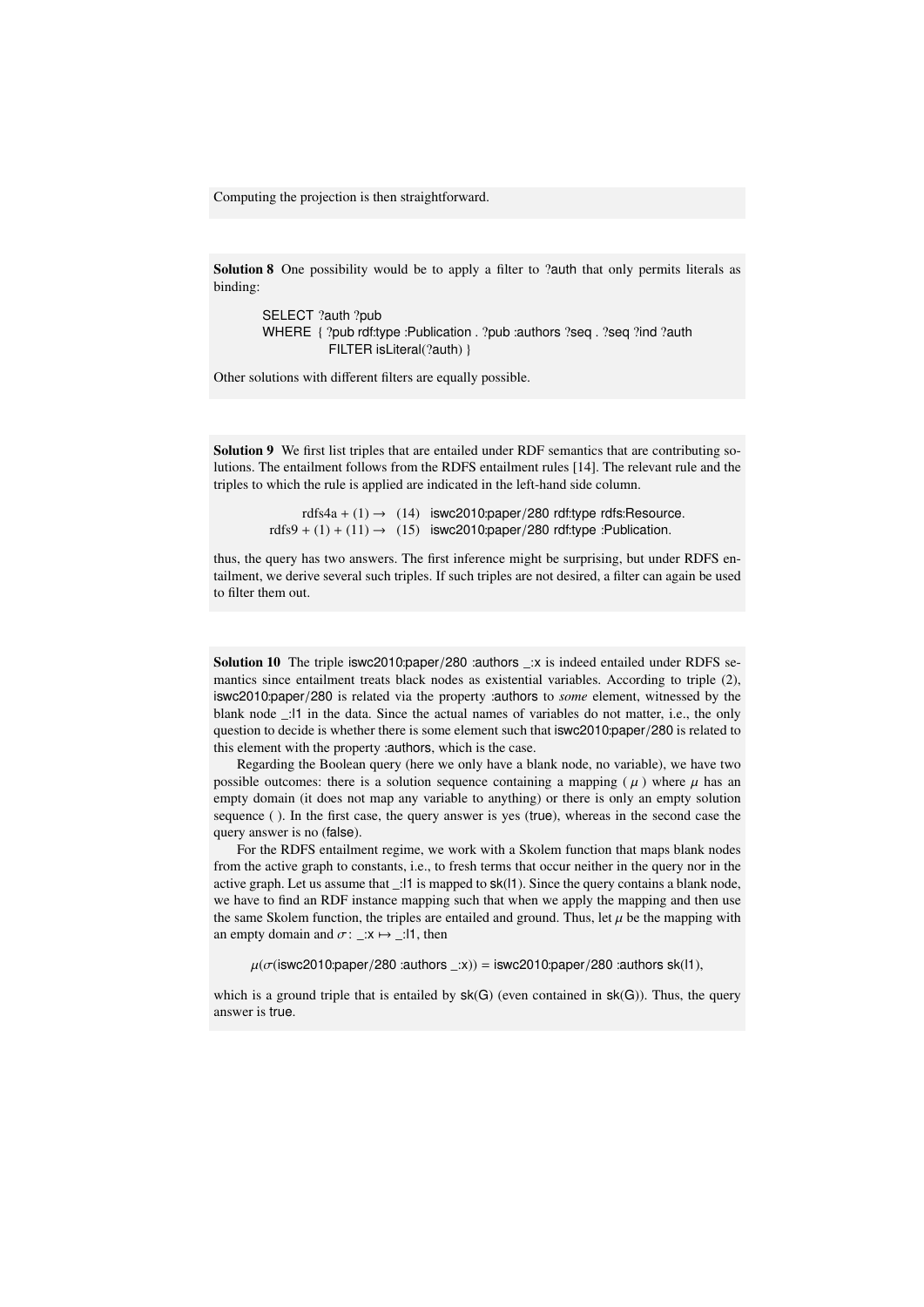#### 6.4 OWL Direct Semantics Queries

Solution 11 The BGP is mapped into

FSS: ClassAssertion(:MilkProduct ?mp) DL: MilkProduct(?mp)

using the declaration axiom (6). Evaluating the BGP yields two solutions:

 $\mu_1$  : ?mp  $\mapsto$  :Yoghurt  $\mu_2$  : ?mp  $\mapsto$  :Milk

where  $\mu_2$  is a direct consequence of Axiom (10) and  $\mu_1$  follows from Axiom (9) and (11).

Solution 12 The BGP of the query pattern is mapped into SubClassOf(:MilkProduct ?sup) (DL: MilkProduct  $\subseteq$  ?sup). Evaluating the mapped BGP yields  $\Omega = {\mu_1, \mu_2}$  with

 $\mu_1$  : ?sup  $\mapsto$  :MilkProduct  $\mu_2$ : ?mp  $\mapsto$  owl:Thing.

The solution  $\mu_1$  follows since each class is a subclass of itself under the DS (the subclass relation is reflexive) and  $\mu_2$  follows since owl: Thing is a superclass of every class. Applying ToList and Project yields the solution sequence  $(\mu_1, \mu_2)$ .

Solution 13 The first problem is that ?rel is not typed. This makes it difficult to map the query pattern into an extended OWL object. Even worse, no matter what type we could add, the query cannot be fixed. Two classes, such as :Vegetarian and :Vegan, can only be related with terms from the special vocabulary, e.g., by saying that :Vegan is a subclass of :Vegetarian (in Turtle: :Vegan rdfs:subClassOf :Vegetarian) or by saying that the two classes are disjoint (in Turtle: :Vegetarian owl:disjointWith :Vegan). However, since terms of the special vocabulary do not have any of the types that variables can take, the query pattern cannot be fixed.

### Solution 14 The query

SELECT ?class WHERE { ?class rdfs:subClassOf owl:Thing . ?class rdf:type owl:Class }

would retrieve all classes of the ontology since any class is a subclass of owl:Thing (in DL: >) under OWL's semantics. The typing triple is not necessary in this case since the parsing is unambiguous given that owl:Thing assumed to be declared as a class in any ontology even if such a declaration is not explicitly present.

Solution 15 A SPARQL query cannot distinguish between direct and indirect subclasses. Thus, a single query can, in general, not be used to retrieve all and only the required pairs. One would also get the indirect subclasses and it would be difficult to filter them out, at least in a single query.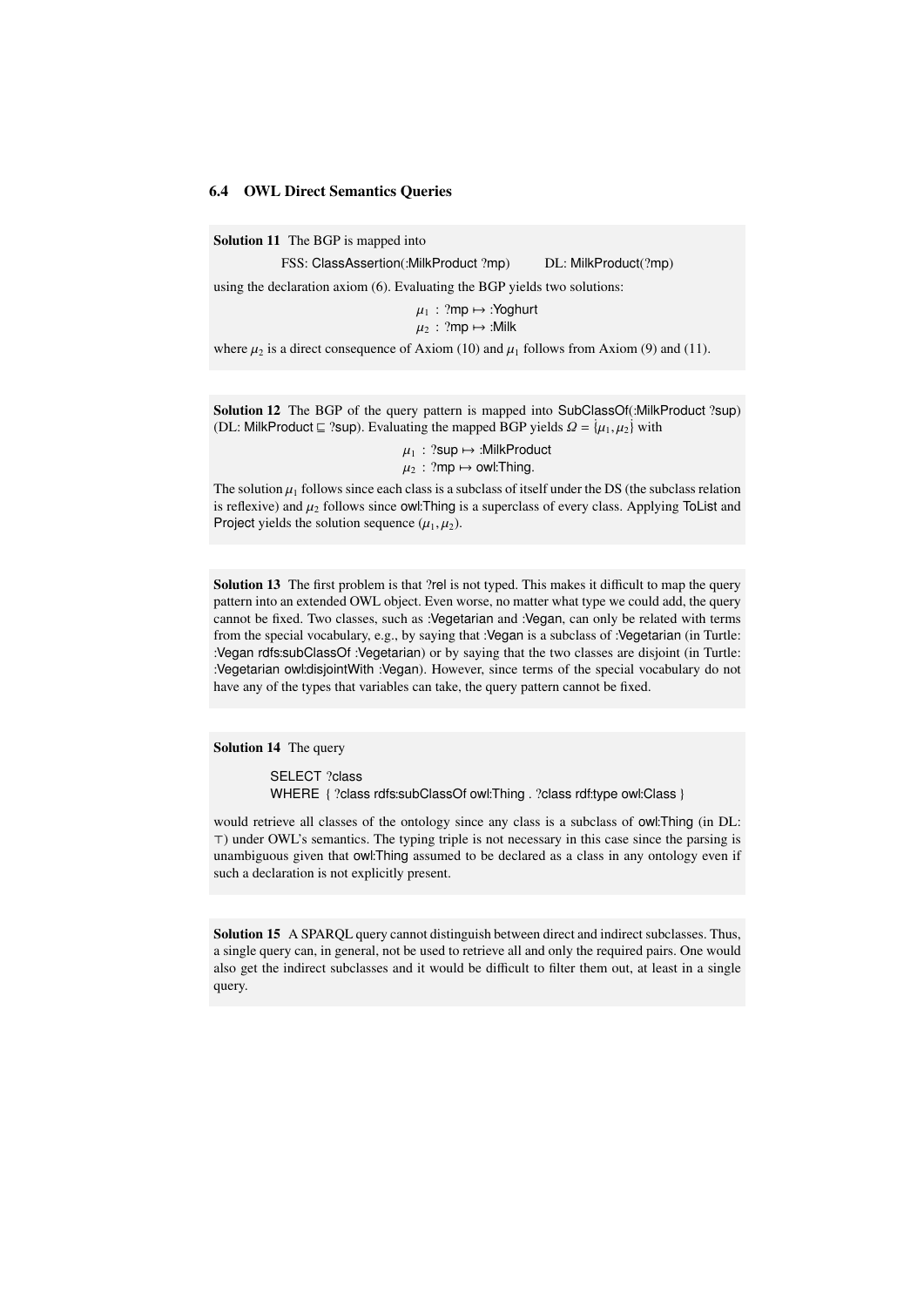Solution 16 If completeness is required, i.e., we want to return all solutions that are solutions, then materialization cannot be used as a general implementation technique. One of the problems are disjunctions, i.e., there is not just one canonical model of an OWL ontology that represents all relevant possible states of the world. One could argue that we could just include facts that hold in every model, e.g., if we have

> :a rdf:type :<sup>C</sup> . :b rdf:type [ rdf:type owl:Class ; owl:unionOf ( :<sup>D</sup> :<sup>E</sup> :<sup>F</sup> ) ]. :F rdfs:subClassOf owl:Nothing .

which is

*C*(*a*)  $(D \sqcup E \sqcup F)(b)$  $F \sqsubseteq \bot$ 

in DL notation, then we could argue that we add

:b rdf:type [ rdf:type owl:Class ; owl:unionOf ( :D :E ) ]

which is

 $(D \sqcup E)(b)$ 

in DL notation to obtain a "canonical" model (since :F is a subclass of owl:Nothing it cannot have any instances). However, a BGP such as

?ind rdf:type [ rdf:type owl:Class ; owl:unionOf ( :C :D :F ) ]

would still have :a and :b as solutions (:a since it belongs to :C and :b as it belongs to the union of :D and :E). It would be impossible to foresee all such queries and materialize the required axioms in a finite ontology.

This is different for the OWL RL profile. The semantics of OWL 2 RL is defined such that certain consequences have to be derived, e.g., one materializes only (named) classes to which an individual belongs. The OWL 2 RL specification includes a set of rules that materialize all such consequences. Under certain restrictions for the ontology, the OWL RL rules derive all consequences that one would derive under the Direct Semantics. If the ontology violates the restrictions, then one might miss some answers that a tool that implements OWL 2 with its Direct Semantics could derive.

# 7 Links and Further Reading

The following list of references is not meant to be complete and is a subjective selection by the author. References that are not listed can equally be relevant and students are encouraged to look for references that most closely fit with their interests.

A text book covering the topics relevant for this summer school is: *Foundations of Semantic Web Technologies* Hitzler, P., Krötzsch, M., Rudolph, S. CRC Press 2009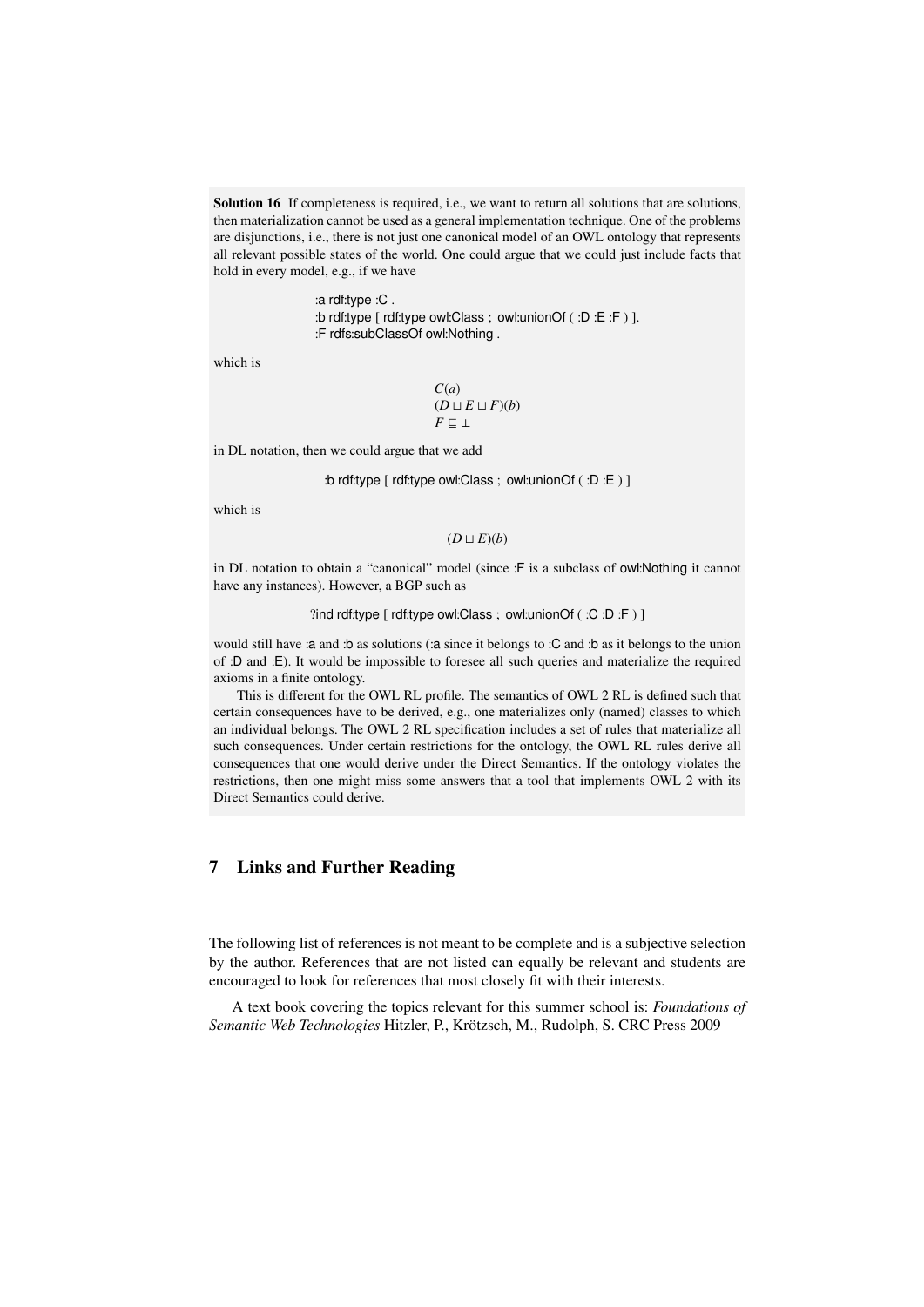### 7.1 Public SPARQL Endpoints

*data.gov.uk* The UK Government makes over 5,400 datasets publicly available, from all central government departments and a number of other public sector bodies and local authorities. The site also includes links to SPARQL tutorials and examples: http://data.gov.uk/sparql

*DBPedia* contains structured information from Wikipedia (> 100 million triples): http://dbpedia.org/sparql, see http://www.dbpedia.com for further information and documentation

*DBTune* provides access to music-related structured data with more than 14 billion RDF triples. The interface also allows for selecting an entailment regime that is to be used (RDF, RDFS, plus the non-standardized RDFSLite and p2r) : http://dbtune.org/jamendo/store/user/query

*CKAN* is a platform to share, use, and find data that is publicly available http://semantic.ckan.net/sparql/

*Linked Movie Database* A semantic web database for movies, including a large number of interlinks to several datasets on the open data cloud and references to related webpages

http://data.linkedmdb.org/ and http://data.linkedmdb.org/sparql

*SPARQL Editor* Talis hosts a SPARQl Editor with Examples for Space Data http: //api.talis.com/stores/space/items/tutorial/spared.html

*Semantic Web Dog Food* contains data about authors and publications for several conferences:

http://data.semanticweb.org/snorql

*SPARQL Endpoint Status* collects uptime information for SPARQL endpoints from **CKAN** 

http://labs.mondeca.com/sparqlEndpointsStatus/index.html

# 7.2 RDFS

*Completeness, decidability and complexity of entailment for RDF Schema and a semantic extension involving the OWL vocabulary* ter Horst, H.J.: Journal of Web Semantics 3(2–3), 79–115 (2005)

### 7.3 OWL & OWL Reasoning

*OWL 2 Web Ontology Language: Primer* Hitzler, P., Krötzsch, M., Parsia, B., Patel-Schneider, P.F., Rudolph, S. (eds.). W3C Recommendation (2009), available at http: //www.w3.org/TR/owl2-primer/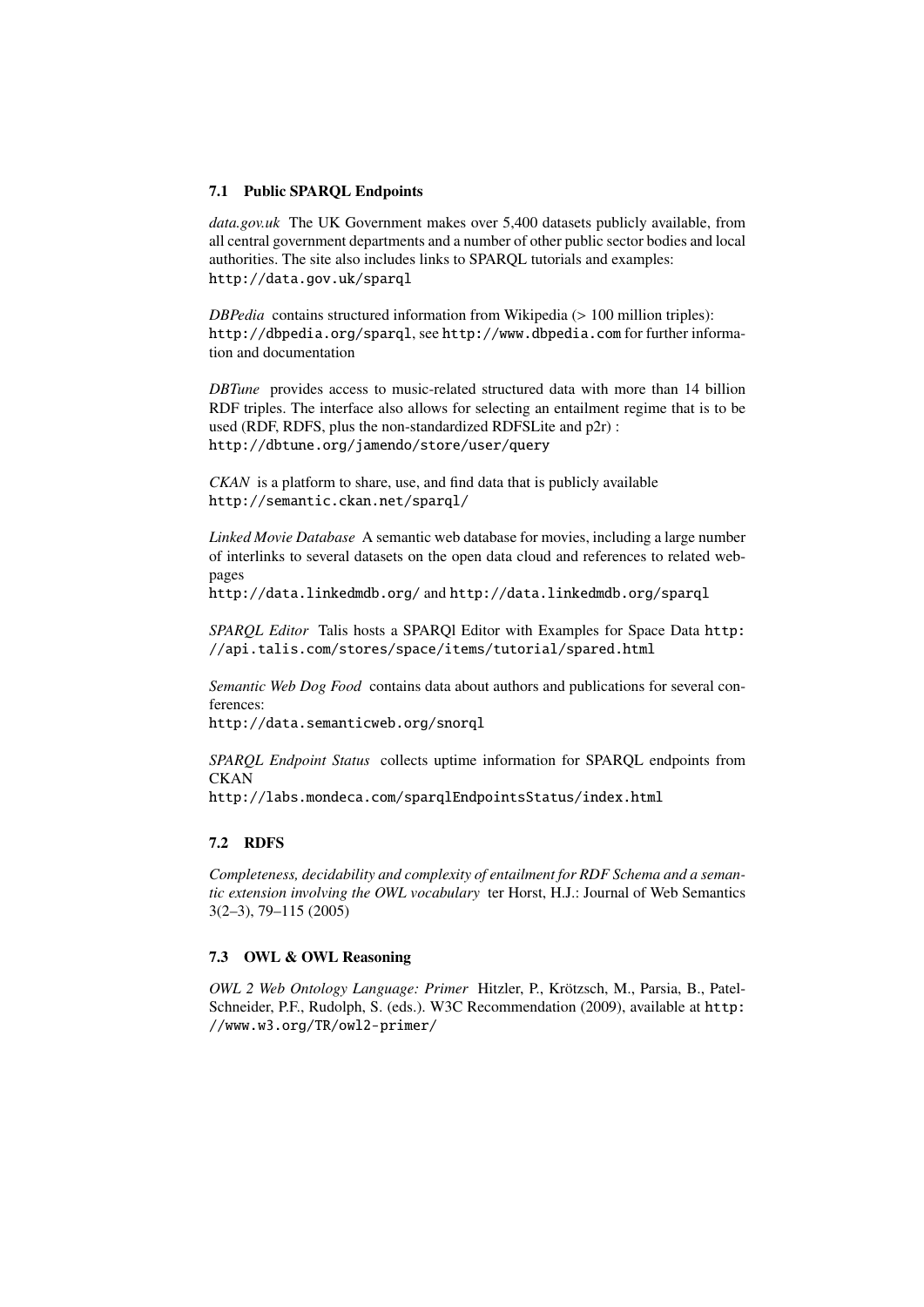*OWL 2: The next step for OWL* Cuenca Grau, B. Horrocks, I., Motik, B., Parsia, B., Patel-Schneider, P., and Sattler, U.: Journal of Web Semantics: Science, Services and Agents on the World Wide Web, 6(4):309–322, 2008.

*From* SHIQ *and RDF to OWL: The Making of a Web Ontology Language* Horrocks, I., Patel-Schneider, P.F., van Harmelen, F.: Journal of Web Semantics 1(1), 7–26 (2003)

*The Description Logic Handbook* Baader, F., Calvanese, D., McGuinness, D.L., Nardi, D., Patel-Schneider, P.F. Cambridge University Press (2003)

*Hypertableau Reasoning for Description Logics* Motik, B., Shearer, R., Horrocks, I.: Journal of Artificial Intelligence Research 173(14), 1275–1309 (2009)

*The even more irresistible* SROIQ Horrocks,I., Kutz,O., Sattler,U.: Proceedings of the 10th International Conference on the Principles of Knowledge Representation and Reasoning (KR 2006). pp. 57–67 (2006)

RIQ *and* SROIQ *are harder than* SHOIQ Kazakov, Y.: Proceedings of the 11th International Conference on the Principles of Knowledge Representation and Reasoning (KR 2008). AAAI Press/The MIT Press (2008)

*A Tableau Decision Procedure for* SHOIQ Horrocks, I., Sattler, U.: Journal of Automated Reasoning 39(3), 249–276 (2007)

*Reasoning in Description Logics using Resolution and Deductive Databases* Motik, B.: Ph.D. thesis, Univesität Karlsruhe (TH), Karlsruhe, Germany (2006)

*A practical OWL-DL Reasoner* Sirin, E., Parsia, B., Cuenca Grau, B., Kalyanpur, A., Katz, Y.: Pelle. Journal of Web Semantics 5(2) (2007)

*Reducing OWL Entailment to Description Logic Satisfiability* Horrocks, I., Patel-Schneider, P.: Journal of Web Semantics 1(4), 345–357 (2004)

*Rules and Ontologies for the Semantic Web* Eiter, T., Ianni, G., Krennwallner, T., Polleres, A. Reasoning Web, Fourth International Summer School 2008 Springer, 2008.

*Scalable Authoritative OWL Reasoning for the Web* Hogan, A., Harth, A., Polleres, A.: IJSWIS "Semantic Services, Interoperability and Web Applications: Emerging Concepts". Journal Summation Volume. To appear, 2011.

*Dynamic Querying of Mass-Storage RDF Data with Rule-Based Entailment Regimes* Ianni, G., Krennwallner, K., Martello, A., Polleres, A.: Proceedings of the 8th International Semantic Web Conference (ISWC 2009), LNCS, Springer-Verlag 2009.

*From SPARQL to Rules (and back)* Polleres, A.: Proceedings of the 16th International World Wide Web Conference, 2007.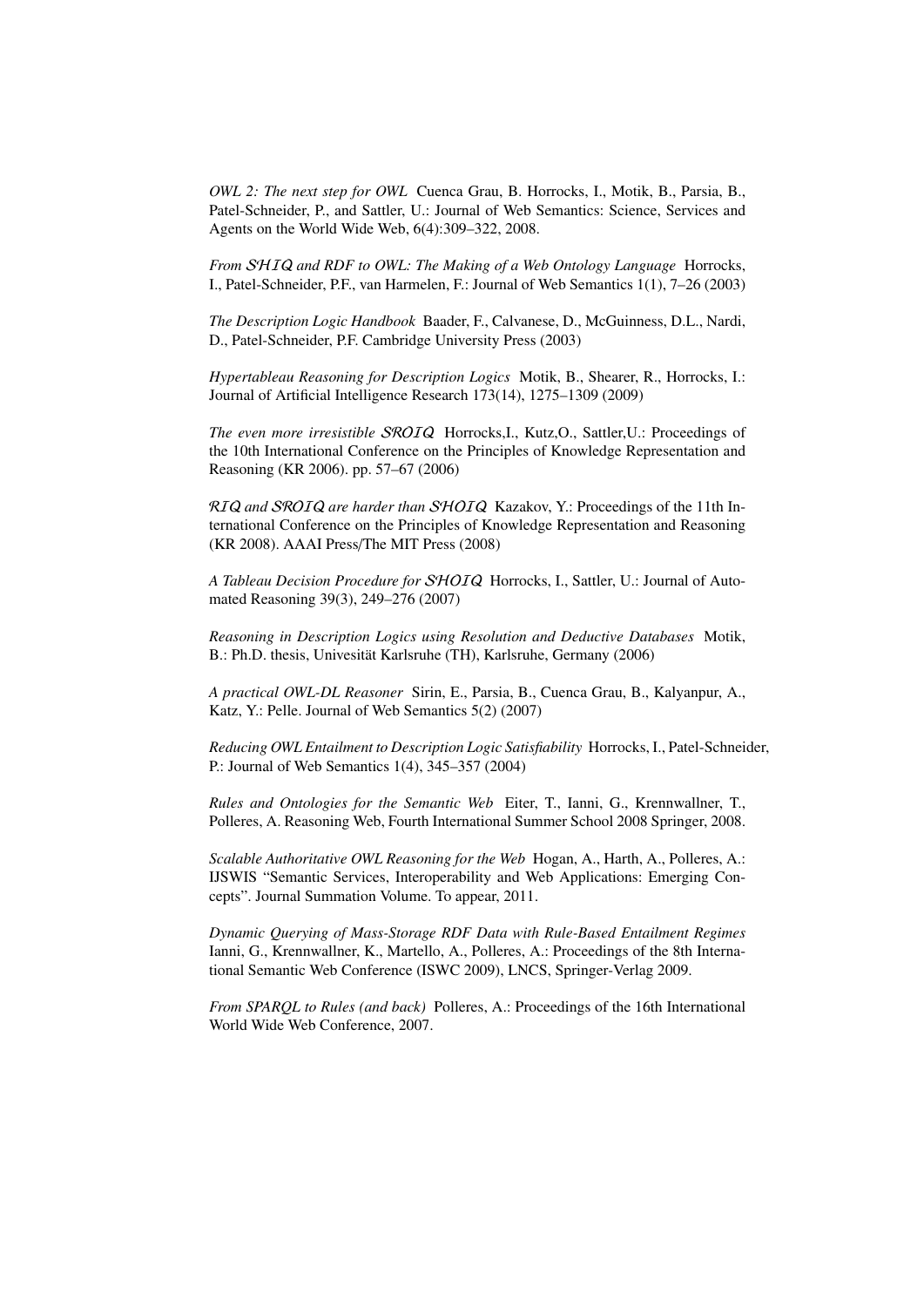*Scalable Authoritative OWL Reasoning on a Billion Triples* Hogan, A., Harth, A., Polleres, A.: Proceedings of Billion Triple Semantic Web Challenge Workshop at 7th International Semantic Web Conference, 2008.

#### 7.4 SPARQL

*Semantics and complexity of SPARQL* Pérez, J., Arenas, M., Gutierrez, C. ACM Transactions on Database Systems 34(3), 1–45 (2009)

*Search RDF data with SPARQL* McCarthy, P.: http://www.ibm.com/developerworks/ xml/library/j-sparql/

*SPARQL Tutorial* – Jena/ARQ http://jena.sourceforge.net/ARQ/Tutorial/

*SPARQL by Example* – Cambridge Semantics http://www.cambridgesemantics. com/2008/09/sparql-by-example/

*Data Extraction* & *Exploration with SPARQL* & *the Talis platform* http://www. slideshare.net/ldodds/sparql-tutorial

*Introducing SPARQL: Querying the Semantic Web* Dodds, L.: http://www.xml.com/ pub/a/2005/11/16/introducing-sparql-querying-semantic-web-tutorial. html

## 7.5 SPARQL over OWL Ontologies

*SPARQL Beyond Subgraph Matching* Glimm, B., Krötzsch, M.: In: Proceedings of the 9th International Semantic Web Conference (ISWC 2010). vol. 6496, pp. 241–256. Springer-Verlag (2010)

*SPARQL-DL: SPARQL Query for OWL-DL* Sirin,E., Parsia,B.: Proceedings of the 3rd OWL Experiences and Directions Workshop (OWLED 2007) (2007)

*Optimizations for Answering Conjunctive ABox Queries* Sirin, E., Parsia, B.: Proceedings of the 2006 Description Logic Workshop (DL 2006) (2006)

## References

- 1. Baader, F.: Terminological cycles in a description logic with existential restrictions. In: Proceedings of the 18th International Joint Conference on Artificial Intelligence (IJCAI 2003). pp. 325–330 (2003)
- 2. Baader, F., Brandt, S., Lutz, C.: Pushing the  $\mathcal{EL}$  envelope. In: Proceedings of the 19th International Joint Conference on Artificial Intelligence (IJCAI 2005). vol. 19, pp. 364–369 (2005)
- 3. Baader, F., Lutz, C., Suntisrivaraporn, B.: Efficient reasoning in  $\mathcal{EL}^+$ . In: Proceedings of the 2006 Description Logic Workshop (DL 2006). CEUR Workshop Proceedings (2006)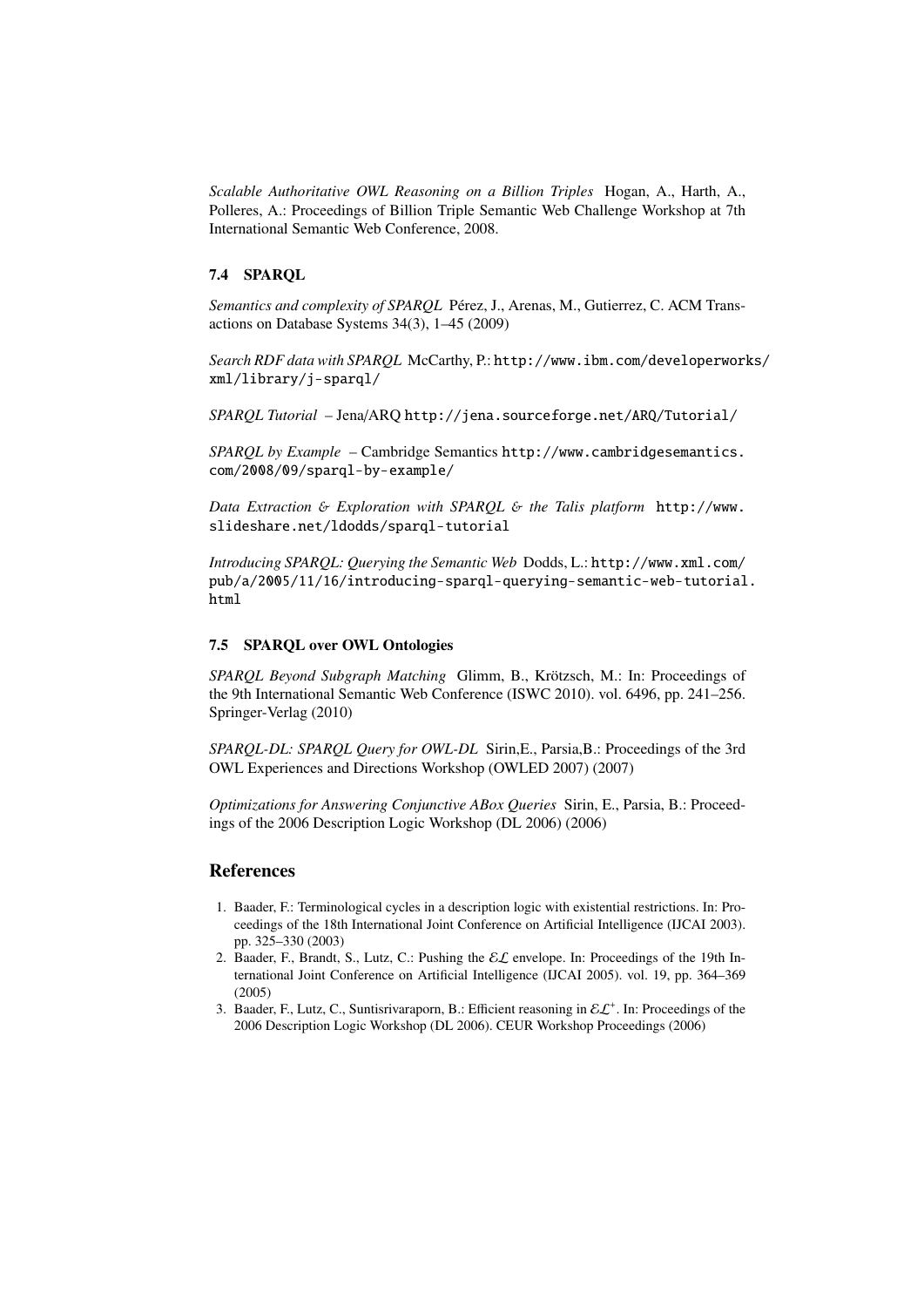- 4. Beckett, D., Berners-Lee, T.: Turtle Terse RDF Triple Language. W3C Team Submission (14 January 2008), available at http://www.w3.org/TeamSubmission/turtle/
- 5. Beckett, D., Broekstra, J. (eds.): SPARQL Query Results XML Format. W3C Recommendation (15 January 2008), available at http://www.w3.org/TR/rdf-sparql-XMLres/
- 6. Boley, H., Hallmark, G., Kifer, M., Paschke, A., Polleres, A., Reynolds, D. (eds.): RIF Core Dialect. W3C Recommendation (2010), available at http://www.w3.org/TR/rif-core/
- 7. Brandt, S.: Polynomial time reasoning in a description logic with existential restrictions, GCI axioms, and—what else? In: de Mantáras, R.L., Saitta, L. (eds.) Proceedings of the 16th European Conference on Artificial Intelligence (ECAI 2004). pp. 298–302. IOS Press (2004)
- 8. de Bruijn, J. (ed.): RIF RDF and OWL Compatibility. W3C Recommendation (2010), available at http://www.w3.org/TR/rif-rdf-owl/
- 9. Calvanese, D., De Giacomo, G., Lembo, D., Lenzerini, M., Rosati, R.: DL-Lite: Tractable description logics for ontologies. In: Veloso, M.M., Kambhampati, S. (eds.) Proceedings of the 20th National Conference on Artificial Intelligence (AAAI 2005). pp. 602–607. AAAI Press/The MIT Press (2005)
- 10. Calvanese, D., De Giacomo, G., Lembo, D., Lenzerini, M., Rosati, R.: Tractable reasoning and efficient query answering in description logics: The DL-Lite family. Journal of Automated Reasoning 39(3), 385–429 (2007)
- 11. Charboneau, D., Feigenbaum, L. (eds.): SPARQL 1.1 Protocol for RDF. W3C Working Draft (26 January 2010), available at http://www.w3.org/TR/sparql11-protocol/
- 12. Glimm, B., Ogbuji, C. (eds.): SPARQL 1.1 Entailment Regimes. W3C Working Draft (14 October 2010), available at http://www.w3.org/TR/sparql11-entailment/
- 13. Harris, S., Seaborne, A. (eds.): SPARQL 1.1 Query Language. W3C Working Draft (14 October 2010), available at http://www.w3.org/TR/sparql11-query/
- 14. Hayes, P.: RDF semantics. URL (2004), http://www.w3.org/TR/rdf-mt/
- 15. ter Horst, H.J.: Completeness, decidability and complexity of entailment for RDF Schema and a semantic extension involving the OWL vocabulary. Journal of Web Semantics 3(2–3), 79–115 (2005)
- 16. Kazakov, Y.: Consequence-driven reasoning for horn SHIQ ontologies. In: Proceedings of the 21st International Joint Conference on Artificial Intelligence (IJCAI 2009). pp. 2040– 2045 (2009)
- 17. Kifer, M., Boley, H. (eds.): RIF Overview. W3C Working Group Note (2010), available at http://www.w3.org/TR/rif-overview/
- 18. Kontchakov, R., Lutz, C., Toman, D., Wolter, F., Zakharyaschev, M.: The combined approach to query answering in DL-Lite. In: Proceedings of the 12th International Conference on the Principles of Knowledge Representation and Reasoning (KR 2010). AAAI Press/The MIT Press (2010)
- 19. Krötzsch, M.: Efficient inferencing for OWL EL. In: Proceedings of Logics in Artificial Intelligence, European Workshop (JELIA 2010). Lecture Notes in Artificial Intelligence, vol. 6341, pp. 234–246. Springer-Verlag (2010)
- 20. Motik, B., Cuenca Grau, B., Horrocks, I., Wu, Z., Fokoue, A., Lutz, C. (eds.): OWL 2 Web Ontology Language: Profiles. W3C Recommendation (2009), available at http://www.w3. org/TR/owl2-profiles/
- 21. Motik, B., Patel-Schneider, P.F., Parsia, B. (eds.): OWL 2 Web Ontology Language: Structural Specification and Functional-Style Syntax. W3C Recommendation (2009), available at http://www.w3.org/TR/owl2-syntax/
- 22. Ogbuji, C. (ed.): SPARQL 1.1 Uniform HTTP Protocol for Managing RDF Graphs. W3C Working Draft (14 October 2010), available at http://www.w3.org/TR/ sparql11-http-rdf-update/